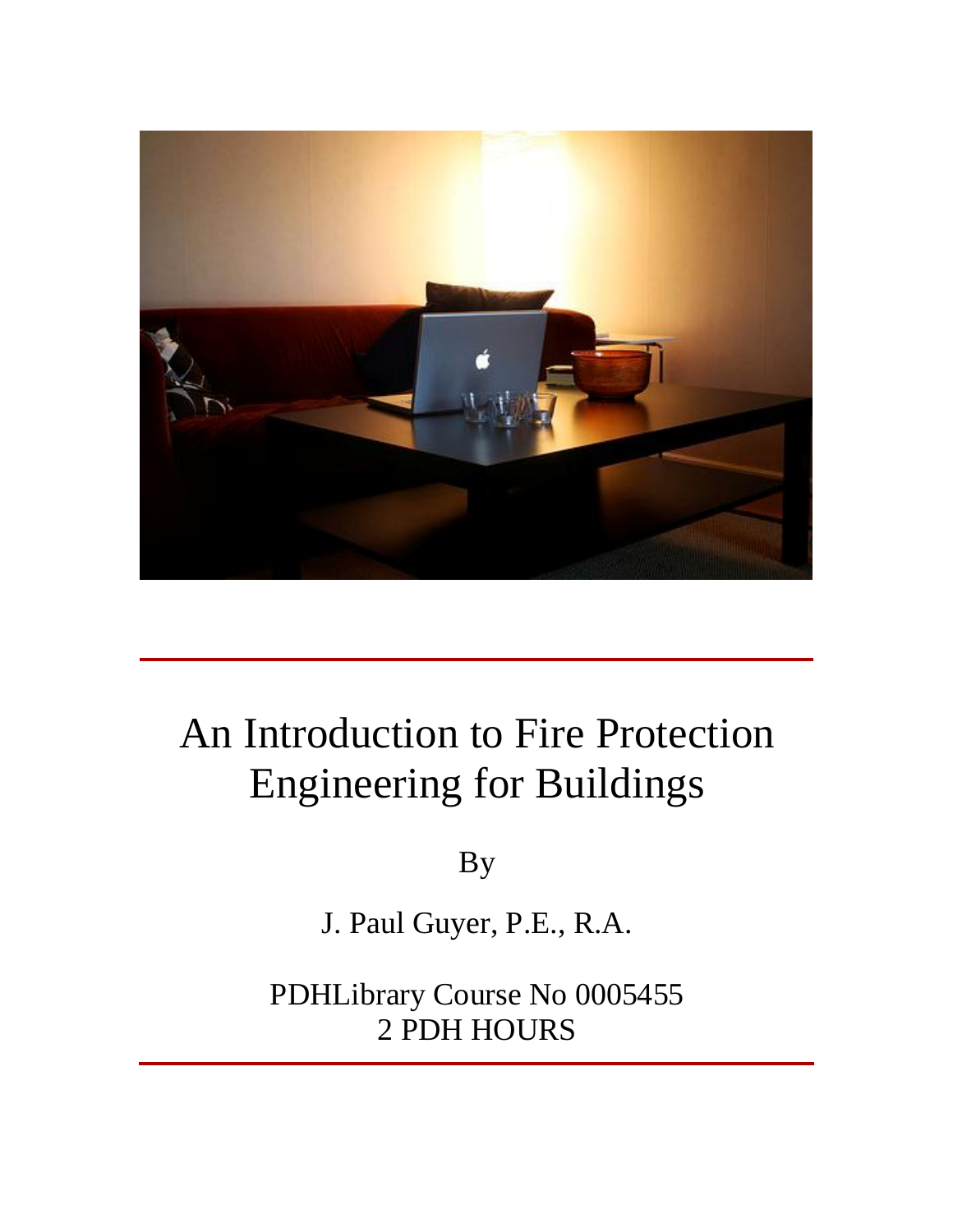# Introduction to ntroduction to<br>Protection ion to<br>on An Introd Engineering



**G u y e r P ar t n e r s 4 4 2 4 0 C l u b h o u s e D r i v e E l M a c e ro , C A 9 5 6 1 8 ( 5 3 0 ) 7 7 5 8 - 6 6 3 7 j p g u y e r [@](mailto:jpguyer@pacbell.net) p a c b e l l . n e t**

# J. Paul Guyer, P.E., R.A.

Paul Guyer is a registered fire protection engineer, mechanical engineer, civil engineer, and architect with over 35 years experience in the design of buildings and related infrastructure. For an additional 9 years he was a senior-level advisor to the California Legislature on infrastructure and capital outlay issues, including those involving fire and life safety. He is a graduate of Stanford University and has held numerous national, state and local positions with the American Society of Civil Engineers and National Society of Professional Engineers.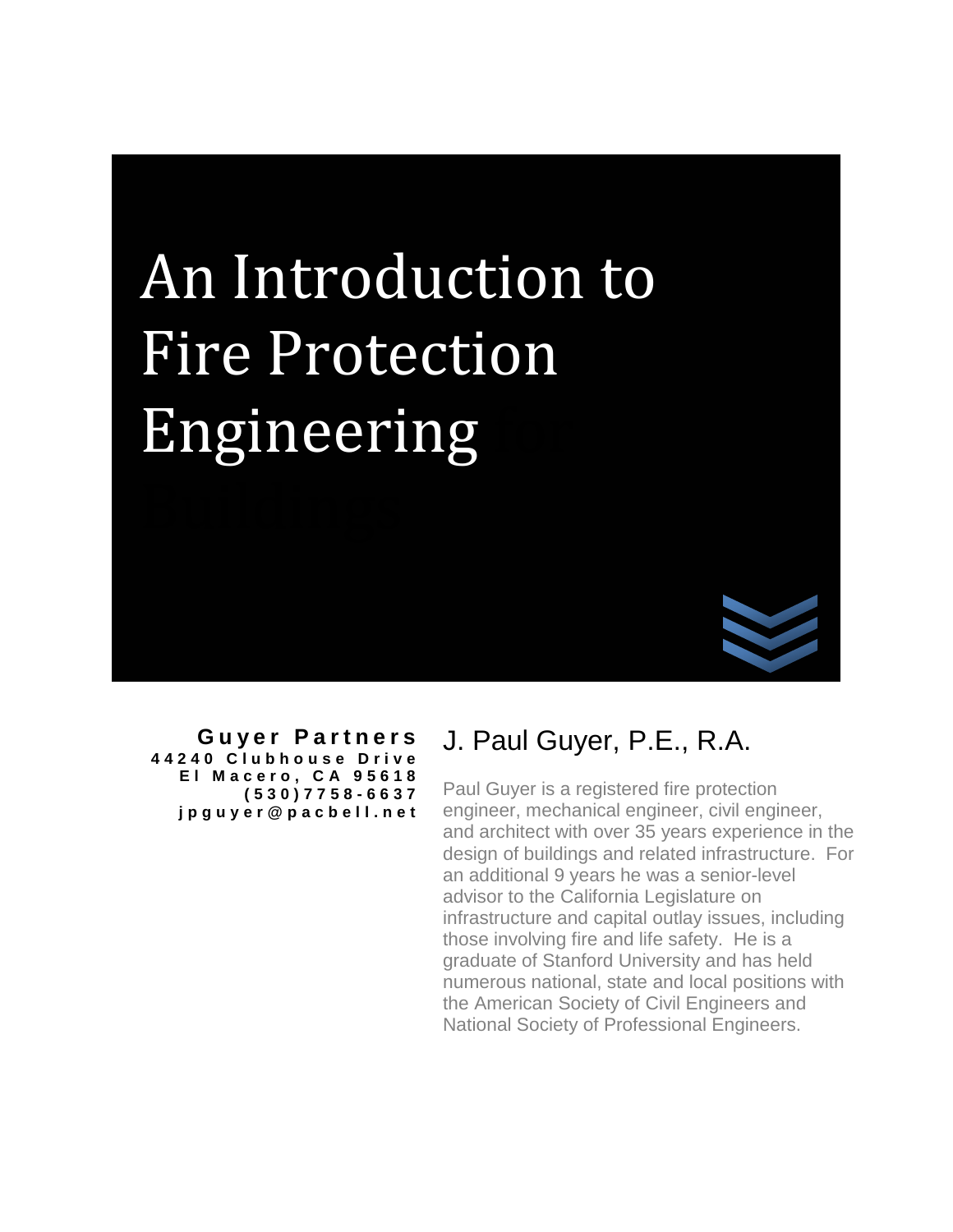## **TABLE OF CONTENTS**

| 1. Introduction                                               | 3  |
|---------------------------------------------------------------|----|
| 2. The Fundamental Elements of<br>Fire Protection Engineering | 5  |
| 3. Building Materials and Design                              | 7  |
| 4. Water Supply for Fire Protection                           | 13 |
| 5. Fire Extinguishing Systems                                 | 22 |
| 6. Fire Alarm Systems                                         | 26 |
| 7. Special Occupancies and Hazards                            | 29 |
| 8. Occupancy Hazard Classification System                     | 33 |
| 9. Fire Flow Demand for Unsprinklered Facilities              | 35 |
| 10. Performance Based Fire Safety Design                      | 36 |
| 11. Codes and Other Professional Resources                    | 37 |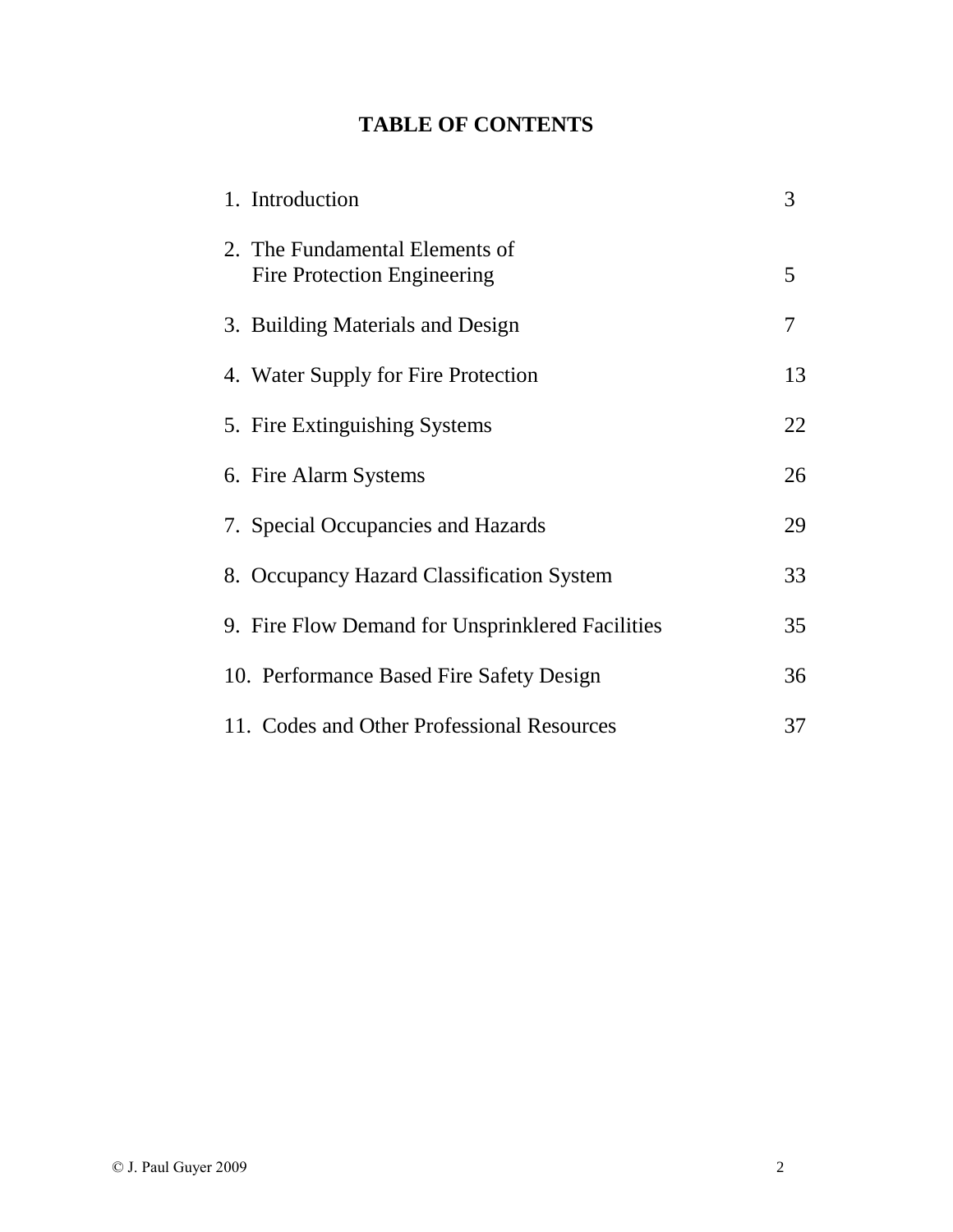#### **An Introduction to Fire Protection Engineering for Buildings**

*J. Paul Guyer, P.E., R.A., Fellow ASCE,Fellow AEI*

#### **COURSE CONTENT**

#### **1. INTRODUCTION**

This is an introductory course in fire protection engineering for all of the members of the building design team. The architectural, civil, structural, mechanical and electrical features of buildings and their related infrastructure are allaffected by the principles of fire protection engineering. Engineers need to know how fire safety requirements affect the design work they do in their individual technical disciplines. This course will tell you about the principle requirements of fire safety in building design, show you some illustrative examples, and direct you to specific codes and other technical resources you will need to efficiently and effectively incorporate fire protection considerations in your building designs. This is a course that will broaden your skills, add value to your career, and allow you to design safe and cost-effective buildings and related infrastructure for your company, agency, clients and the public.

As you go through this course, and in your engineering practice, keep some points in mind:

 Fire protection engineering is almost completely code-and-regulation driven. With the exception of the hydraulic principles of fluid flow in sprinkler system pipes, there is little in the field that is theoretical in nature. This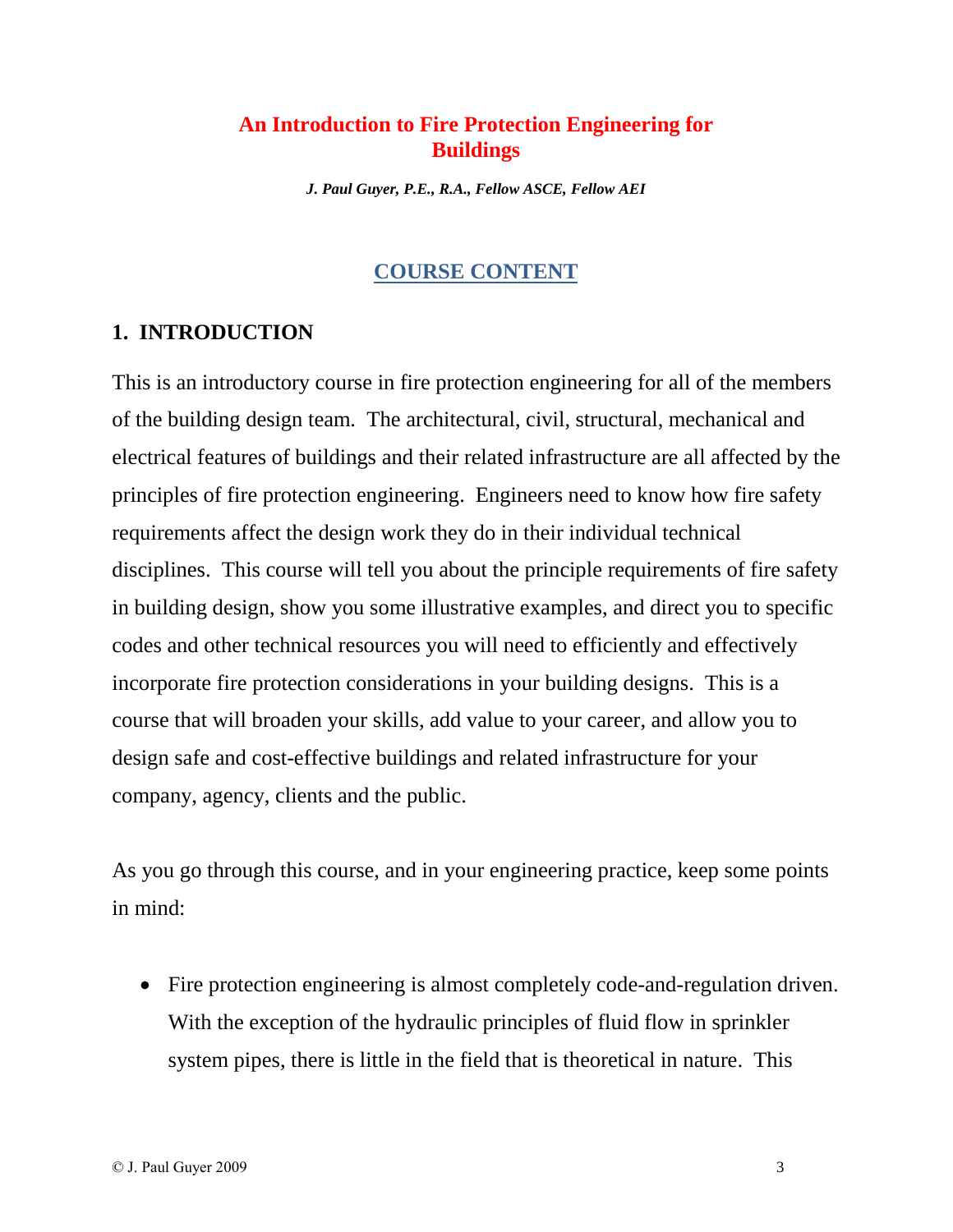means that in order to find out what you need to do in a given situation you will almost always need to refer to a code or regulation.

- Fire safety is a highly regulated enterprise. This means that your building designs will be meticulously reviewed by the regulatory authorities. In the case of a typical commercial building design project, this means the local building department *and the fire department.*
- Managing fire department reviews requires a special level of diplomacy and care. Absent the fire department approval, your project will never get built. As fire departments have developed over the years, the individuals who review drawings for new construction are almost always individuals who began their careers as fire fighters. Rarely is a professional engineer the reviewer at the fire department. Occasionally a fire department reviewer may feel a bit defensive when dealing with a professional engineer during the review process. The only way to manage this type of situation is to take special care to clearly explain your design in terms as non-technical as possible, deferentially accept the fact that the fire department reviewer controls the fate of your project, and just plain be diplomatic.
- Keep in mind that this course is only an introductory overview of fire protection engineering. As noted above, in practice you must *always* be guided by the codes and regulations applicable to your project in your local jurisdiction. References to specific codes and regulations in this course *are for illustration* only.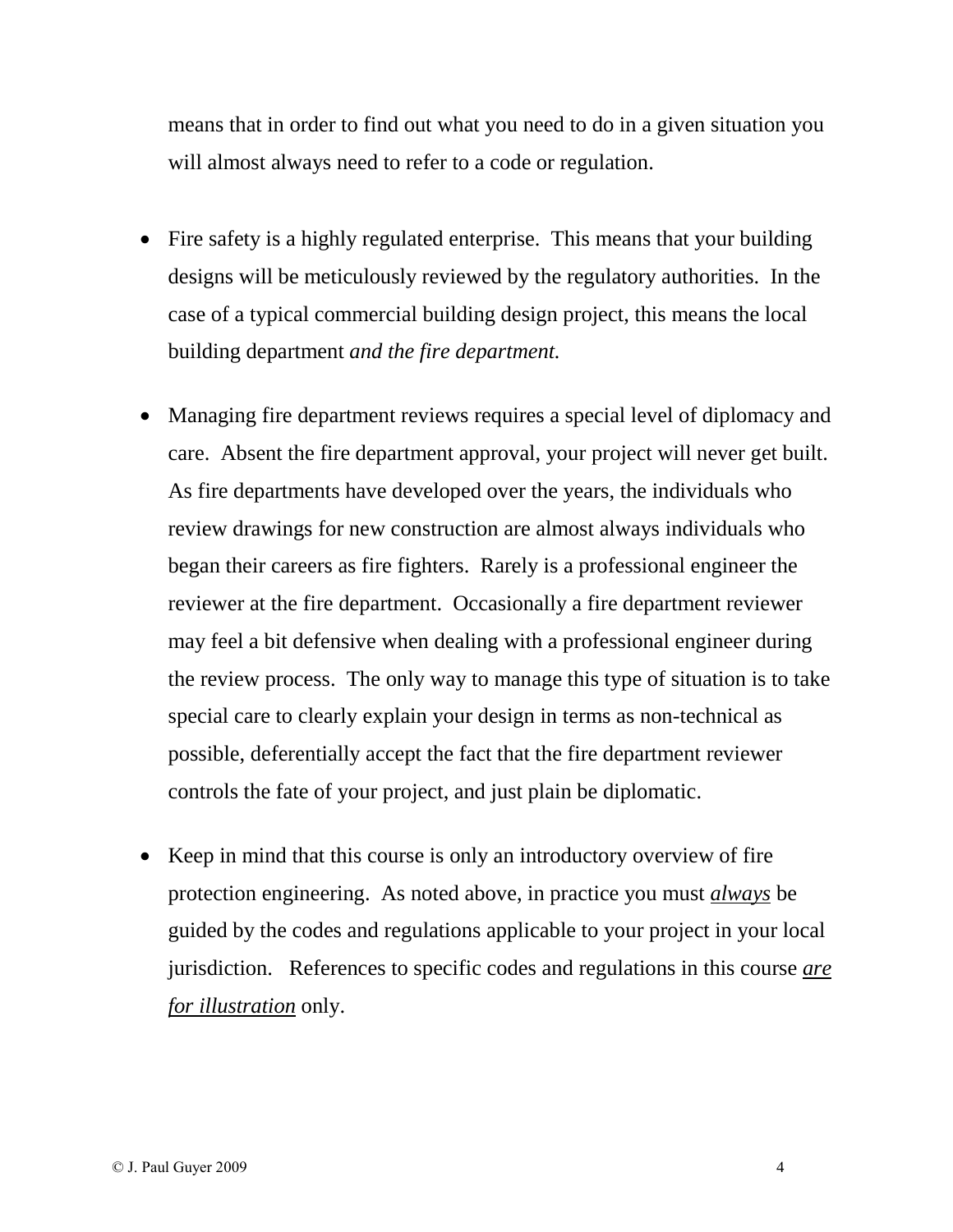# **2. THE FUNDAMENTAL ELEMENTS OF FIRE PROTECTION ENGINEERING**

There are five fundamental elements of fire protection engineering; these are shown in Figure 1:

| Figure 1                                                   |                                         |
|------------------------------------------------------------|-----------------------------------------|
| <b>Fundamental Elements of Fire Protection Engineering</b> |                                         |
| Element                                                    | Considerations                          |
| <b>Building Materials and Design</b>                       | Basic criteria                          |
|                                                            | Fire areas                              |
|                                                            | <b>Height limitations</b>               |
|                                                            | Interior fire spread                    |
|                                                            | Egress                                  |
|                                                            | Interior finishes                       |
|                                                            | Insulation                              |
|                                                            | Roof coverings                          |
|                                                            | Roof and fire department access         |
|                                                            | Air handling                            |
|                                                            | Plastic pipe and conduit                |
|                                                            | Fire retardant wood products            |
| <b>Water Supply</b>                                        | Demand for sprinklered facilities       |
|                                                            | Demand for unsprinklered facilities     |
|                                                            | Pressure requirements                   |
|                                                            | Required quantities and on-site storage |
|                                                            | Fire pumps                              |
|                                                            | Distribution systems                    |
| Fire Extinguishing Systems                                 | Automatic sprinkler systems             |
|                                                            | Foam (AFFF) systems                     |
|                                                            | Standpipes                              |
|                                                            | Dry chemical systems                    |
|                                                            | Carbon dioxide systems                  |
|                                                            | Halon 1301 systems                      |
|                                                            | Portable extinguishers                  |
| Fire Alarm Systems                                         | Detection systems                       |
|                                                            | Reporting systems                       |
|                                                            | <b>Evacuation</b> systems               |
| Special Occupancies and Hazards                            | <b>Numerous</b>                         |

These five elements are what will be discussed in this course. We will also discuss four other areas of technical interest: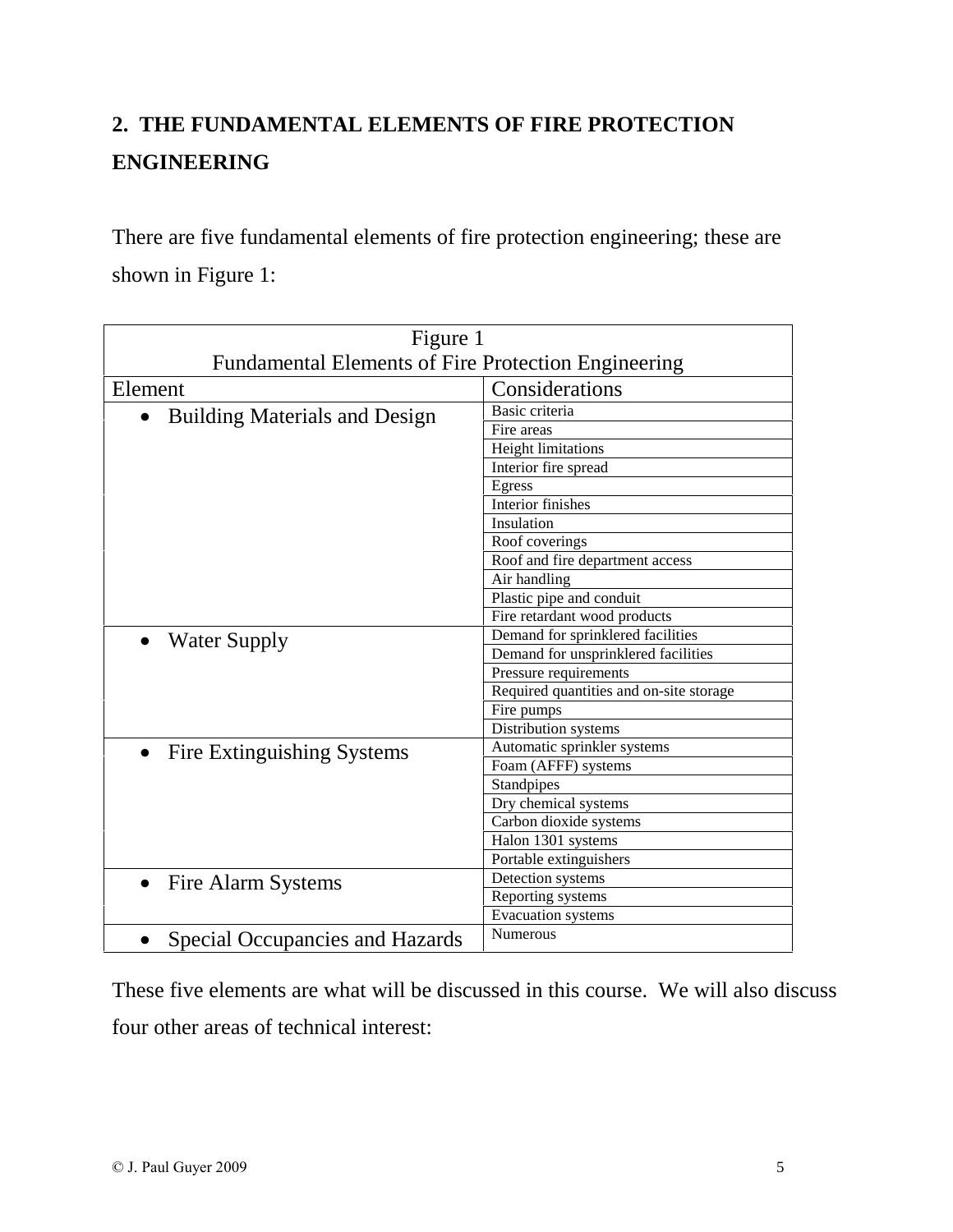| Figure 2                                            |
|-----------------------------------------------------|
| Additional Topics Discussed in this Course          |
| Occupancy hazard classification system<br>$\bullet$ |
| • Fire flow demand for unsprinklered facilities     |
| • Performance based fire safety design              |
| Codes and other professional resources              |

After you have completed this course you should have sufficient understanding of the principles of fire protection engineering to begin the first step in the design process. This is a Design Analysis. A fire protection Design Analysis is required for all designs and must address the fire protection requirements of the project as required by applicable codes and regulations. Where applicable, discuss the minimum fire protection provisions (include required vs. provided) indicated in Figure 3:

|           | Table 3                                                                                                                                         |
|-----------|-------------------------------------------------------------------------------------------------------------------------------------------------|
|           | <b>Typical Design Analysis Contents</b>                                                                                                         |
|           | Building code analysis (i.e., type of construction, height and area limitations, and<br>building separation or exposure protection)             |
|           | Classification of occupancy                                                                                                                     |
|           | Compliance with applicable codes and regulations                                                                                                |
|           | Requirements for fire-rated walls, fire-rated doors, fire dampers with their fire-<br>resistive ratings, smoke compartmentation, smoke barriers |
|           | NFPA 101, Life Safety Code application                                                                                                          |
|           | Analysis of automatic sprinkler systems and suppression systems and protected<br>areas, including hydraulic analysis of required water demand   |
|           | Water supplies, water distribution, location of fire hydrants                                                                                   |
|           | Smoke control methods and smoke control systems                                                                                                 |
|           | Fire alarm system, type and location of equipment                                                                                               |
|           | Fire detection system and location of detectors                                                                                                 |
|           | Standpipe systems and fire extinguishers                                                                                                        |
| $\bullet$ | Interior finish ratings                                                                                                                         |
|           | Alarm reporting system                                                                                                                          |
|           | Identification of occupancy and hazard areas                                                                                                    |
|           | Fire department access                                                                                                                          |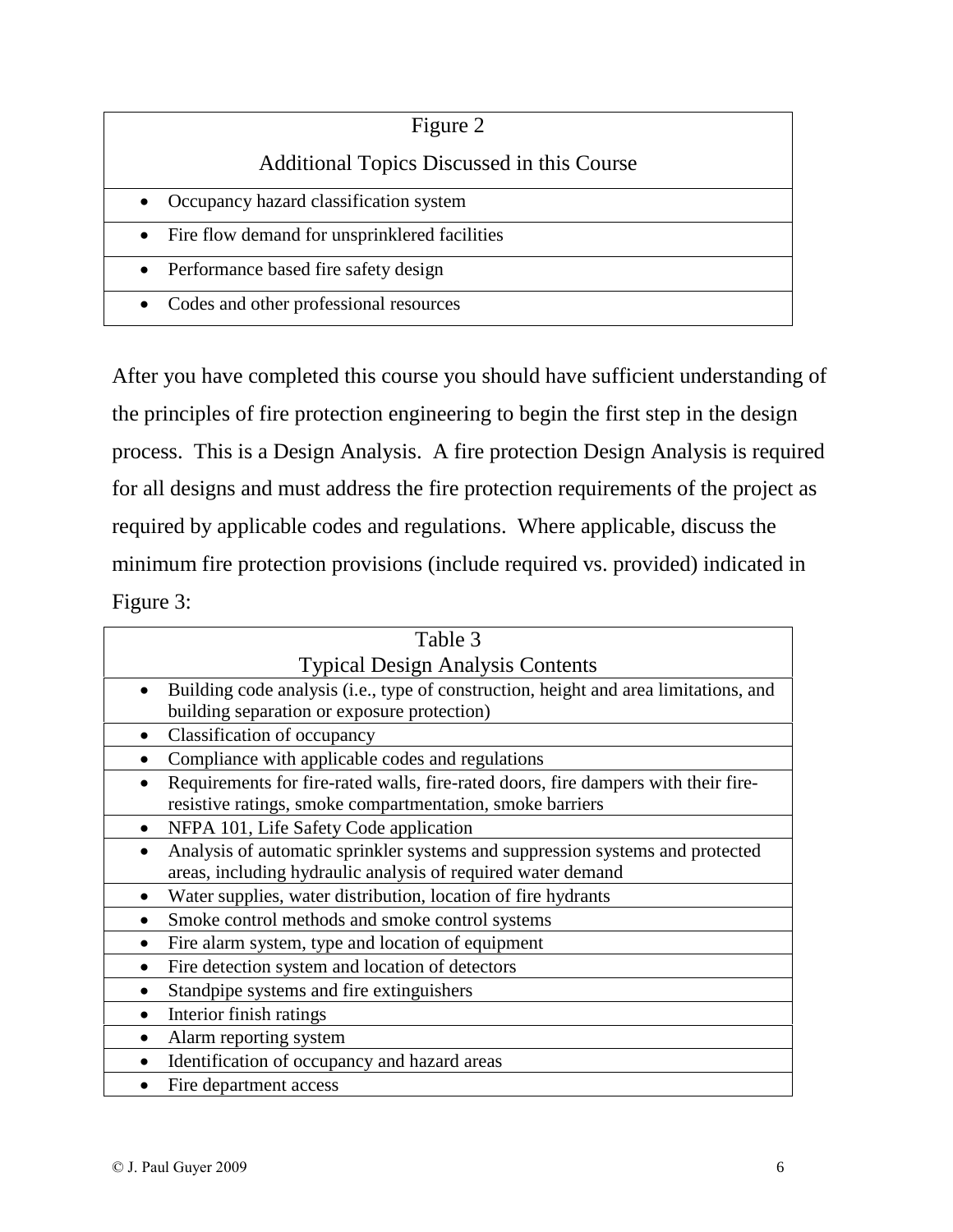#### **3. BUILDING MATERIALS AND DESIGN**

#### *Basic Criteria*

Conform building construction to fire resistance requirements, allowable floor areas, building height limitations, and building separation distance requirements of the *International Building Code (IBC)*. These include:  $\overline{a}$ 

- **Egress and Safety to Life.** Comply with *National Fire Protection Association (NFPA) 101* for building construction related to egress and safety to life. For conflicts between the IBC and NFPA 101 related to fire resistance rating, consider favoring NFPA 101.
- Partitions. IBC fire resistance requirements for permanent partitions do not apply to non-bearing partitions. For fire resistance ratings of non-bearing partitions comply with NFPA 101. Occupancy separation must comply with the "Required Separation of Occupancies" table in the IBC.
- **Type of Construction.** Follow the requirements of the IBC to determine the permitted types of construction, except where approved by local authority Type V (wood) roofs may be constructed on buildings of Type I or II construction provided that they are separated from all other areas of the building by horizontal 2-hour concrete or masonry fire resistive construction. Such roofs will not require sprinkler protection but will require draft stops to divide the spaces into areas not exceeding 3000 SF, with self-closing and latching access doors of similar construction in the draft stop where there is no other means of access to the area.
- **Separation Between Buildings.** Use the IBC to determine required separation distances between buildings.

#### *Fire Areas*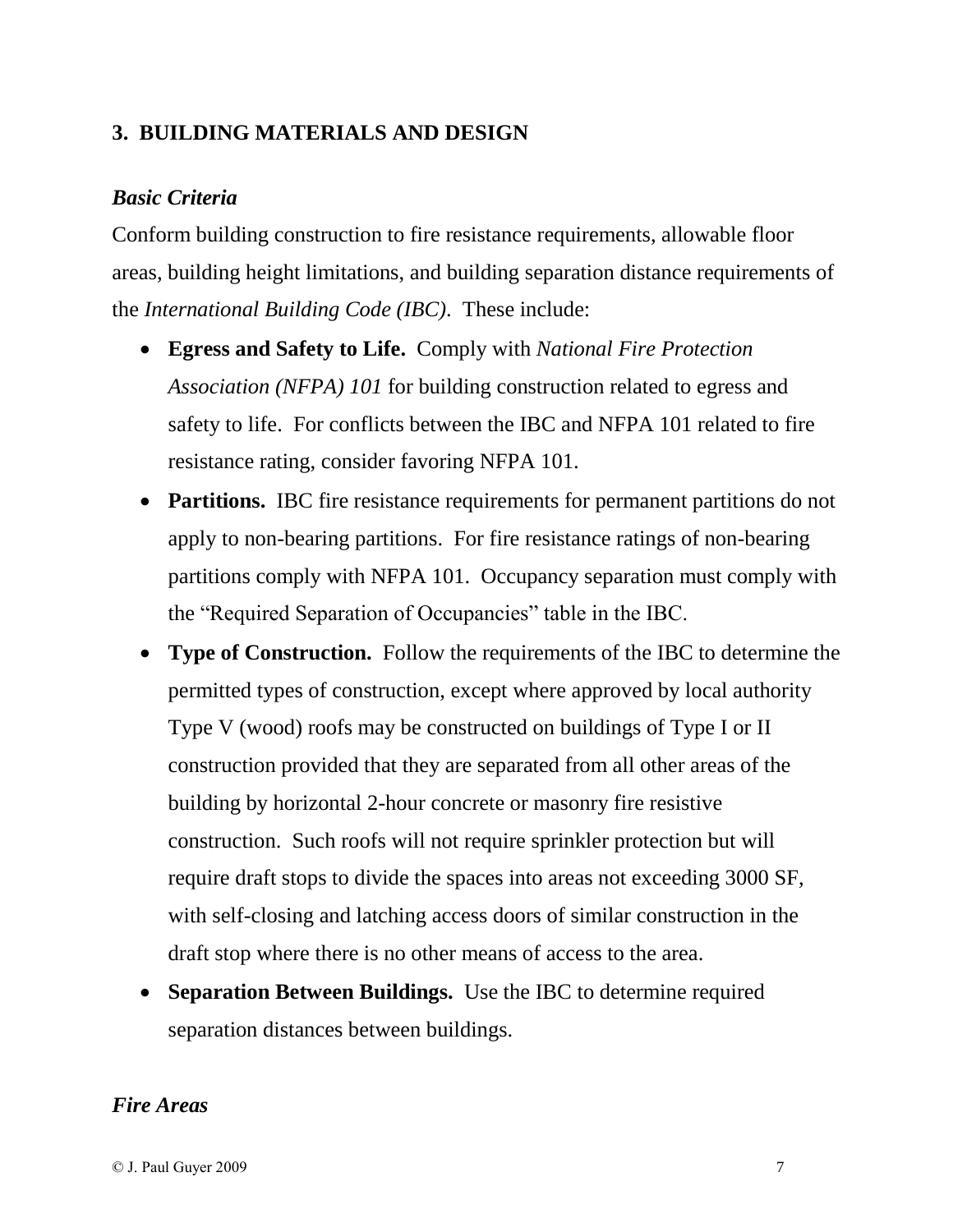Conform to the IBC.

#### *Height Limitations*

Conform to the IBC.

#### *Limiting Interior Fire Spread*

- **Door Openings:** Door openings, in fire resistive construction, must be protected in accordance with NFPA 80, *Fire Doors and Fire Windows*. Fire door assemblies are required on each side of the door opening in 4-hour fire walls when openings are fitted with 3-hour rolling or sliding fire doors. Use fire doors listed by Underwriters Laboratories Inc. (UL), FM, or a nationally recognized testing laboratory (NRTL). Do not modify approved fire doors in the field. Local fabrication of fire doors is not permitted.
- **Penetrations:** The protection of ducts at point of passage through firewalls must be in accordance with NFPA 90A, *Installation of Air-Conditioning and Ventilating Systems*, and/or NFPA 90B, *Installation of Warm Air Heating and Air-Conditioning Systems*. All other penetrations, such as piping, conduit, and wiring, through firewalls must be protected with a material or system of the same hourly rating that is listed by UL,FM, or a NRTL.

## *Means of Egress*

- **Requirements:** Comply with the requirements of NFPA 101.
- **Means of Egress Marking:** Mark means of egress in accordance with NFPA 101. Signs must have lettering on an opaque background. Internally illuminated signs must be light emitting diode (LED) type, electroluminescence (LEC), or cold cathode type. Incandescent fixtures are not permitted except existing fixtures, which may remain in use.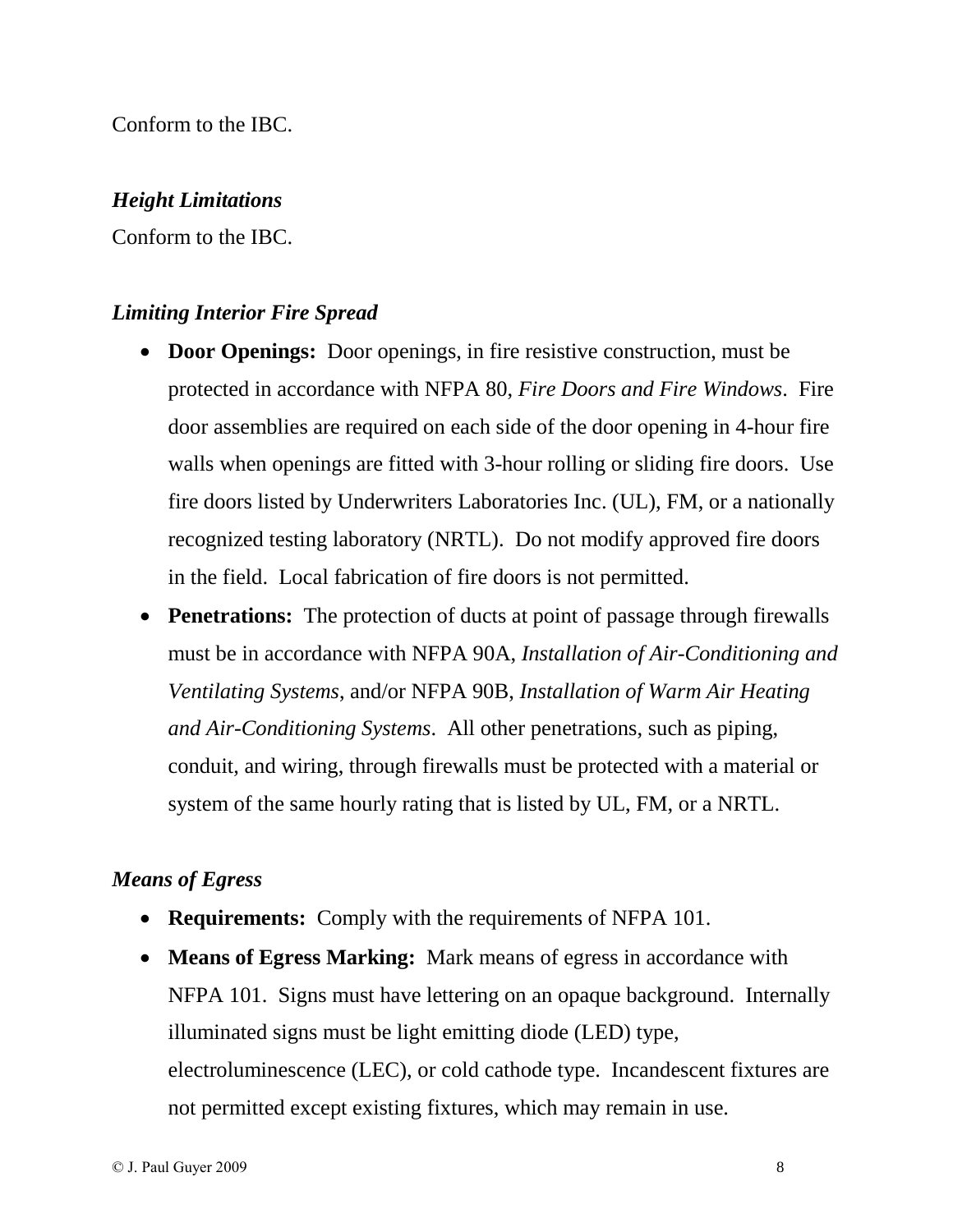Radioluminous exit signs are not permitted. Photoluminescent exit signs and egress path marking is permitted only where provided with a reliable external illumination (charging) source providing a minimum illumination of 54 lux (5 foot-candles) of unfiltered fluorescent light.

#### *Interior Finish*

 **Interior Wall and Ceiling Finish:** Wall and ceiling finishes and movable partitions must conform to the requirements of NFPA 101 for interior finishes. Drop-out ceilings are not permitted.

#### *Insulation*

 **Requirements:** Use thermal and acoustical insulation with a flame spread (FS) rating not higher than 75, and a smoke developed (SD) rating not higher than 150 when tested in accordance with ASTM E84 (NFPA 255), *Standard Method of Test of Surface Burning Characteristics of Building Materials*. Test cellular plastic insulation in the same densities and thicknesses as the material that will be used in construction applications. For certain types of insulation exceptions apply.

#### *Roof Coverings and Roof Deck Assemblies*

- **Roof Coverings:** Use roof coverings approved and listed by a NRTL. The UL Roofing Materials and Systems Directory lists three Classes (A, B, and C) of acceptable roof coverings based on compliance with UL 790, *Tests for Fire Resistance of Roof Covering Materials* and NFPA 256, *Fire Tests of Roof Coverings*. Restrict Class C roof coverings to housing and buildings under 8,000 SF and that are not mission essential.
- **Roof Deck Assemblies:** Roof deck assemblies must be FM Class 1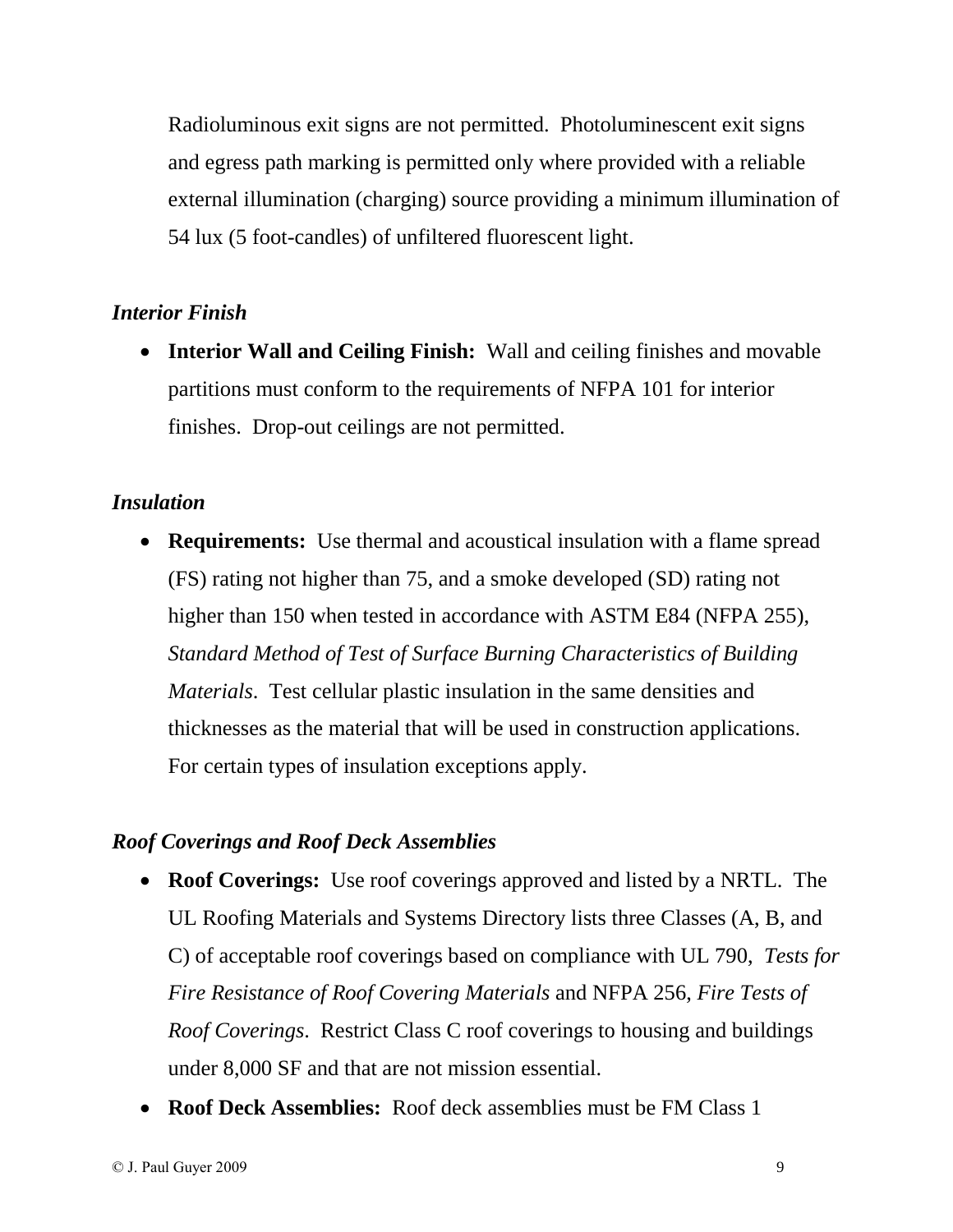approved or UL listed as Fire Classified or equal listing or classification by a nationally recognized testing laboratory (NRTL), with the exceptions of: (a) fully sprinklered buildings and (b) buildings less than 8,000 SF.

#### *Roof and Fire Department Access*

- **Roof Access.** All enclosed exit stairs that extend to the top floor in any building three or more stories in height must have, at the highest point of the stair tower, an approved hatch opening to the roof with an appropriate ladder that conforms to 29 CFR 1910.27, *Fixed Ladders*. The hatch must be not less than 16 ft<sup>2</sup> in area, with a minimum dimension of 2 ft. At least one stairway must terminate at a standard door opening leading onto the roof surface, unless the roof has <sup>a</sup> slope greater than <sup>4</sup> in 12.
- **Fire Department (Emergency Vehicle) Access.** All buildings greater than 5,000 sq ft, or more than two stories in height must have at least one means of all-weather ground access to allow emergency vehicles unimpeded access to the building. All-weather ground access must be paved, start from the road, and terminate no farther than <sup>33</sup> ft from the building.
- **Access to Residential Facilities.** Residential facilities must be provided with all-weather ground access to 3 sides, with a minimum of 2 sides having access to sleeping rooms.
- **Vehicle Access.** All force protection equipment, such as bollards or gates, must not require more than one person to remove or open. Access may require fire apparatus to drive over a curb. Any locking device controlling vehicle access must be under control of the fire department or 24-hour security personnel located at the specific facility. Dimensions of fire lanes and turnarounds must comply with NFPA 1, Uniform Fire Code.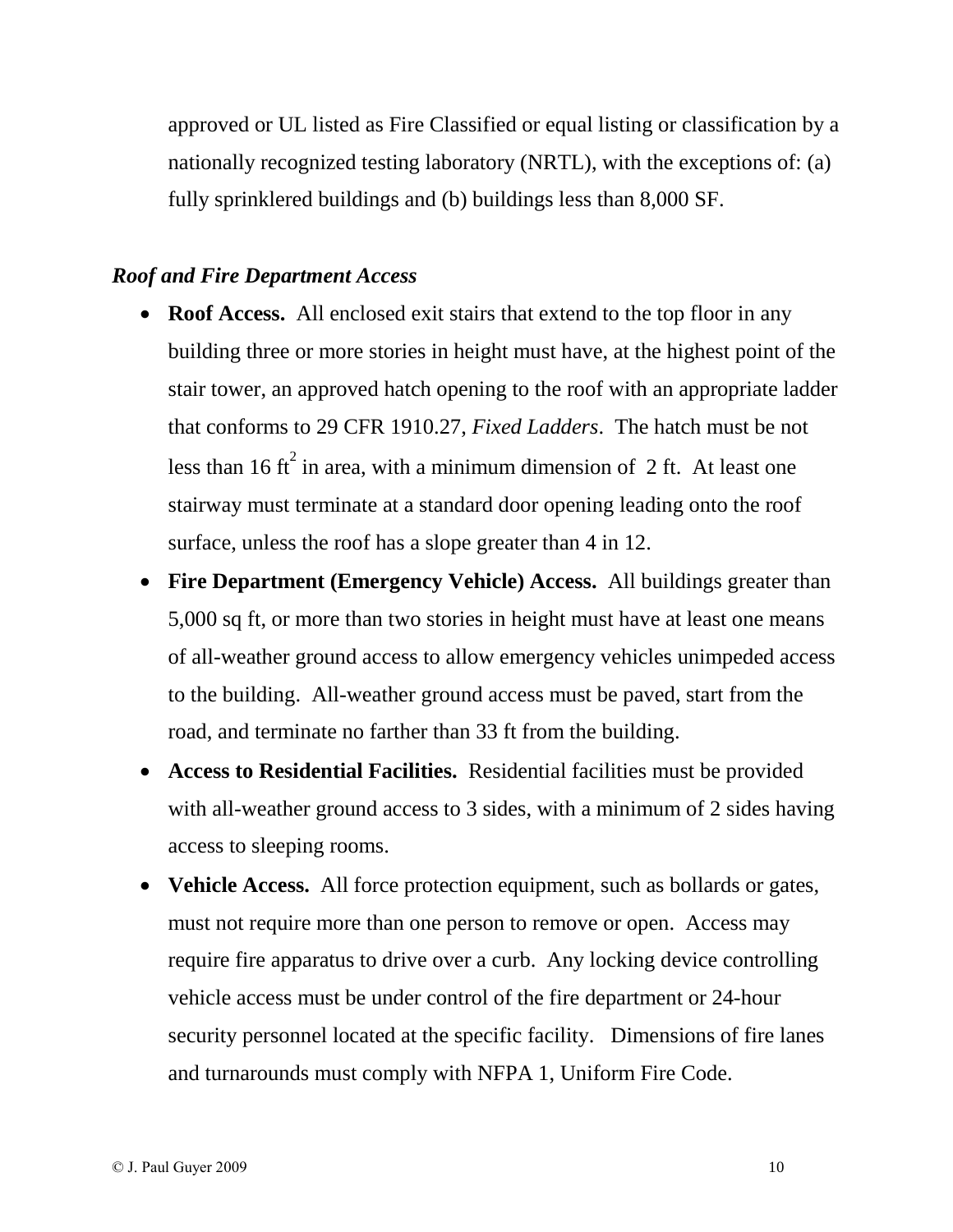- **Aerial Apparatus Access.** New facilities four stories or more in height and all new warehouses must be provided with suitable all-weather ground access surface for aerial apparatus on a minimum of two sides of the perimeter of the structure.
- **Fire Department Connection.** Facilities with fire department connections for sprinkler or standpipe systems must be provided with suitable all weather ground access surface for pumper apparatus within 150 ft of such fire department connections.

#### *Air Handling*  $\mathbb{R}^2$

- **Design Requirements.** Air handling, heating, ventilation and exhaust systems must comply with the requirements of NFPA 90A.
- **Corridors.** Egress corridors must not be used as a portion of a supply, return, or exhaust air system serving adjoining areas. Air transfer opening(s) must not be permitted in walls or in doors separating egress corridors from adjoining areas. *Exception*: Toilet rooms, bathrooms, shower rooms, sink closets, and similar auxiliary spaces may have air transfer openings, unless prohibited by NFPA 101, such as in residential occupancies.
- **Plenums.** Plenums may be used as an integral part of an air handling system only if they conform to the requirements of NFPA 90A. Under no circumstances may combustible materials be located within the plenum space. Electrical wiring passing through the space, including telephone and communication wiring, must be plenum rated or must be in metal conduit. Rooms or areas that form a plenum space or that are used as a plenum must not be occupied for any purpose except during repairs or maintenance operations to the air handling equipment.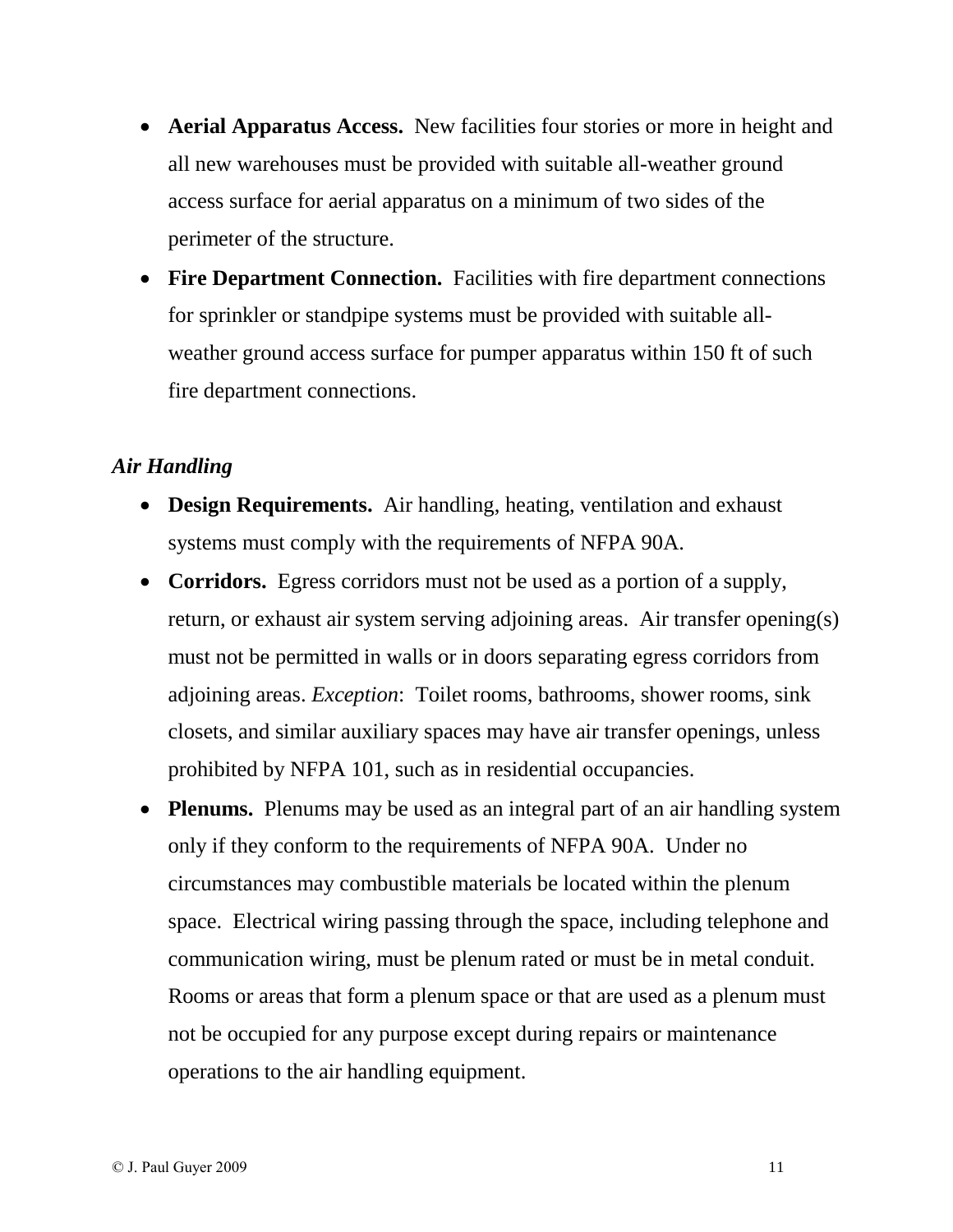**Smoke and Heat Vents.** Smoke and heat vents may be considered in buildings where a high rate of heat release is anticipated during a fire. In buildings without automatic sprinklers, smoke and heat vents must be arranged to operate automatically in accordance with NFPA 204, *Smoke and Heat Venting*. In buildings with automatic sprinkler protection, smoke and heat vents must be arranged to operate in the manual mode only. Skylights are the preferred method of providing manual smoke and heat vents.

#### *Plastic Pipe and Conduit*

Penetrations by plastic pipe or conduit through fire-rated walls, partitions, shafts, and floors must be fire-stopped by an approved or listed method in accordance with ASTM E814, *Standard Test Method for Fire Tests of Through-Penetration Fire Stops* or UL 1479, *Fire Tests of Through-Penetration Firestops*. Plastic pipe and conduit must not be installed in exit stair enclosures, or in air plenum spaces unless specifically listed for that application.

#### *Fire Retardant Treated(FRT) Plywood*

Use of FRT plywood is prohibited except as permitted by the IBC or local authority. FRT plywood must not be used in any part of the roof or roofing system.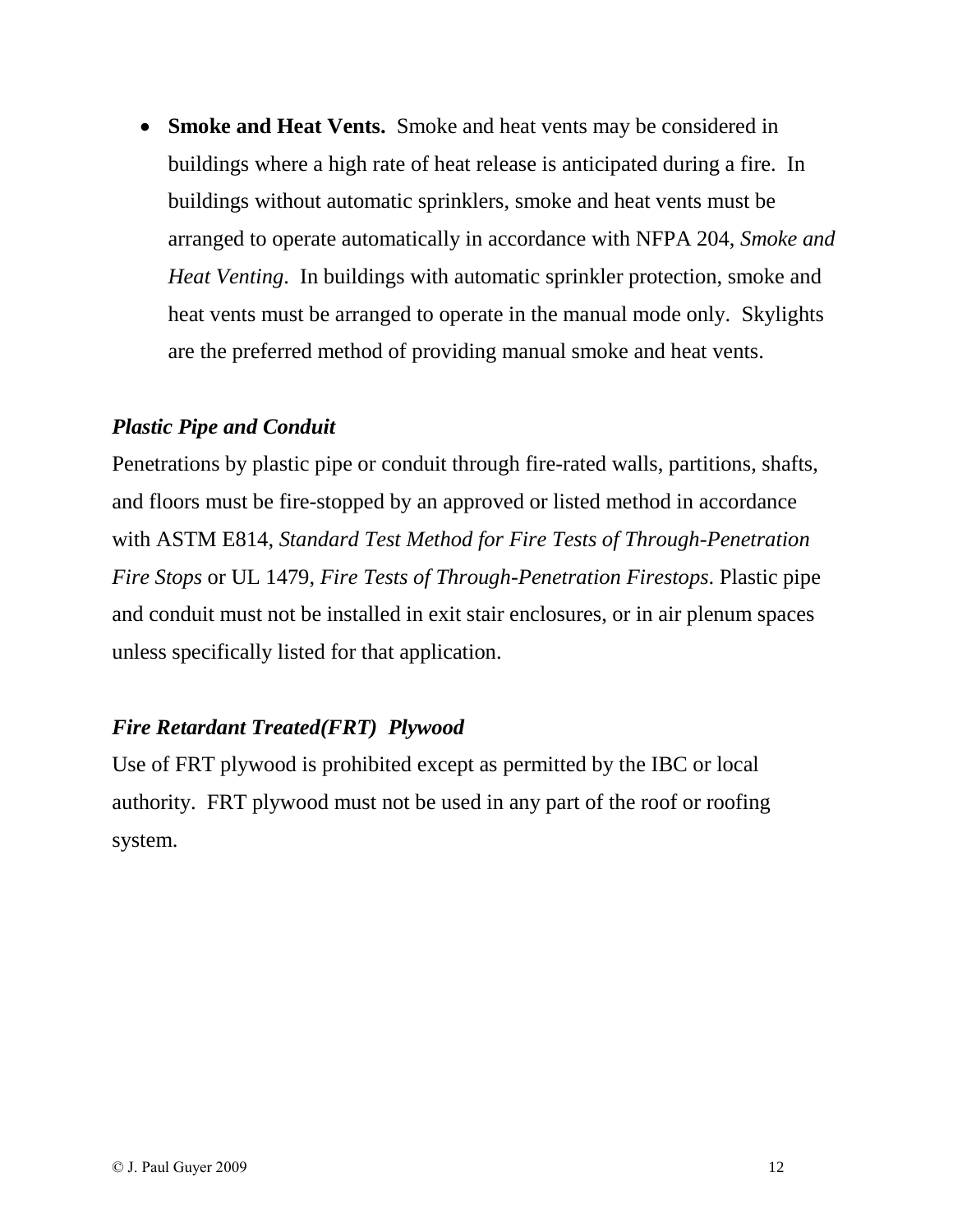#### **4. WATER SUPPLY FOR FIRE PROTECTION**

#### *Factors Influencing the Water Demand for Sprinklers*

The water demand required for sprinkler protection depends upon occupancy, discharge density, design area, and type of sprinkler system (wet or dry), type of construction, and other building features.

#### *Water Demand for Sprinklers*

- The water demand required for sprinklers must be determined from Figure 4. (Figure 4 is, as always, for illustration purposes only. Applicable codes and regulations must be used.)
- Design densities indicated in Figure 4 are minimum densities, and each
- sprinkler in the design area must discharge at least the flow rate required to
- produce the stipulated density.
- Design areas shown in Figure 4 are the hydraulically most remote areas. Hose streams are needed concurrently with sprinkler discharge in order to effect final extinguishment or to wet down adjacent structures.
- The hose stream demand for sprinklered occupancies must be determined from Figure 4.
- The total water demand for sprinklered occupancies is equal to the sum of the domestic/industrial demand plus the sprinkler system(s) water demand and the hose stream(s) demand. The total demand must be available at the sprinkler system connection to the underground main, and at the pressure necessary to produce the required sprinkler density over the required hydraulically most remote area of sprinkler operation.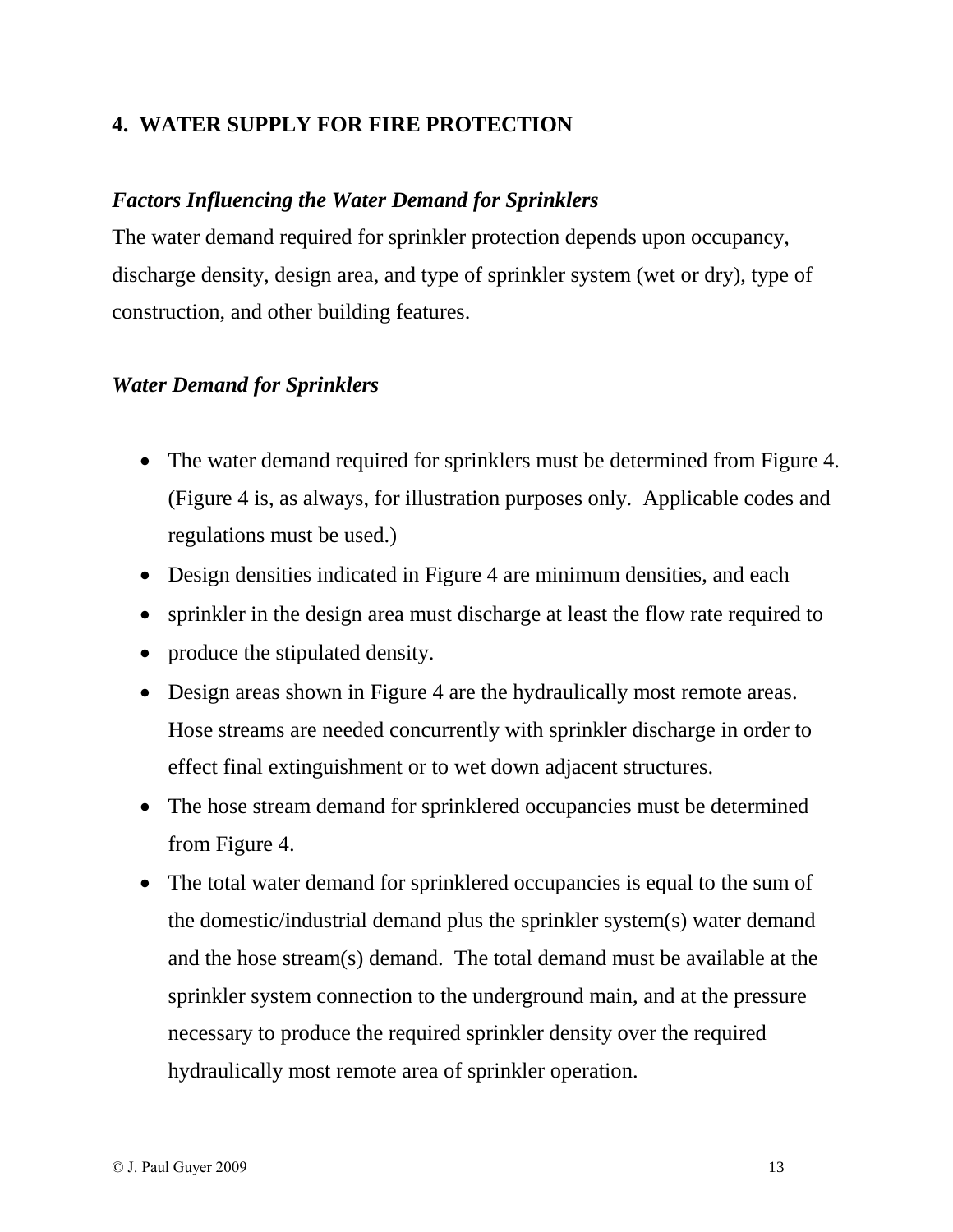|                                           |                                         | <b>FIGURE 4</b><br>SPRINKLER SYSTEM AND WATER SUPPLY DESIGN REQUIREMENTS<br><b>FOR SPRINKLERED FACILITIES</b> |                                  |                                              |
|-------------------------------------------|-----------------------------------------|---------------------------------------------------------------------------------------------------------------|----------------------------------|----------------------------------------------|
| <b>Occupancy</b><br><b>Classification</b> | <b>Sprinkler System</b>                 |                                                                                                               | <b>Hose Stream</b><br>Allowance, | <b>Duration of</b><br><b>Supply, minutes</b> |
|                                           | <b>Design Density,</b><br><b>GPM/SF</b> | Design Area, SF                                                                                               | <b>GPM</b>                       |                                              |
| Light Hazard                              | 0.01                                    | 3000                                                                                                          | 250                              | 60                                           |
| Ordinary Hazard,<br>Group 1               | 0.15                                    | 3000                                                                                                          | 500                              | 60                                           |
| Ordinary Hazard,<br>Group 2               | 0.20                                    | 3000                                                                                                          | 500                              | 90                                           |
| Extra Hazard,<br>Group 1                  | 0.30                                    | 3000                                                                                                          | 750                              | 120                                          |
| Extra Hazard,<br>Group 2                  | 0.40                                    | 3000                                                                                                          | 750                              | 120                                          |

#### *Water Demands for Unsprinklered Facilities*

Water demands for buildings and facilities that are not fully sprinklered are based on fire department hose stream requirements. Hose stream demands and duration requirements are outlined in Section 9. The following factors affect the water demand and duration and must be considered to determine the specific demand and duration within <sup>a</sup> given range in accordance with Section 9.

- Occupancy classification
- Response time by fire department
- Type of construction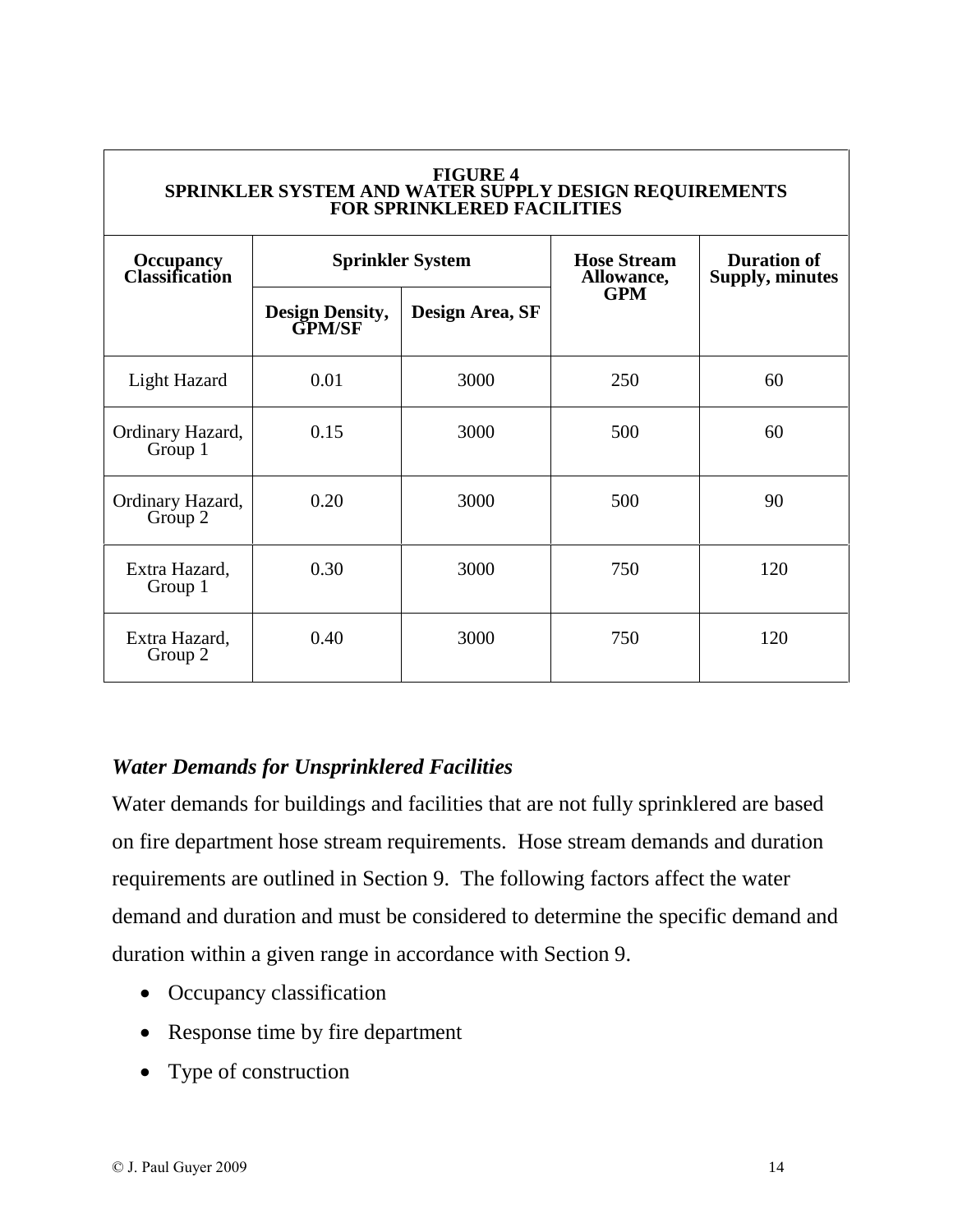- Number of stories
- Separation distances
- Building floor area
- Firefighting access

#### *Petroleum/Oil/Lubricant (POL) Areas*

Areas where POL materials are stored require special consideration. Figure 5 shows required fire flow rates for above ground atmospheric POL tanks. Figure 6 shows required fire flow rates for above ground pressurized POL tanks.

| <b>Figure 5</b><br><b>Atmospheric POL Tank Cooling Water</b> |                            |  |
|--------------------------------------------------------------|----------------------------|--|
| <b>Tank Diameter, Feet</b>                                   | <b>Fire Flow Rate, GPM</b> |  |
| $0 - 64$                                                     | 500                        |  |
| $65 - 119$                                                   | 750                        |  |
| $120 - 154$                                                  | 1000                       |  |
| $155 - 199$                                                  | 1250                       |  |
| 200 or greater                                               | 1500                       |  |
| Minimum duration: 240 minutes                                |                            |  |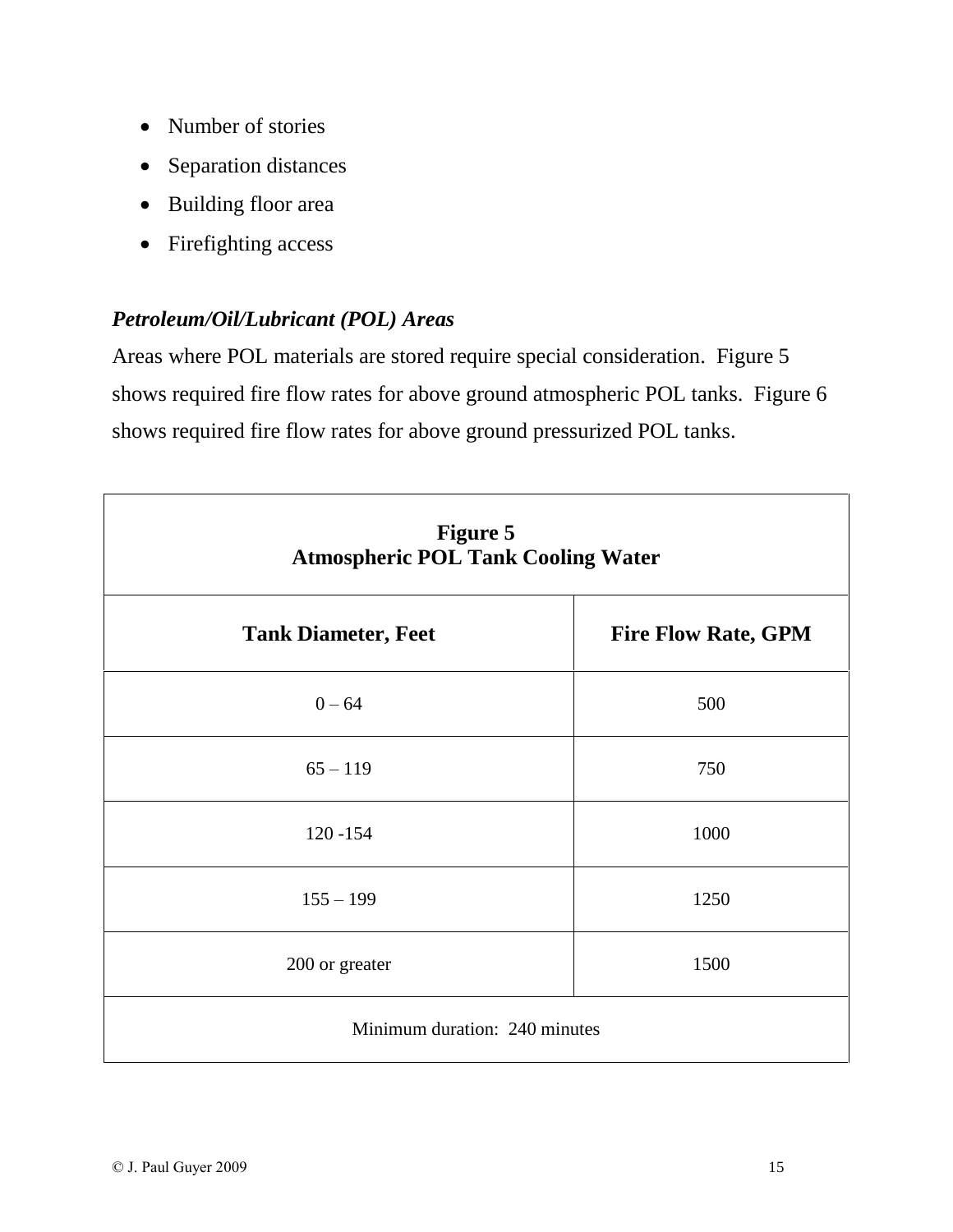| <b>Figure 6</b><br><b>Pressurized POL Tank Cooling Water</b>            |                                      |  |
|-------------------------------------------------------------------------|--------------------------------------|--|
| <b>Tank Group Size</b>                                                  | <b>Fire Flow Rate,</b><br><b>GPM</b> |  |
| Single tank less than 30,000 gallons capacity                           | 250                                  |  |
| Single tank more than 30,000 gallons capacity                           | 500                                  |  |
| 2 to 6 tanks, one or more tanks greater than 30,000 gallons capacity    | 500                                  |  |
| 2 to 6 tanks, each greater than 30,000 gallons capacity                 | 1000                                 |  |
| 7 or more tanks, each tank less than 30,000 gallons capacity            | 1000                                 |  |
| 7 or more tanks, one or more tanks greater than 30,000 gallons capacity | 1500                                 |  |
| Minimum duration: 240 minutes                                           |                                      |  |

#### *Water Supply Pressure Requirements*

Pressure required for sprinklered facilities must be the most demanding pressure of the domestic/industrial demand, sprinkler demand, or hose stream demand and must be determined by hydraulic calculations.

## *Quantities of Water Required*

Requirements for fire protection water storage are based on the assumption that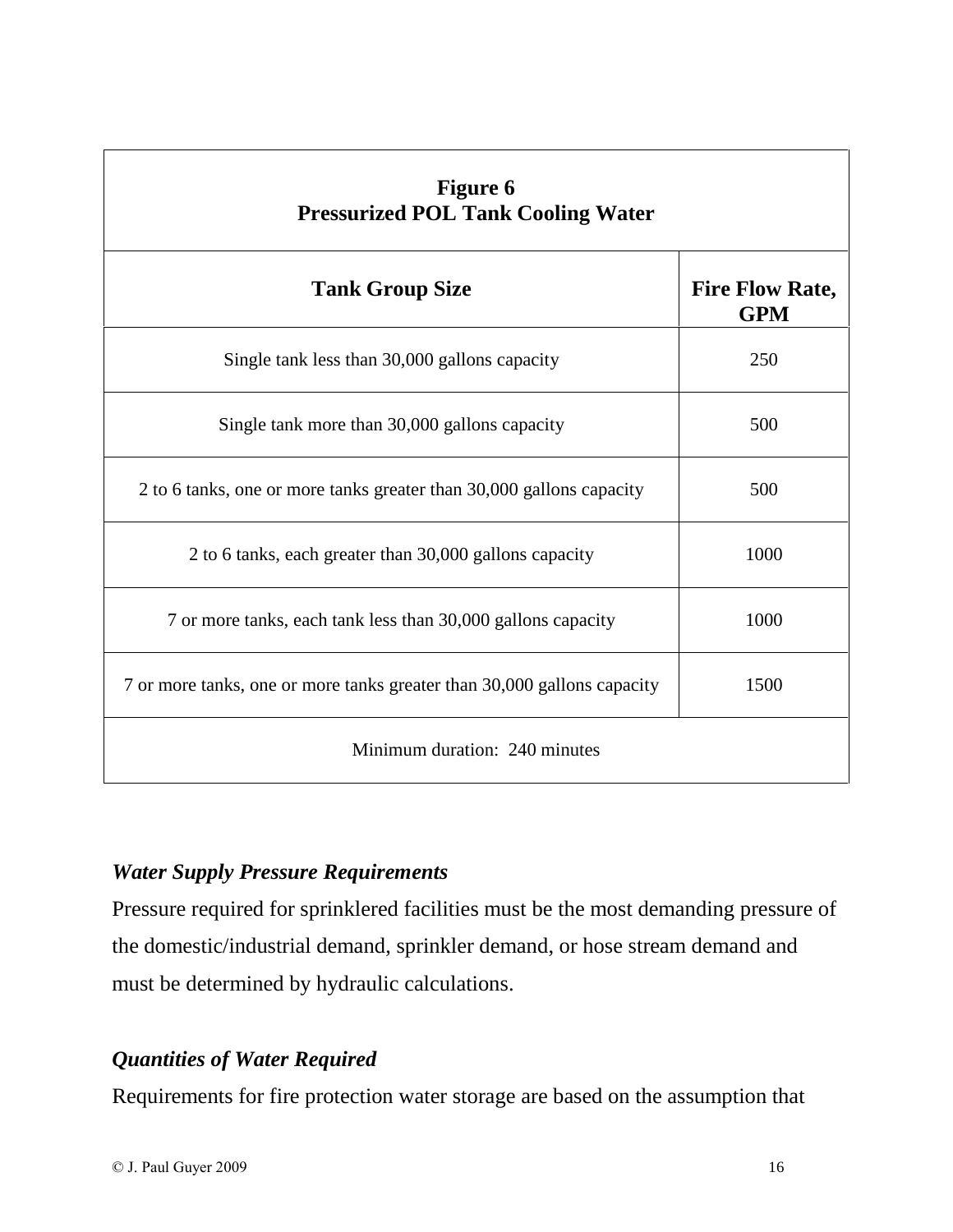there will be only one fire at a time. The quantity of water required is equal to the product of the fire protection water demand and the required duration. This quantity represents fire protection requirements only, and must be available at all times. Water supply for domestic, industrial, and other demands must be added to these requirements to determine the total amount of water that is necessary at a facility.

- **Total Storage Capacity.** The total supply stored for fire protection purposes must be sufficient to meet the maximum required fire flow demand for the durations specified in applicable codes and regulations.
- **Reduction in Storage Capacity.** In computing the fire protection storage requirement, a reduction in storage capacity is acceptable if an adequate replenishment source is available. Factors that must be evaluated include the reliability of the makeup facility, its sustained flow capacity, its method of operation (automatic or manual), and flow limitations imposed by the capacity of treatment operations.
- **Replenishment of Storage.** The water storage must be self-replenishing. It must reach required volume during normal consumption within 48 hours, and within 24 hours curtailing normal consumption.

#### *Water for Fire Protection*

One or more of the following reliable means shall provide water to an installation for fire protection:  $\overline{a}$ 

 Multiple connections to looped or gridded public water distribution system(s) arranged so that during any single-point failure, at least 50% of the maximum required fire flow demand plus 100% of domestic demand can still be supplied to the activity / facility.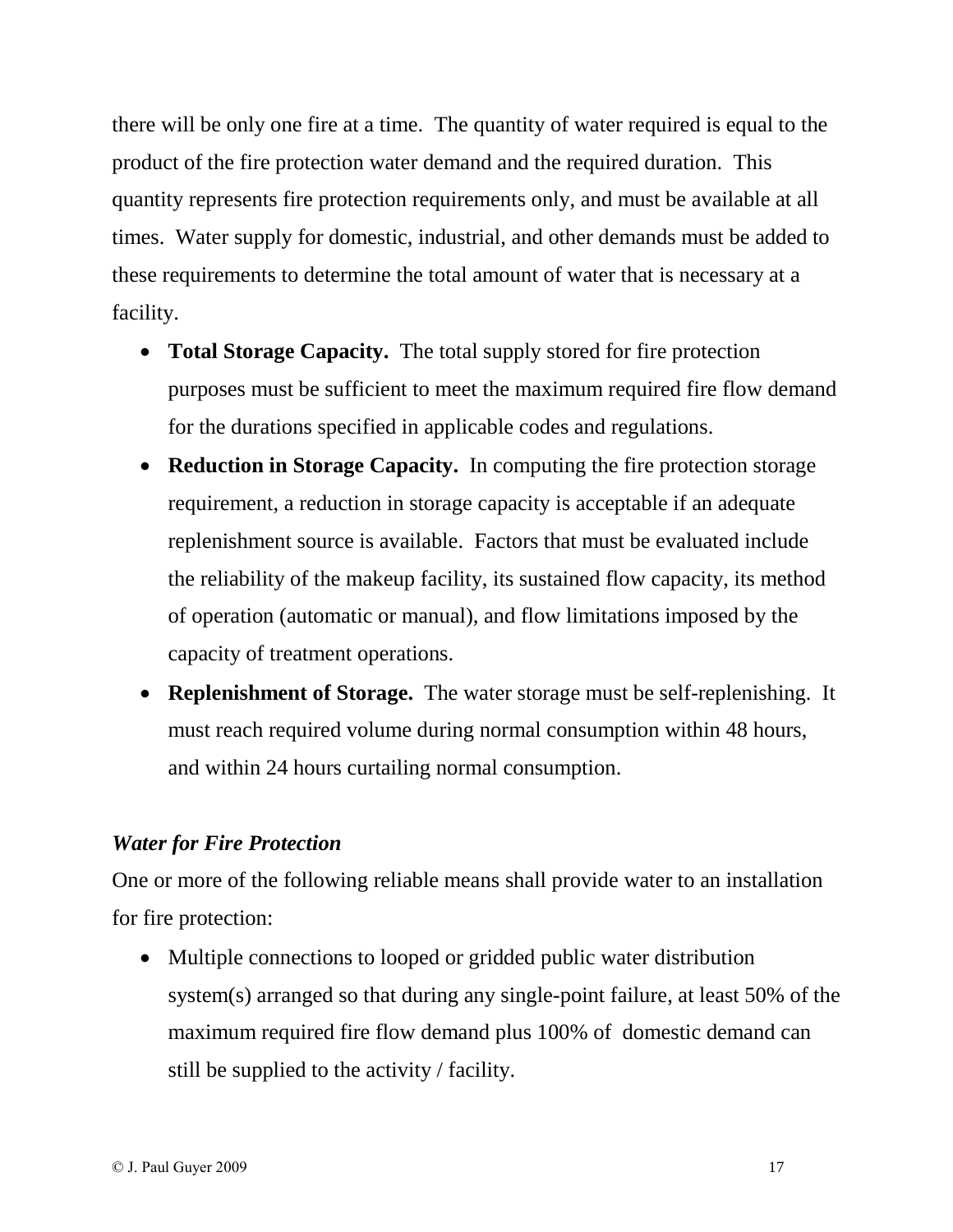- A single connection to a public water distribution system, plus on-site storage that is adequate to supply domestic demand for 24 hours plus the maximum required fire flow demand in the event the connection to the public system is lost.
- One or more on-site sources, such as wells or open bodies of water, with treated water storage capacity adequate to supply domestic demand for 24 hours plus the maximum required fire flow demand.
- For a small, non-essential activity, a single connection to a looped or gridded public water distribution system, capable of providing concurrent domestic and fire flow demands to the facility, is acceptable.

#### *On-Site Storage*

Where on-site storage is part of a sole-source water supply, or is needed to provide the required fire flow, the storage facilities must be divided into two or more approximately equal capacity tanks or reservoir sections, arranged so that at least one-half of the water supply will always be available during tank or reservoir maintenance. The discharge or suction line(s) from each individual tank or reservoir section shall be sized to deliver the maximum required fire flow.

#### *Fire Pumps*

Pumps for fire protection must have adequate capacity with reliable power and water supply. This equipment must conform to requirements of NFPA 20, *Standard for the Installation of Stationary Pumps for Fire Protection*. Fire pumps, drivers, and other equipment including automatic accessories must be listed by UL, approved by FM, or listed or classified by an NRTL.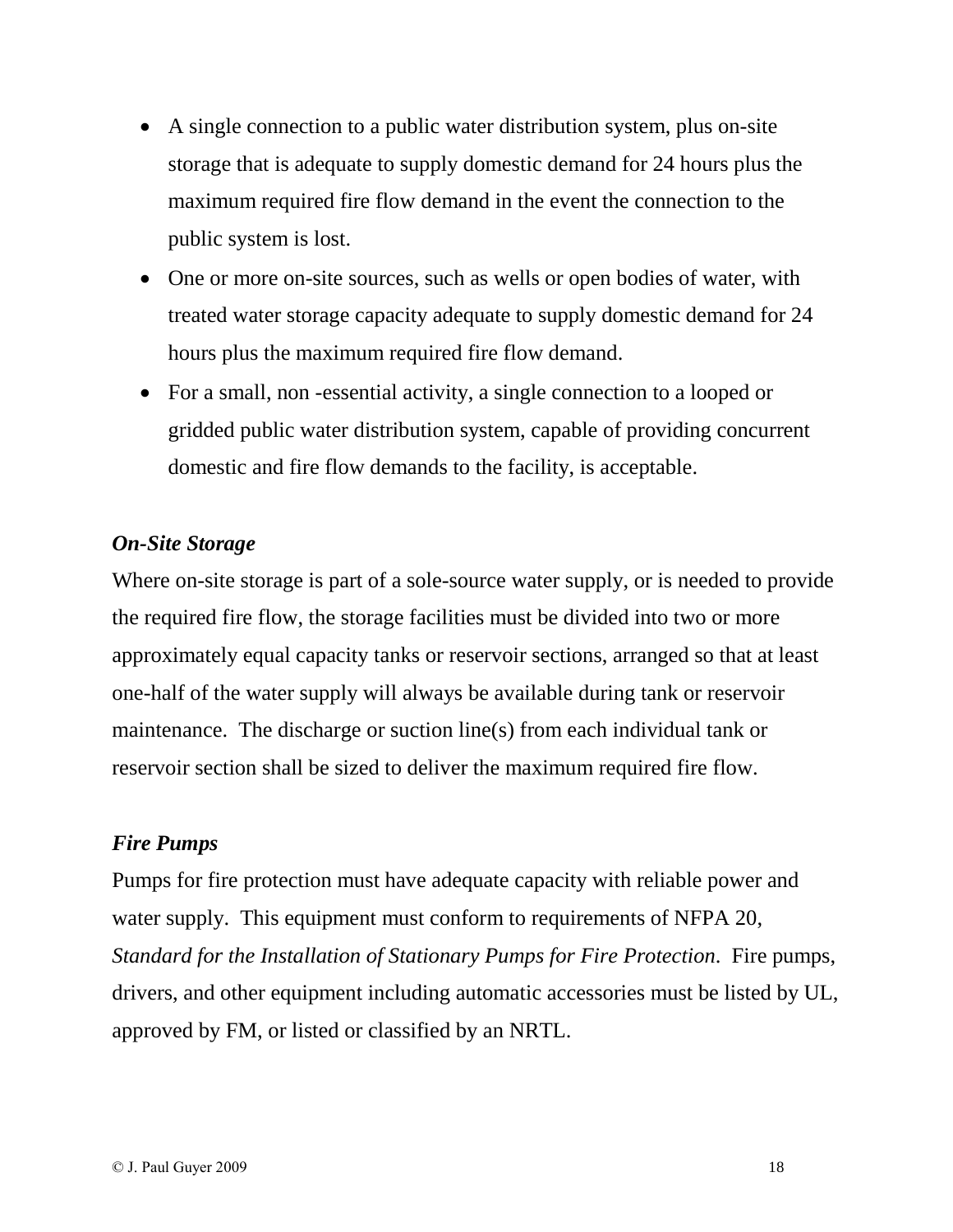#### *Water Distribution Systems*

- **Distribution Mains.** The distribution system must be sized to accommodate fire flows plus domestic and industrial or flushing demands that cannot be restricted during fires. Distribution must be looped to provide at least 50 percent of the required fire flow in case of a single break. Dead-end mains must be avoided. Distribution systems must be designed in accordance with American Water Works Association Manual M31 Distribution System Requirements for Fire Protection, NFPA 24, Installation of Private Fire Service Mains and Their Appurtenances.
- **Valves.** Control valves must be provided in each source of water supply, such as tanks and pumps. Control valves must be either post-indicating or outside-stem-and-yoke types. A sufficient number of sectional valves must be provided so that not more than a combined total of five hydrants and sprinkler systems, or not more than three sprinkler systems must be out of service due to a single break. Sectional valves may be key-operated type. New valves must open by counter-clockwise rotation of the stem.
- **Hydrants.** Fire hydrants must be UL listed,FM approved, or listed or classified by an NRTL and must have two 65 mm (2-1/2-inch) hose outlets and one 115m (4-1/2-inch) suction connection with national standard fire hose threads in accordance with NFPA 24 and NFPA 1963, *Fire Hose Connections*. Wet-barrel or California-type hydrants are preferable in areas where there is no danger of freezing. Dry barrel or traffic-type hydrants must be used in areas where there is a danger of freezing. Hydrants must be aboveground type.  $\frac{1}{2}$ .
- **Hydrants Installation**. Hydrants must be installed adjacent to paved areas, accessible to fire department apparatus. Hydrants must not be closer than 3 ft nor farther than 7 ft from the roadway shoulder or curb line. Hydrants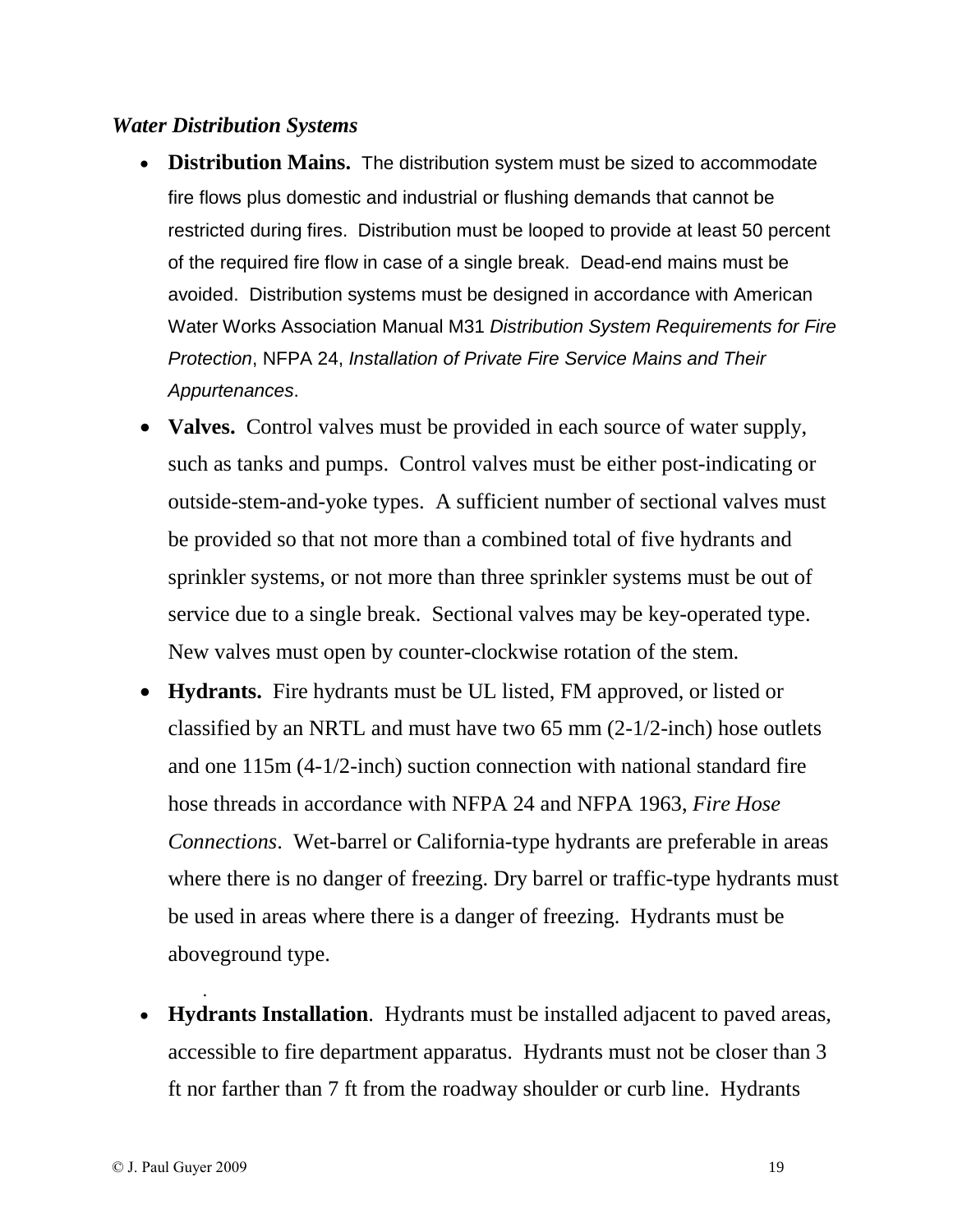must be installed with not less than 6-inch connection to the supply main, and valved at the connection. Barrels must be long enough to permit at least 18-inch clearance between the center of the 4-1/2-inch suction connection and grade. The ground must be graded so that any surface drainage is away from the hydrant. Installation must be in accordance with NFPA 24, except as modified by this UFC. Suction connection should be perpendicular to the street to allow straight lined connection to the pumper.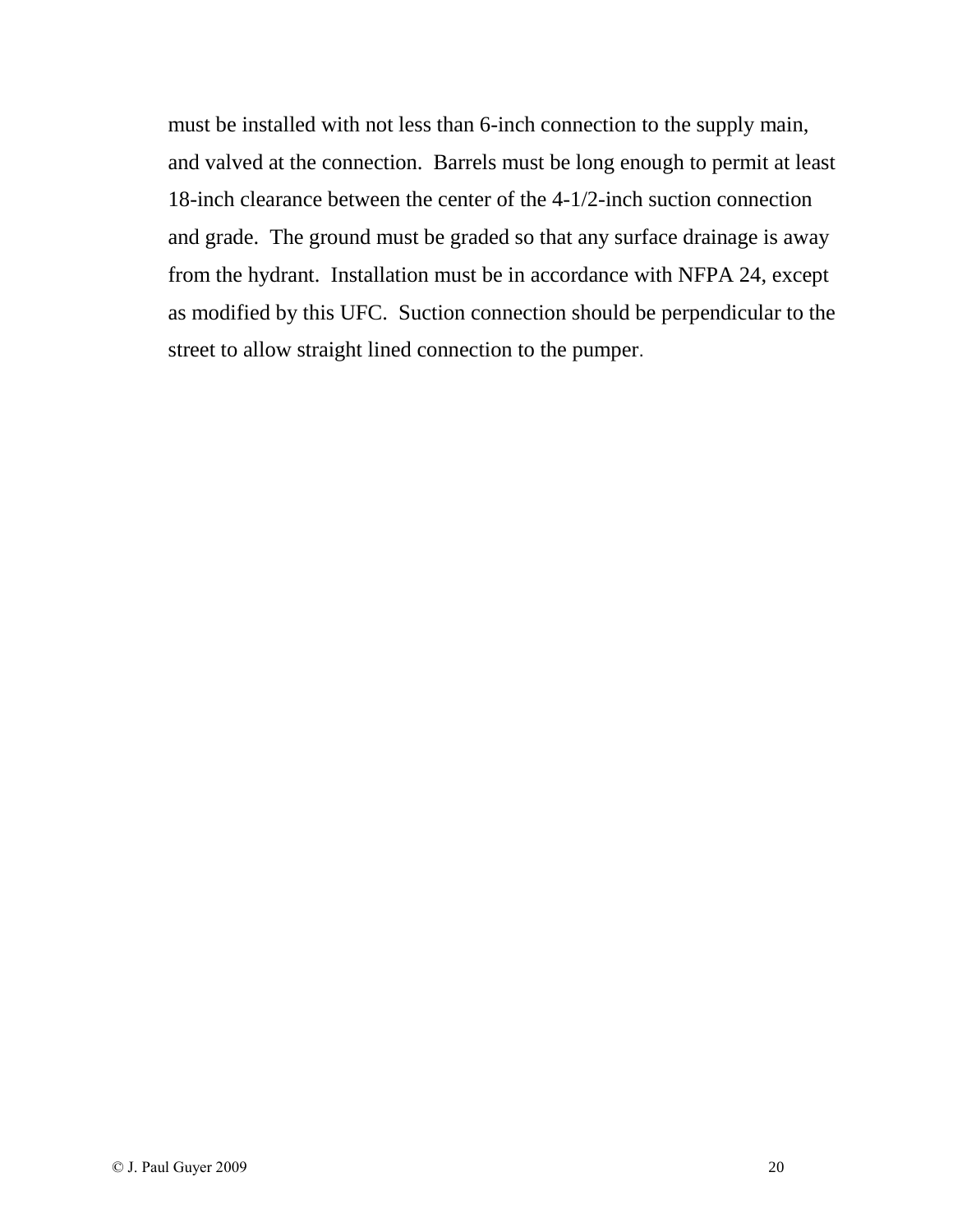#### **4. FIRE EXTINGUISHING SYSTEMS**

#### *Water Flow Testing*

Conduct water flow tests, in accordance with the procedures contained in NFPA 291, to determine available water supply for the water-based fire extinguishing systems.

#### *Automatic Sprinkler Systems*  $\mathbf{r}$

- **Characteristics.** Properly engineered and installed automatic sprinkler systems are designed to detect the presence of fire, activate both local and remote (fire department) alarms, and distribute water in sufficient quantity to either control or extinguish the fire.
- **Design Requirements.** Sprinkler systems must use equipment and devices listed by <sup>a</sup> nationally recognized testing laboratory (NRTL).
- **Sprinkler Density and Hose Stream Requirements.** Building and structures requiring sprinkler protection must be provided with sprinkler systems that are designed using the Area/Density Method of NFPA 13.
- **Quick Response Automatic Sprinklers.** The use of quick response automatic sprinklers (QRAS) is limited to wet pipe systems.
- **Hydraulic Calculations.** New sprinkler systems protecting areas of 1,500 Hydraulic Calculations. New sprinkler systems protecting areas of 1,500<br>ft<sup>2</sup> and greater must be designed using hydraulic calculations. Use of pipe schedule designs is discouraged for any sprinkler system. Calculations must follow the format of NFPA 13. Pipe friction losses and equivalent lengths of pipe for fittings and valves must be in accordance with NFPA 13.
- **Sprinkler Coverage.** In buildings protected by automatic sprinklers, sprinklers must provide coverage throughout 100 percent of the building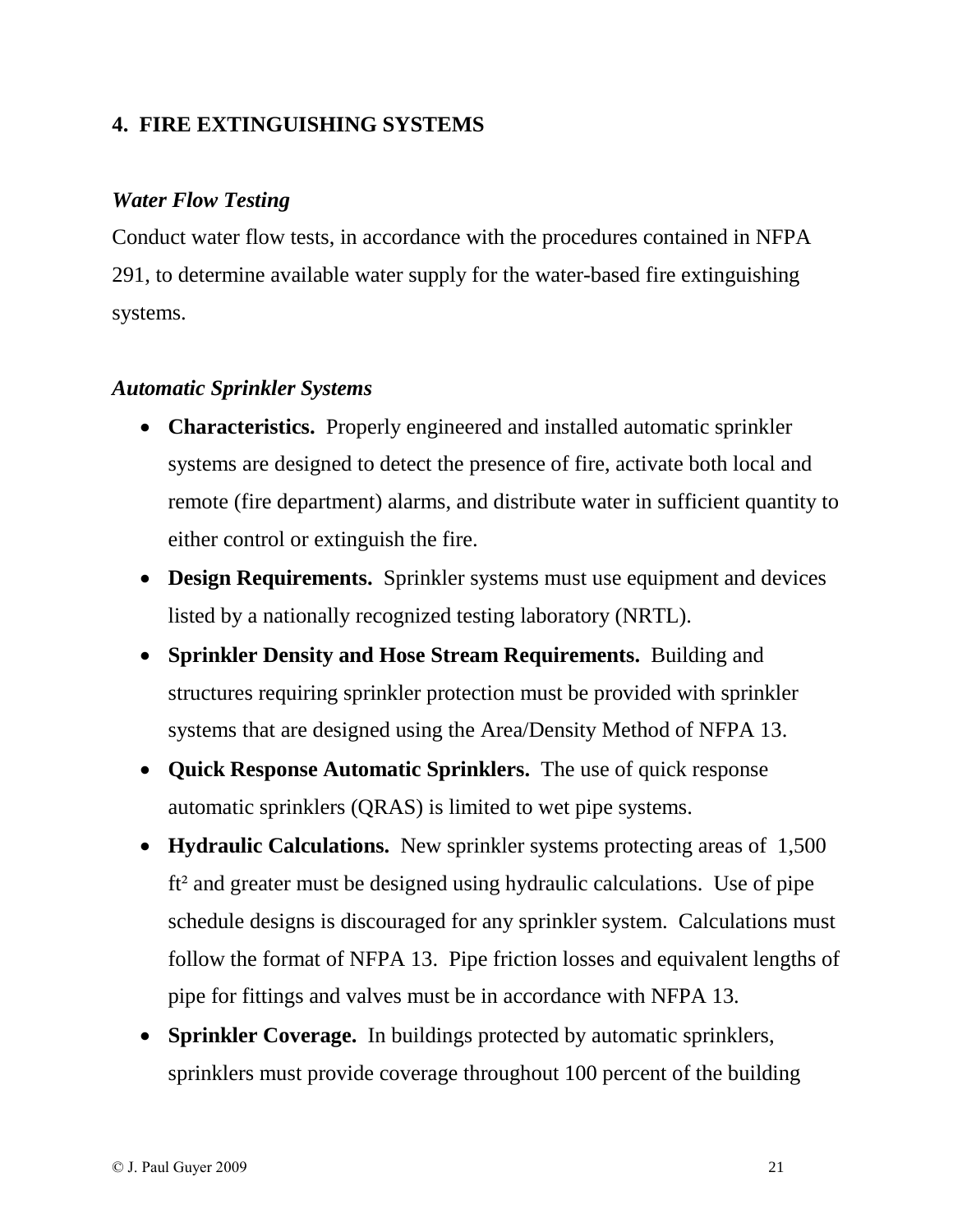except as permitted by NFPA 13. This includes, but is not limited to, telephone rooms, electrical equipment rooms, boiler rooms, switchgear rooms, transformer rooms, and other electrical and mechanical spaces. Coverage per sprinkler must be in accordance with NFPA 13.

**Interconnection of Risers.** For facilities four (4) stories and taller, there must be a combination sprinkler/standpipe riser in at least two stairwells that are interconnected on each floor. Each floor control valve assembly for the sprinkler connection must include a check valve. See Figure 7. The sprinkler system must be hydraulically calculated using the most hydraulically demanding riser. The calculations must not assume the use of both risers simultaneously.



#### **Figure 7 Floor Control Valve Assembly**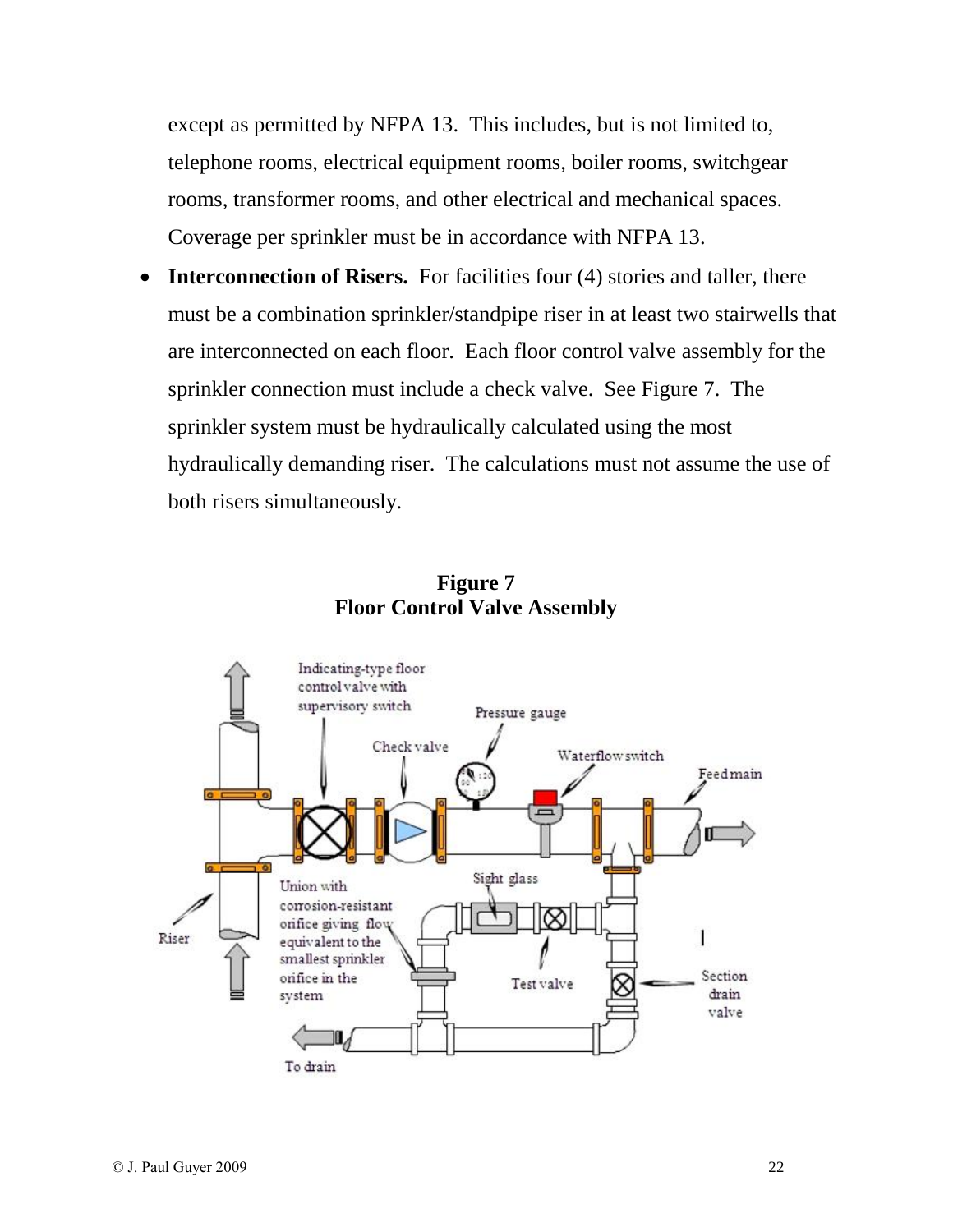#### *Water Spray Systems*

Design requirements for water spray systems must conform to NFPA 15, *Water Spray Fixed Systems for Fire Protection*.

#### *Foam Systems (Aqueous Foam Film Forming - AFFF)*

Foam installations must be in accordance with NFPA 11, *Low-, Medium-, and High-Expansion Foam,* and NFPA 16, *Installation of Foam-Water Sprinkler and Foam-Water Spray Systems*. For additional information, the NFPA *Fire Protection Handbook* and FM Global Data Sheets contain data and information concerning installation and arrangement of foam systems for various types of flammable and combustible liquids hazards.

#### *Dry Chemical Extinguishing Systems*

Fixed dry chemical extinguishing systems are appropriate for the protection of certain types of special occupancies, hazards, and facilities such as dip tanks, and other operations involving flammable liquids. Dry chemical extinguishing systems must conform to NFPA 17, *Dry Chemical Extinguishing Systems*. Dry chemical agents should not be used to protect sensitive electronics. Dry chemical extinguishing systems are no longer UL listed or FM approved for the protection of cooking equipment.

#### *Carbon Dioxide Systems*

Carbon dioxide  $(CO_2)$  systems are normally effective against flammable liquid (Class B) and electrical (Class C) fires. New total flooding systems are not authorized in normally occupied areas. Carbon dioxide systems must conform to NFPA 12, *Carbon Dioxide Extinguishing Systems*. Carbon dioxide systems must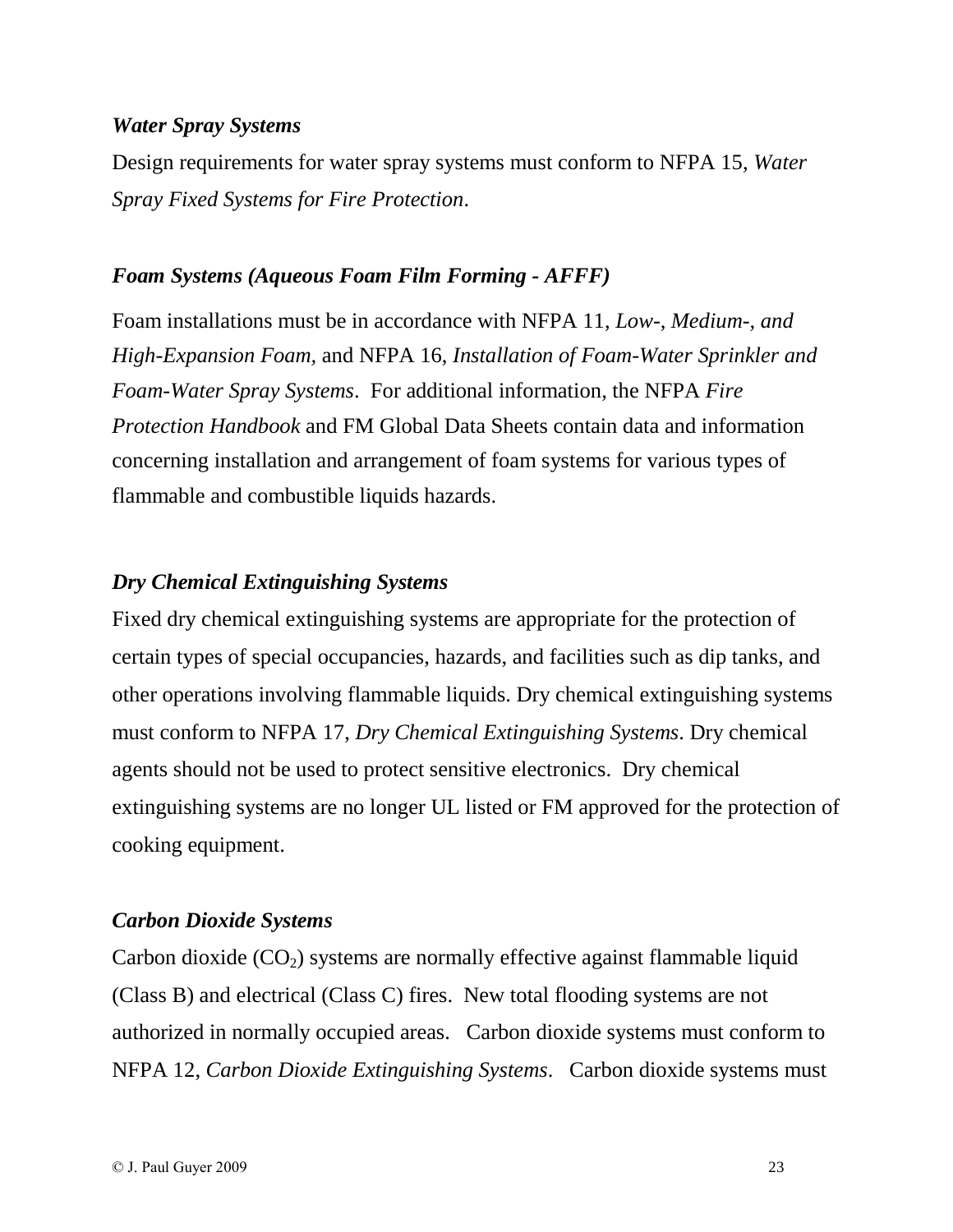conform to NFPA 12, *Carbon Dioxide Extinguishing Systems*.

#### *Halon 1301 Systems*

Gas extinguishing systems are highly desirable in facilities containing high-value electronic equipment because the gases do not damage the equipment. A major challenge with gas extinguishing systems, however, in facilities where people are present is that they rely on depleting the oxygen supply in order to smother the fire. Halon 1301 was a proprietary chemical system that effectively addressed this issue because, coupled with an annunciation (alarm) system, provided a safe environment that allowed time for personnel to evacuate the fire zone. Regrettably, Halon 1301 was a fluorocarbon, and its use is now banned on environmental grounds. Thus, installation of new Halon 1301 systems is now prohibited. The only current replacement technology for this type of facility is carbon dioxide, which is much riskier for people who are present. Most if not all Halon 1301 systems have now been de-commissioned.

#### *Portable Fire Extinguishers*

Portable fire extinguishers must be provided where required by NFPA 101, *Life Safety Code*. Portable fire extinguishers must be located and installed in accordance with NFPA 10, *Portable Fire Extinguishers*.

#### *Wet Chemical Extinguishing Systems*

Fixed wet chemical systems are suitable for protection of certain types of special occupancies, hazards, and facilities, such as cooking surfaces, cooking exhaust systems, and dip tanks. Wet chemical systems must conform to NFPA 17A, *Wet Chemical Extinguishing Systems*.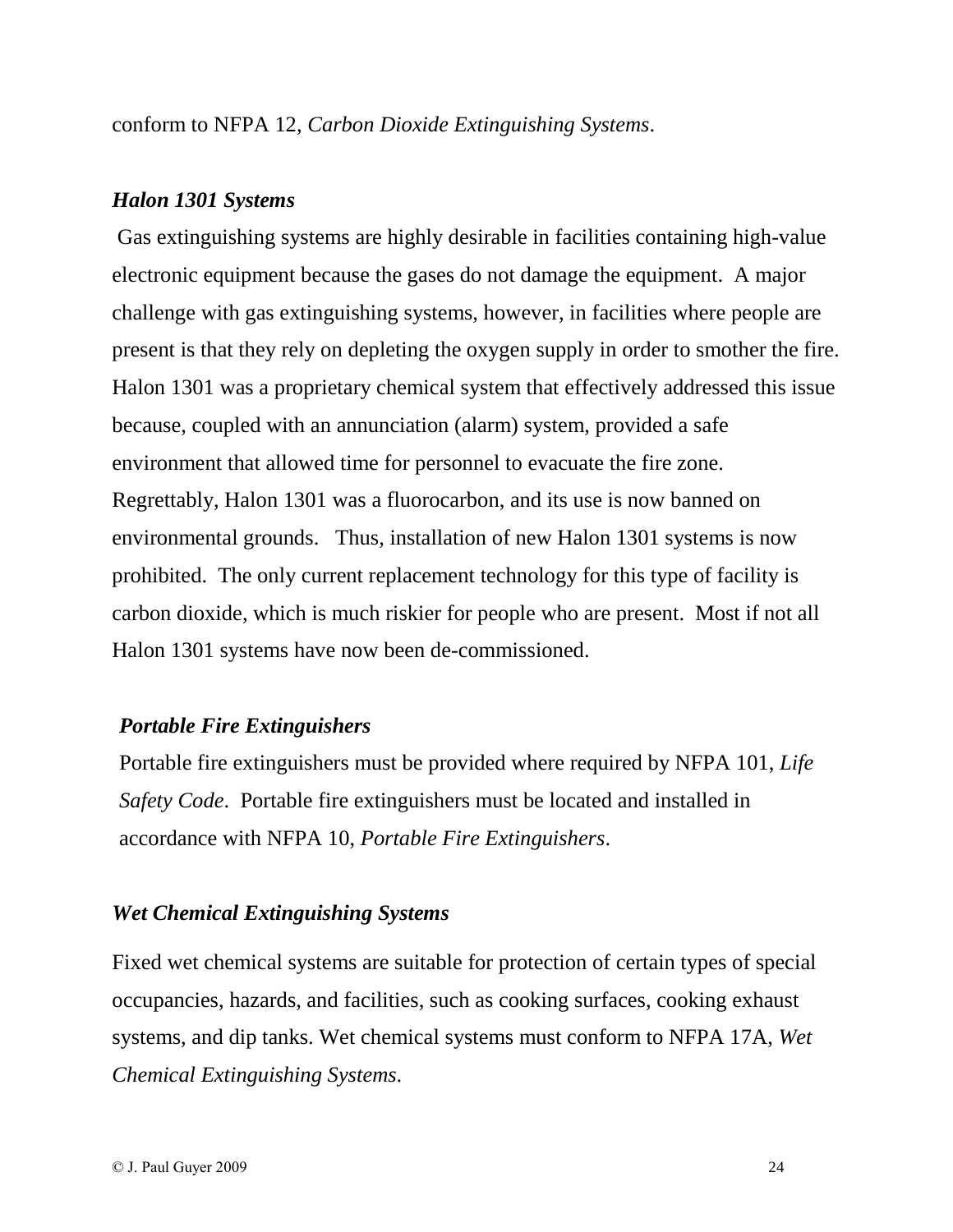#### *Clean Agent Fire Extinguishing Systems*

Clean agent fire extinguishing systems are suitable for protection of certain types of special occupancies, hazards, and facilities. Clean agent fire extinguishing systems are not a substitute for required automatic sprinkler systems. Clean agent fire extinguishing systems must conform to NFPA 2001, *Clean Agent Fire Extinguishing Systems*.

#### *Water Mist Fire Protection Systems*

Water mist fire protection systems are suitable for protection of certain types of special occupancies, hazards, and facilities. Water mist fire protection systems are not a substitute for required automatic sprinkler systems. Water mist fire protection systems must conform to NFPA 750, Water Mist Fire Protection Systems.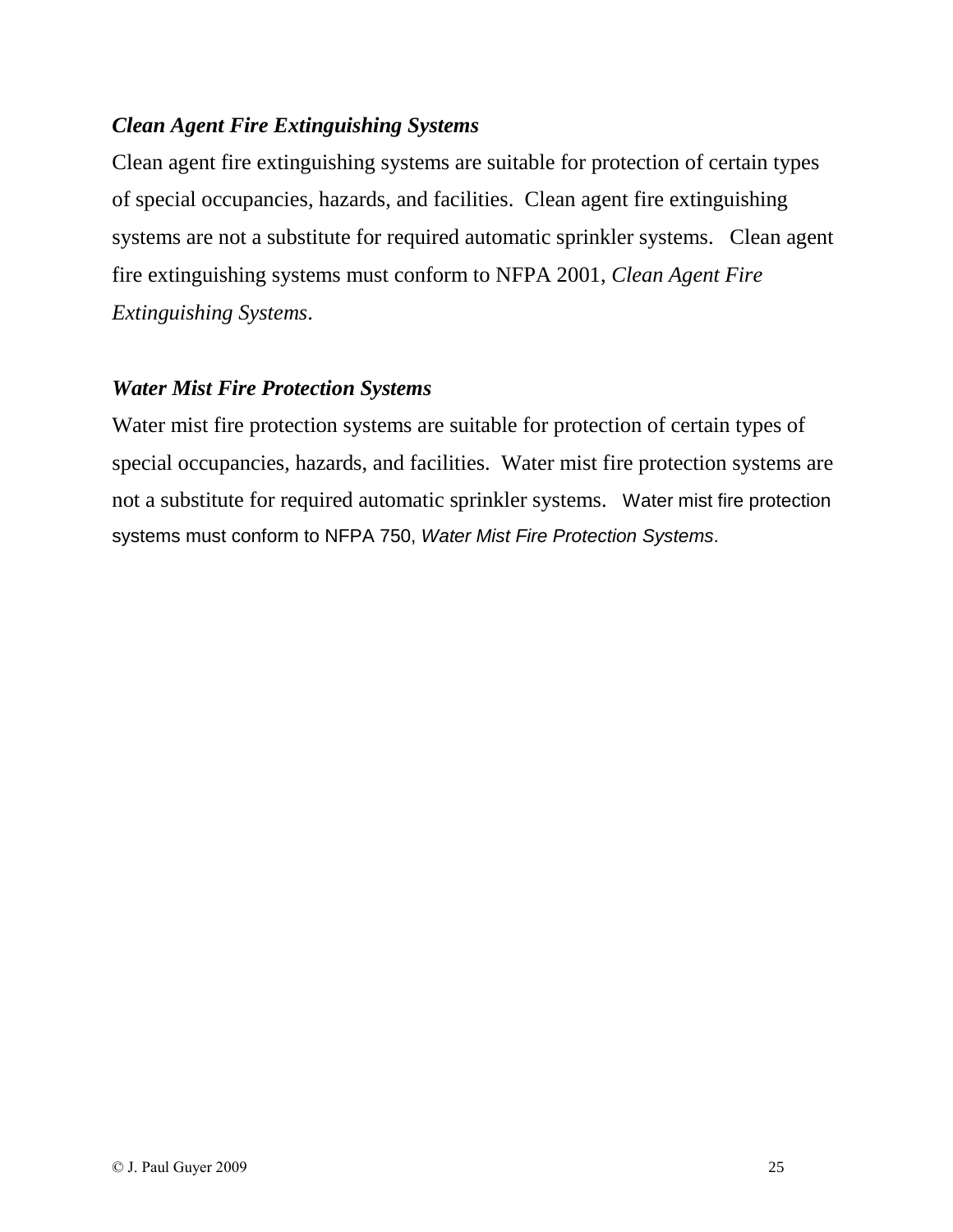#### **5. FIRE ALARM SYSTEMS**

Fire alarm reporting systems are reporting systems that connect the building fire alarm control panel(s) to the fire department. Required systems are to be digital, telephonic, radio, or supervised conductor types. Consider compatibility of extensions of fire reporting systems with existing equipment. Alarm reporting systems must conform to NFPA 72, *National Fire Alarm Code*, NFPA 70, *National Electric Code*.

#### *Fire Alarm Evacuation Systems*

Fire alarm evacuation systems must be provided in the following locations:

- o Buildings required by NFPA 101.
- o Buildings requiring automatic detection or suppression systems.
- o These systems consist primarily of initiating devices and notification appliances. Manual pull stations must be provided where fire alarm evacuation systems are required. Automatic alarm initiating devices such as detectors and water flow alarms must be connected to these systems when provided. Fire alarm systems must be connected to a central alarm location, fire department, or alarm monitoring location. Building fire alarm evacuation systems must be installed in accordance with NFPA 72. Fire alarm systems must be independent, stand-alone systems that are not an integral part of a security, an energy monitoring and control system (EMCS), or other system, except that a fire alarm system may be combined with a building mass notification system or with a combination building mass notification and public address system. Fire alarm systems may be connected to security systems or an EMCS for monitoring purposes only, but must in no way rely on any components of those other systems for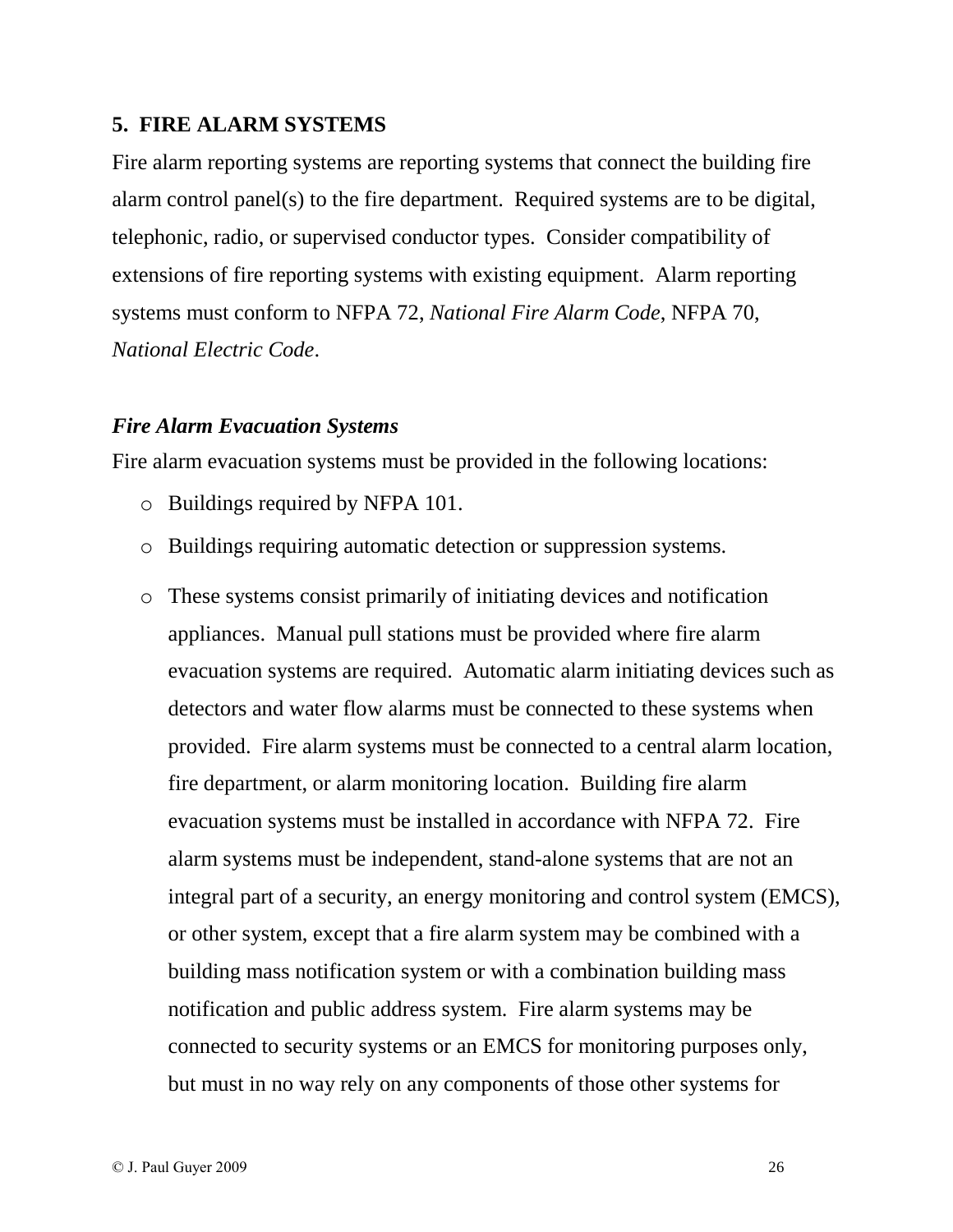operation. Wireless interior fire alarms are not permitted.

#### *Fire Alarm Evacuation Systems*

These systems consist primarily of initiating devices and notification appliances. Manual pull stations must be provided where fire alarm evacuation systems are required. Automatic alarm initiating devices such as detectors and water flow alarms must be connected to these systems when provided. Fire alarm systems must be connected to a central alarm location, fire department, or alarm monitoring location. Building fire alarm evacuation systems must be installed in accordance with NFPA 72. Fire alarm systems must be independent, stand-alone systems that are not an integral part of a security, an energy monitoring and control system (EMCS), or other system, except that a fire alarm system may be combined with a building mass notification system or with a combination building mass notification and public address system. Fire alarm systems may be connected to security systems or an EMCS for monitoring purposes only, but must in no way rely on any components of those other systems for operation. Wireless interior fire alarms are not permitted.

#### *Automatic Fire Detection Systems*  $\mathbf{r}$

• Fire detection systems must conform to the applicable provisions of NFPA72, and the Americans with Disabilities Act (*ADA)*. Detection systems must be arranged to alert building occupants and to transmit a signal to a constantly attended location. Fire detection systems must be independent, stand-alone systems that are not an integral part of a security system, or other building management, energy/utility management systems. Fire detection systems may be connected to security systems or building management, energy/utility management systems for monitoring purposes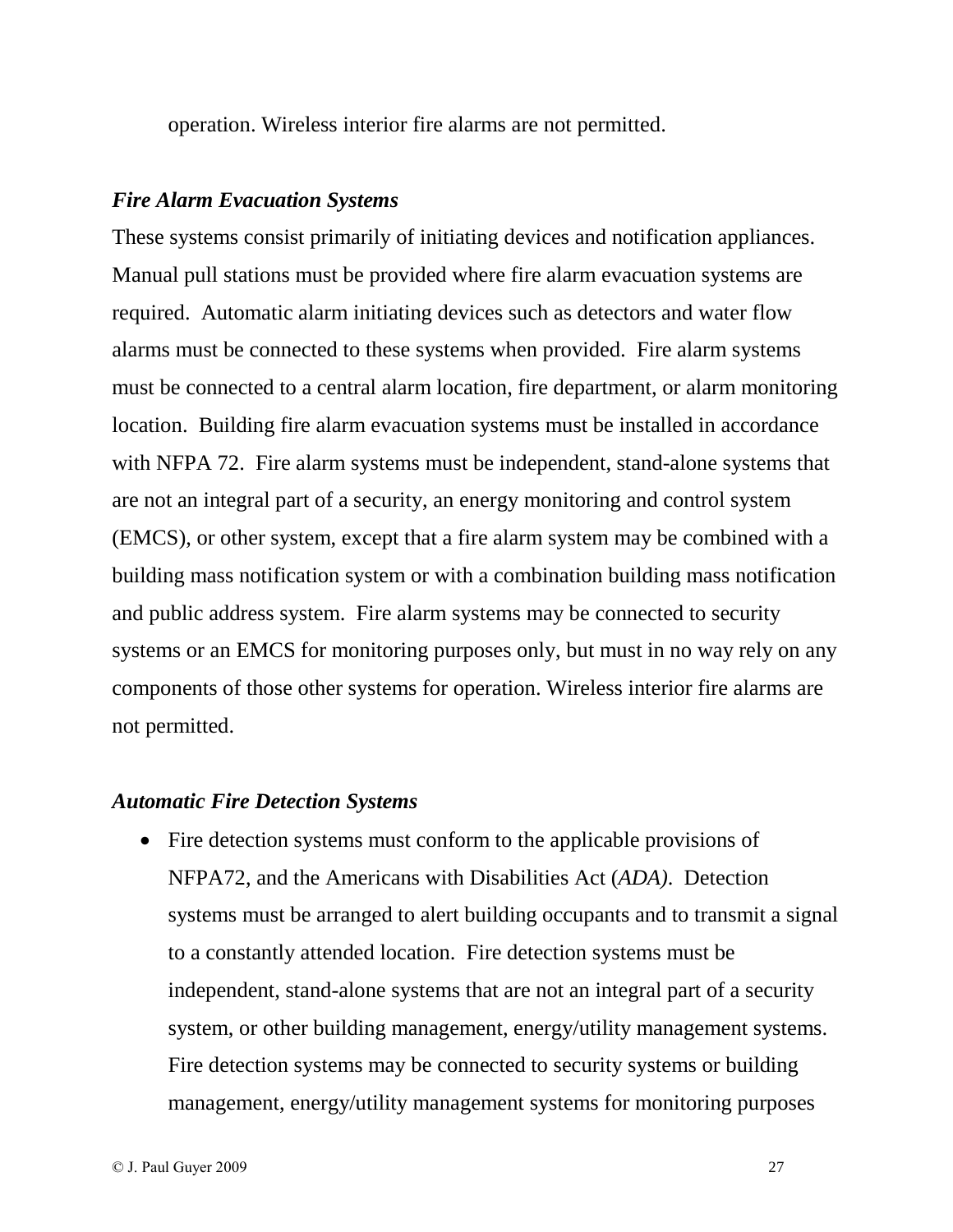only, but must in no way rely on any components of those other systems for operation.

- Detection systems, especially smoke detection systems, require significant maintenance. It is critical that the required detectors are properly installed and maintained. Providing detectors in locations that are not required increases the already high maintenance costs of alarm systems and strains the maintenance program for critical detection systems. If a facility warrants protection and criteria does not require detection, protection should be accomplished by a wet pipe sprinkler system. Wet pipe sprinklers provide superior protection with little maintenance.
- The area of protection for smoke detection devices permitted by NFPA 72 must be reduced by 50 percent where ceiling fans are used (i.e., this may require additional smoke detectors for that area being protected).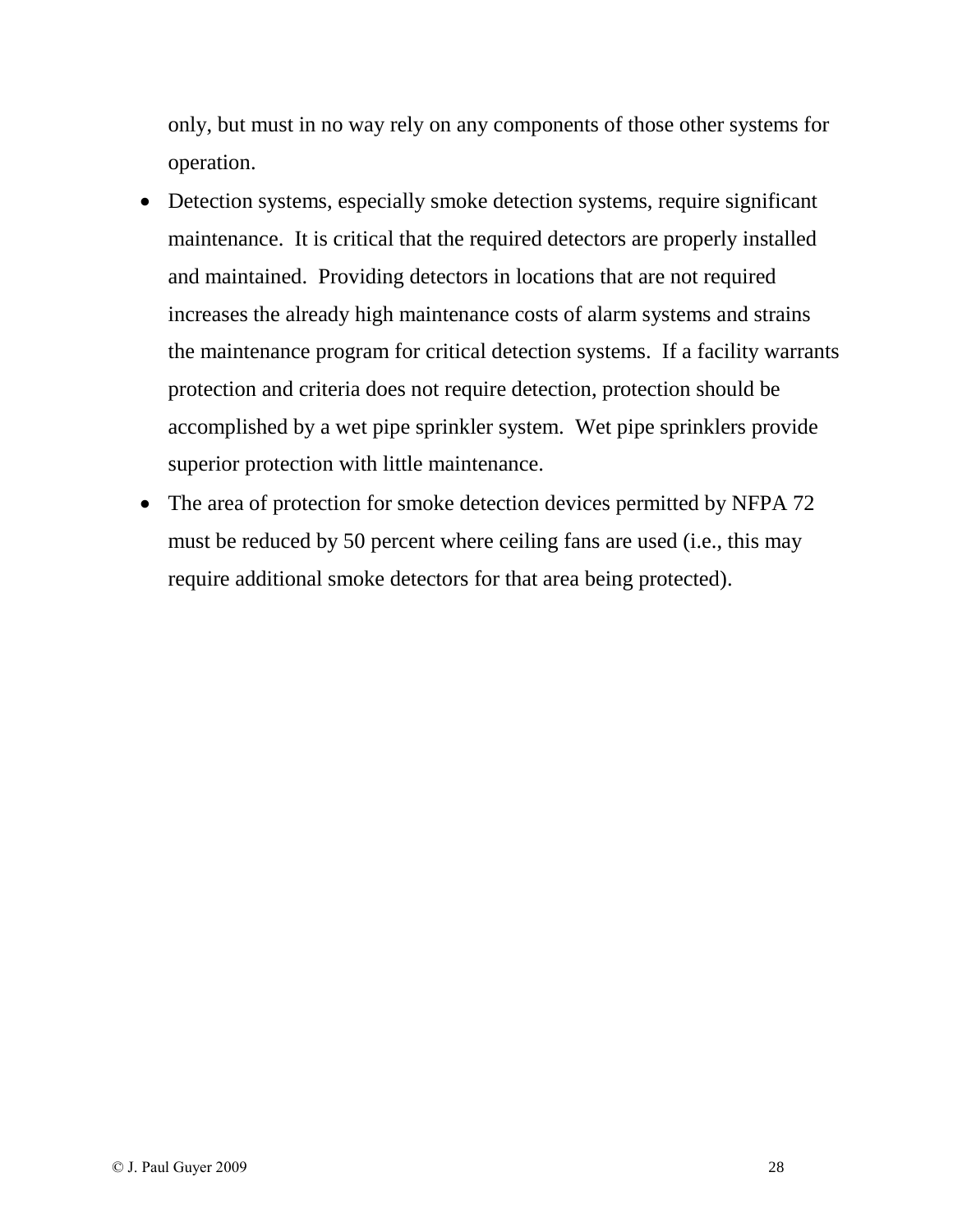#### **6. SPECIAL OCCUPANCIES AND HAZARDS**

There are many special occupancies and hazards that require special fire protection features are required by applicable codes and regulations. Only a few are discussed here, for illustration purposes.

#### *Food Preparation Areas*

- Hood and duct systems for commercial cooking equipment that produces smoke or grease-laden vapors must comply with NFPA 96, *Ventilation Control and Fire Protection of Commercial Cooking Operations.* Limit kitchen-extinguishing systems to wet chemical or automatic sprinklers installed in accordance with NFPA 96. Install fire suppression systems that sound a general building fire alarm and transmit a signal to the fire department or to a constantly monitored location.
- Areas, other than dwelling units, that are provided with residential type range top cooking surfaces must be equipped with an approved residential range top extinguishing system. The range top extinguishing system must be connected to the building fire alarm system to sound a general building fire alarm and must automatically shut off all sources of fuel and electric power that produce heat to the equipment being protected by that unit.

#### *Medical Facilities*

Medical facilities include hospitals, composite medical facilities, ambulatory health care centers, occupational health clinics, outpatient clinics, dental clinics, flight medicine clinics, medical logistics facilities, biological safety and medical laboratories, and similar facilities. There are many special requirements for medical facilities called for by applicable codes and regulations. A discussion of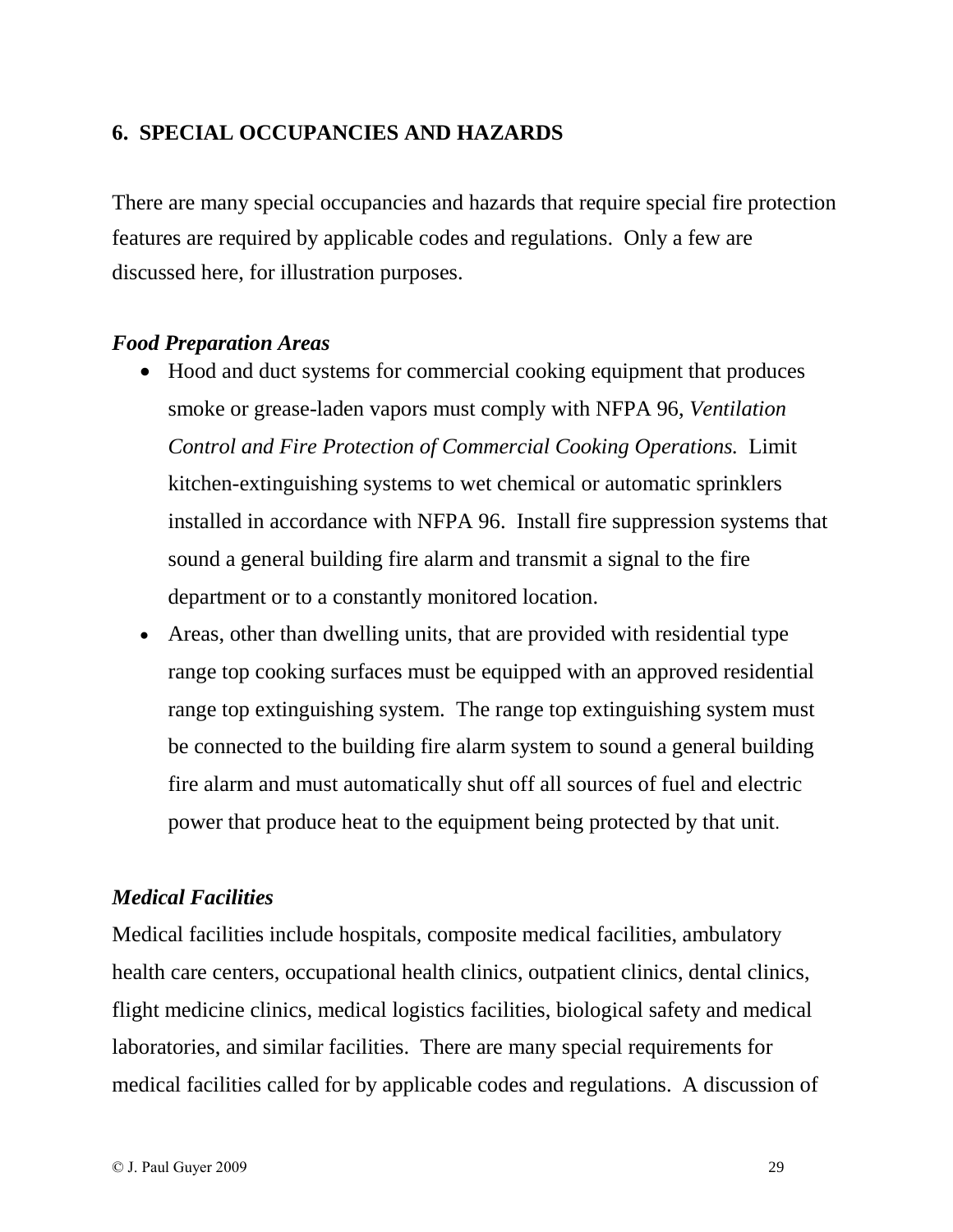these requirements is far beyond the scope of this introduction to fire protection engineering principles.

#### *Detention and Correctional Facilities*

Comply with NFPA 101 and the following:

- Individual fire areas must not exceed 50,000  $\text{ft}^2$ .
- Construction type must not be less that Type I A, as defined in the *IBC.*
- Provide a minimum separation from other structures and public ways of 20 ft.
- Provide complete automatic sprinkler protection. Design must utilize institutional (breakaway) type sprinklers. Sprinkler piping in inmate areas must be concealed.
- Provide smoke detection in all areas as required by NFPA 101 and American Correctional Associationís (ACA) *Planning and Design Guide for Secure Adult and Juvenile Facilities*.
- Provide an automatic smoke removal system in cell areas. In addition, provide manual system activation controls at a continuously manned position outside of the cell area.
- Provide for constant visual supervision of cell areas. If this supervision is by direct line of sight, it must be separated by not less than one-hour fire rated construction.
- Provide mechanical or closed circuit electrical gang release devices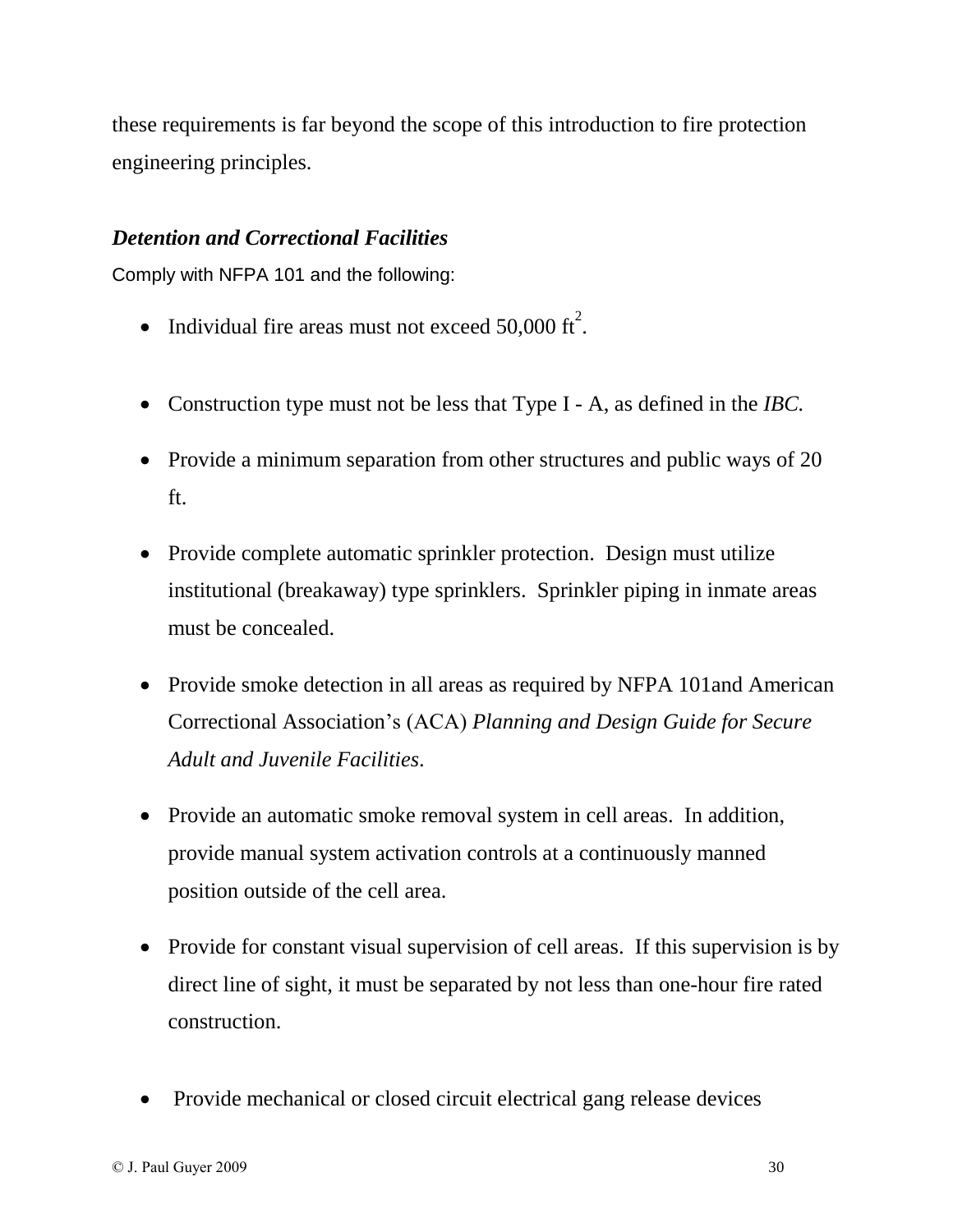whenever 10 or more locks must be operated to release prisoners confined in cells. Require gang release devices to open doors necessary to evacuate prisoners to an area of refuge. Require heavy, identically keyed, prison-type locks for exit and corridor doors not requiring gang release devices that must be opened for evacuation in the event of fire.

• Interior finish including padded cells must be Class A flame spread (i.e.,  $25$ ) or less) and must have a SD rating not exceeding 50 when tested in accordance with ASTM E 84.

#### *Electronic Equipment Installations*

- These areas include major automatic data processing (ADP) areas, communication centers, command and control systems, and other mission critical systems. Incidental electronic equipment such as word processing stations, printers, and systems; desk top computers; office automation systems; individual data output stations (e.g., printers, etc.); individual computer work stations; telephones; video conference centers; administrative telephone rooms; reproduction equipment; and similar equipment do not require protection under this section.
- Construct and protect electronic equipment installations in accordance with NFPA 75, *Protection of Information Technology Equipment*.
- Electronic equipment installations must be located in buildings protected by wet-pipe automatic sprinklers. Provide complete coverage throughout the building including electronic equipment areas. Protect electrical equipment installations by disconnecting the power upon activation of the fire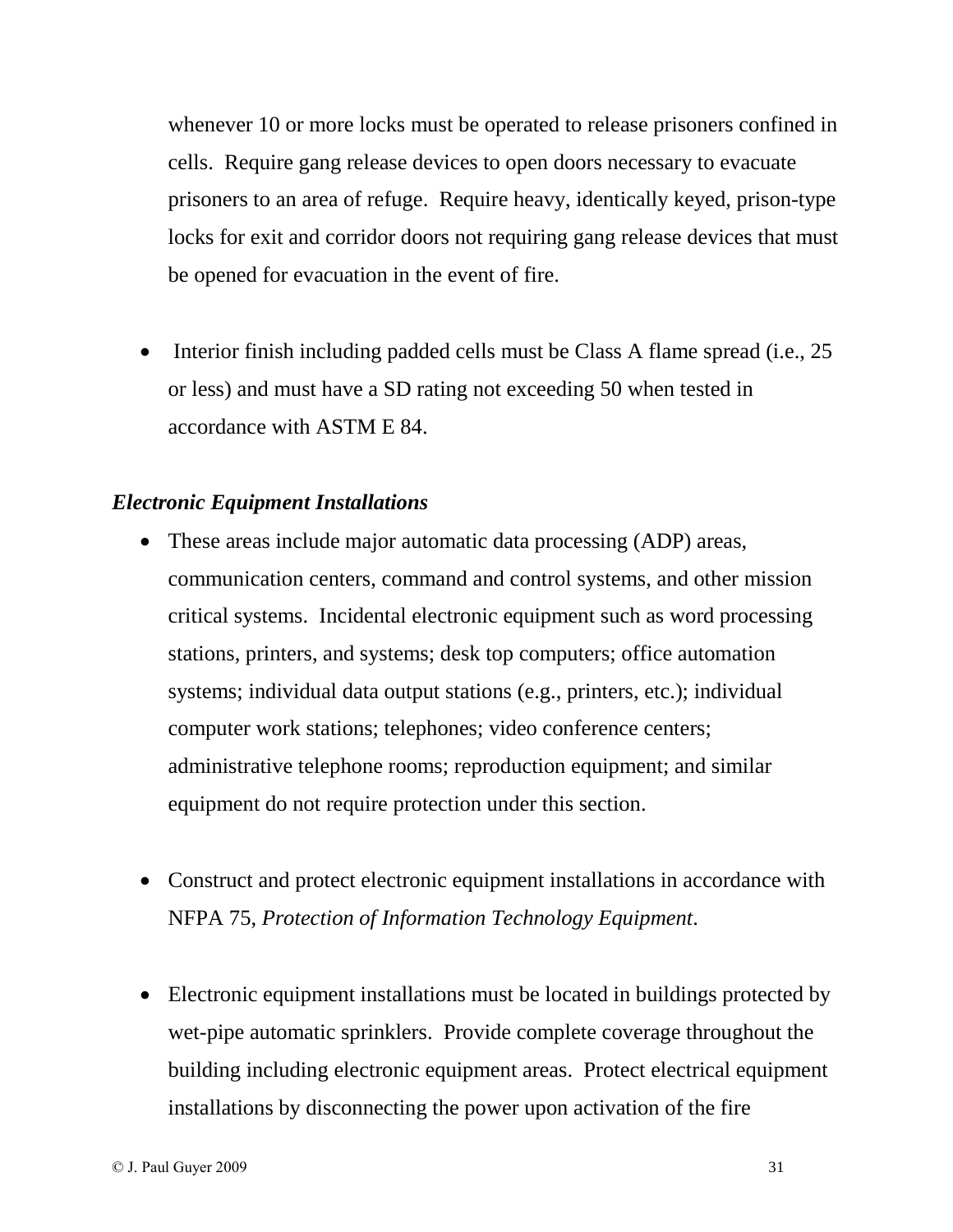protection system.

- Consideration may be given to the use of a supplementary clean agent fire extinguishing system inside the electronic equipment units or a total flooding system for the room and raised floor. Supplementary clean agent fire extinguishing systems will augment the wet-pipe automatic sprinkler system and will not be considered as a substitute.
- Power and communication (data) cabling installed in spaces above ceilings or below raised floors must be plenum rated or installed in metallic conduit. If this cannot be achieved, the spaces must be protected by an automatic fire suppression system.

# *High Rise Buildings*

- High rise buildings must comply with NFPA 101.
- The central control station must have exterior and interior access, a 1-hour The central control station must have exterior and interior access, a 1-hour<br>fire rated barrier, and must be a minimum of 96 ft<sup>2</sup> with a minimum dimension of 8 ft.
- The central control station must also include air-handling system status indicators and controls, a fire department control panel for smoke control systems (includes visual status indicators and controls), and schematic building plans indicating the typical floor plan and detailing the building core, means of egress, fire protection systems, fire-fighting equipment and fire department access.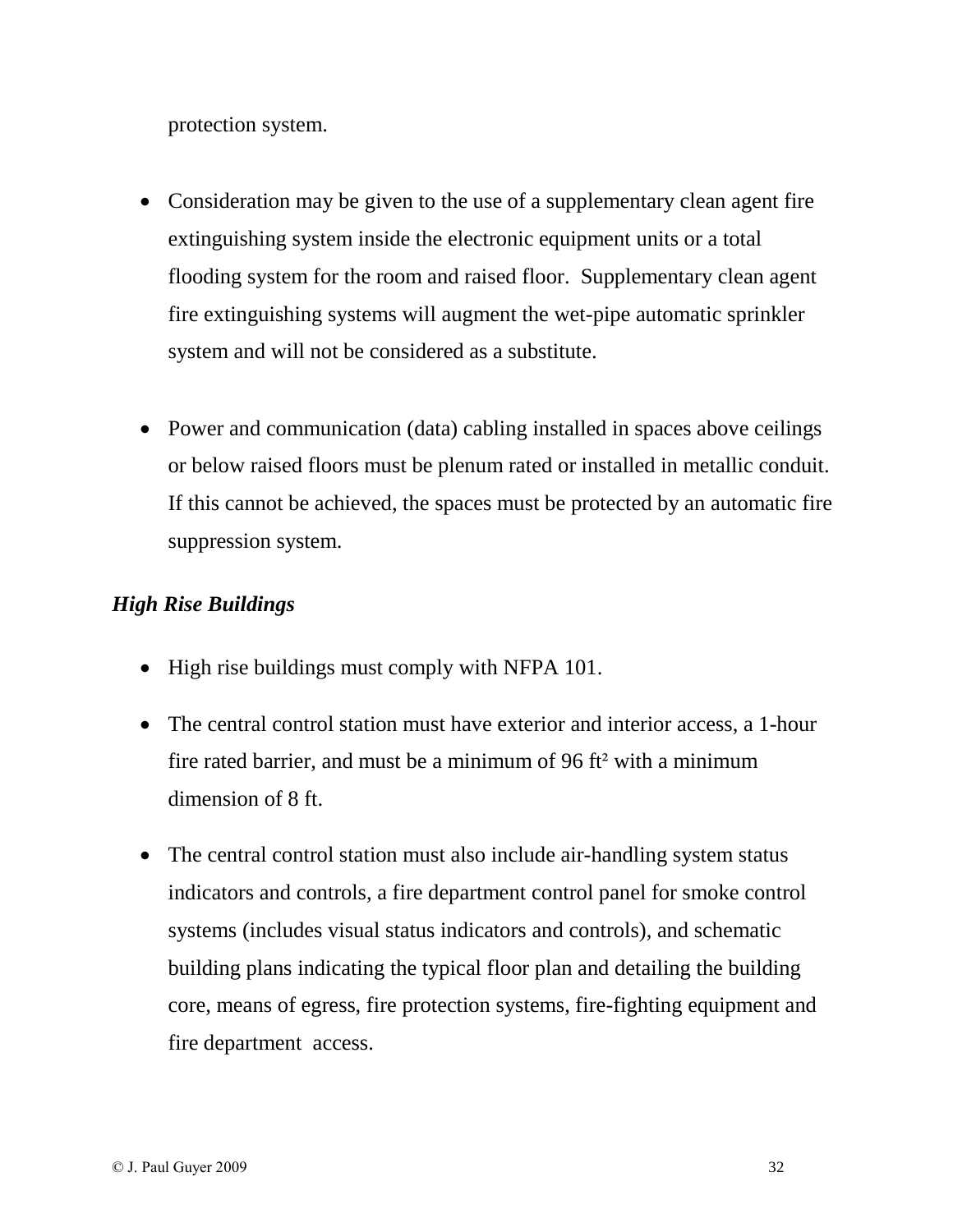#### **8. OCCUPANCY HAZARD CLASSIFICATION SYSTEM**

The principal occupancy classifications are light hazard, ordinary hazard, and extra hazard. Listed below are the classifications with examples of common occupancies listed under each. The basic hazard classification of occupancy does not define the fire hazard present in all areas of that occupancy. If more hazardous processes or areas exist within a given occupancy, protect these areas in accordance with the fire protection requirements pertaining to the hazard classification of that area. Determine the classification for unlisted occupancies from the definitions or by comparison with one of the listed occupancies.

#### *Light Hazard Occupancies*

Occupancies or portions of occupancies where the quantity and combustibility of the contents are low and fires with relatively low rates of heat release are expected. Small, scattered amounts of flammable liquids in closed containers are allowable in quantities not exceeding 5 gal per fire area. Examples of this classification include: offices, churches, gymnasiums, and child development centers.

#### *Ordinary Hazard, Group 1*

Occupancies or portions of occupancies where combustibility is low, quantity of combustibles is moderate, stockpiles of combustibles do not exceed 8 ft, and fires with moderate rates of heat release are expected. Modest, scattered amounts of flammable liquid, in closed containers are allowable in quantities not to exceed 20 gal per fire area. Examples of this classification include: kitchens and bakeries, sheet metal shops, laundries, parking garages, theatres and auditoriums.

#### *Ordinary Hazard, Group 2*

Occupancies or portion of occupancies where quantity and combustibility of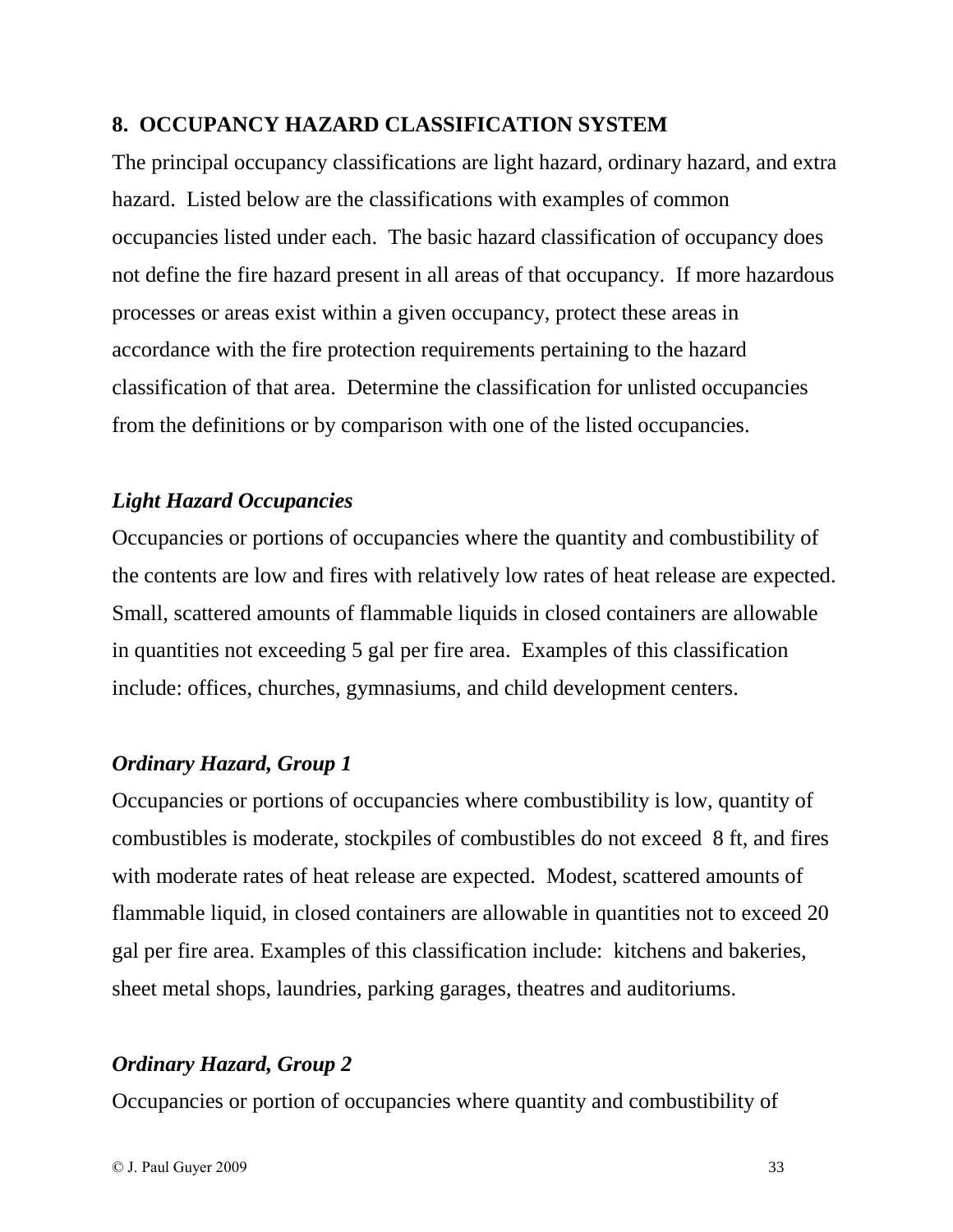contents is moderate, stockpiles do not exceed 12 ft, and fires with moderate rate of heat release are expected. Moderate, scattered amounts of flammable liquids in closed containers are allowable in quantities not exceed 50 gal per fire area. Small amounts of flammable liquids may be exposed as required by normal operations. Examples of this classification include: department stores, supermarkets, electrical maintenance shops, laboratories and switchgear rooms.

#### *Special Occupancies*

Special occupancies are facilities or areas that cannot be assigned a specific classification because of special protection requirements. Refer to the appropriate NFPA codes and standards. Examples of this classification include: warehouses and aircraft hangars.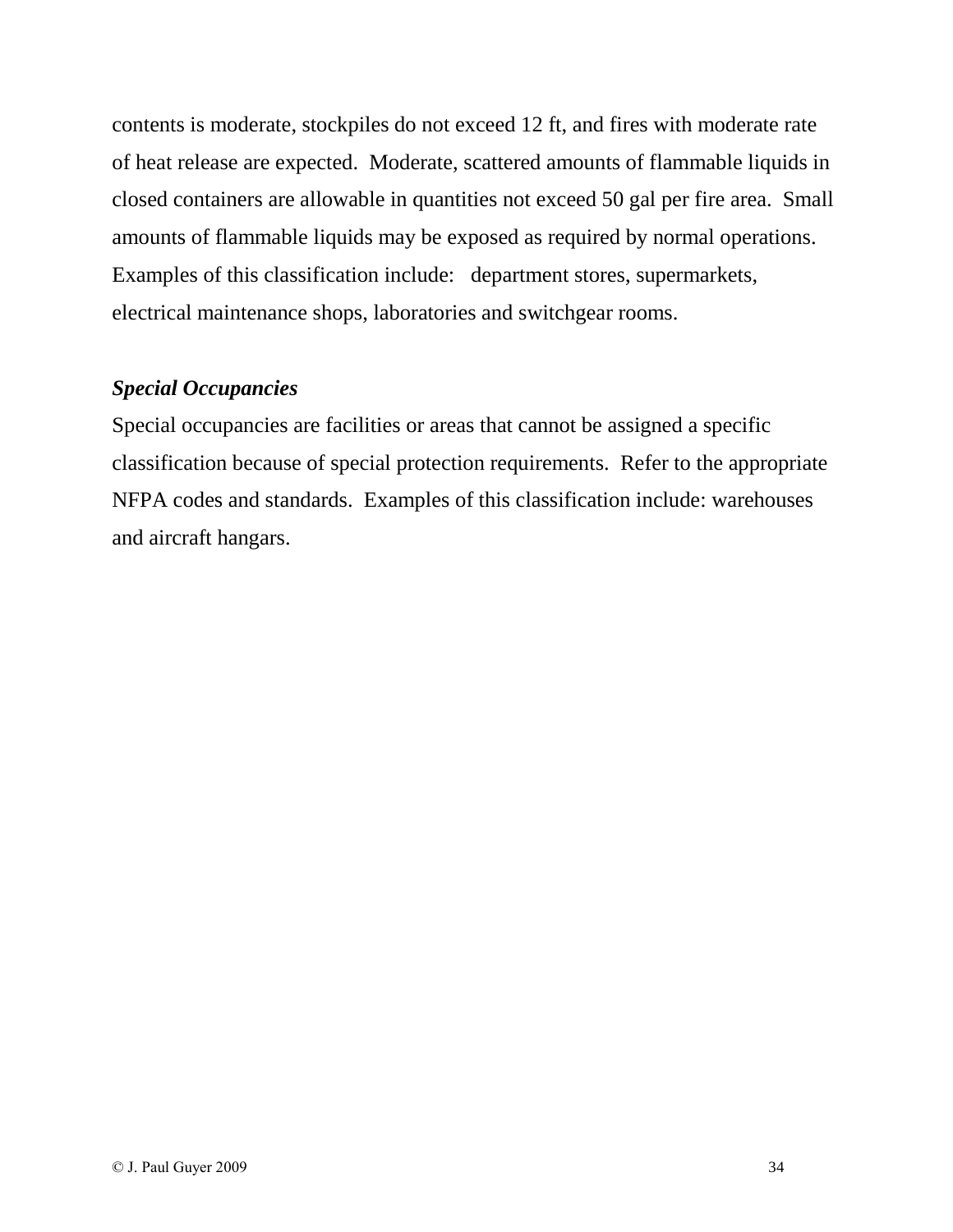#### **9. FIRE FLOW DEMAND FOR UNSPRINKLERED FACILITIES**

Refer to Appendix C of the Department of Defense's *Unified Facilities Criteria*, *Fire Protection Engineering for Facilities* for a description and examples of the procedure to use to determine fire flow demand for unsprinklered facilities.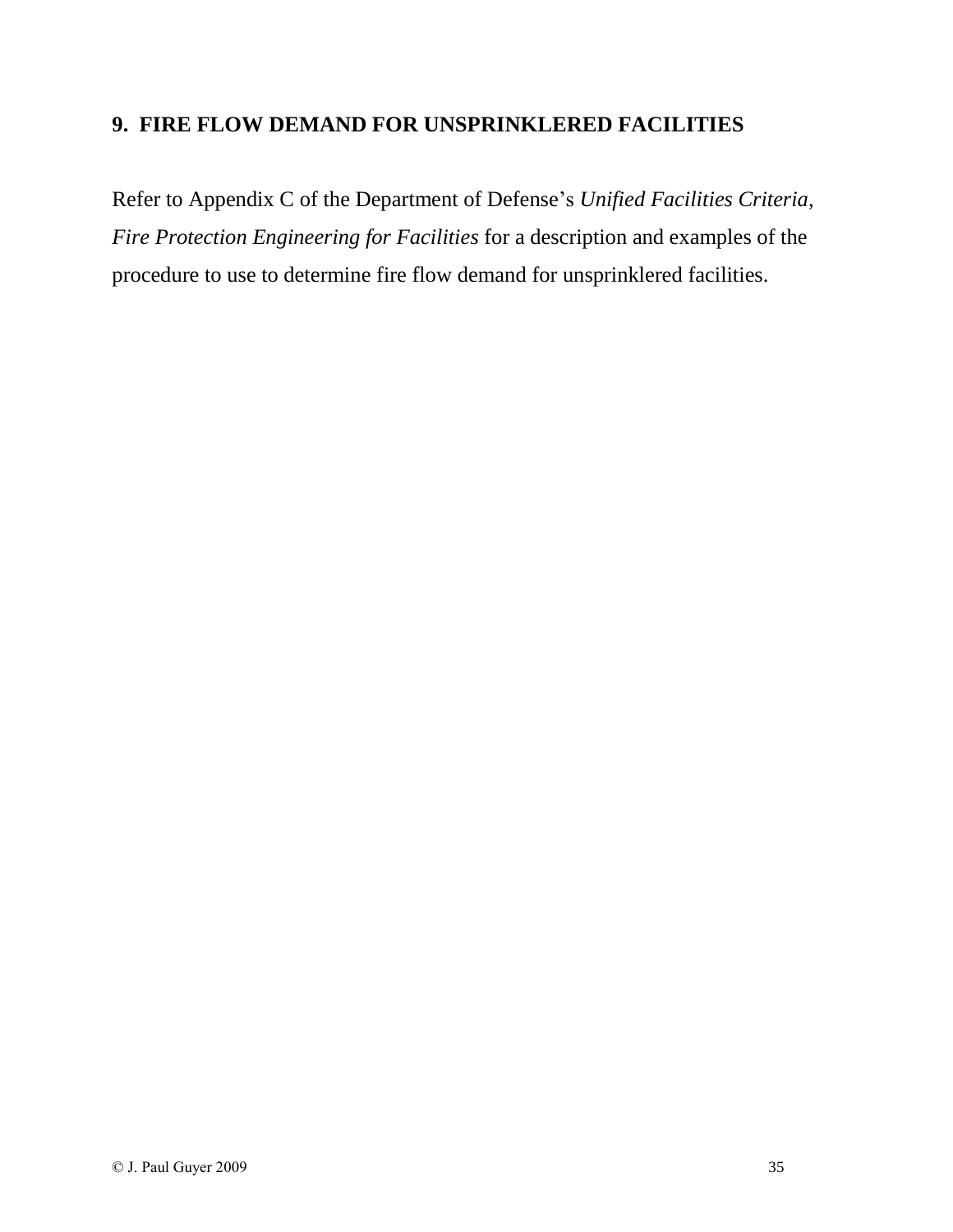#### **10. PERFORMANCE BASED FIRE SAFETY DESIGN**

Refer to Appendix D of the Department of Defense's *Unified Facilities Criteria*, *Fire Protection Engineering for Facilities* for a description of the procedure to use to implement performance based fire safety design.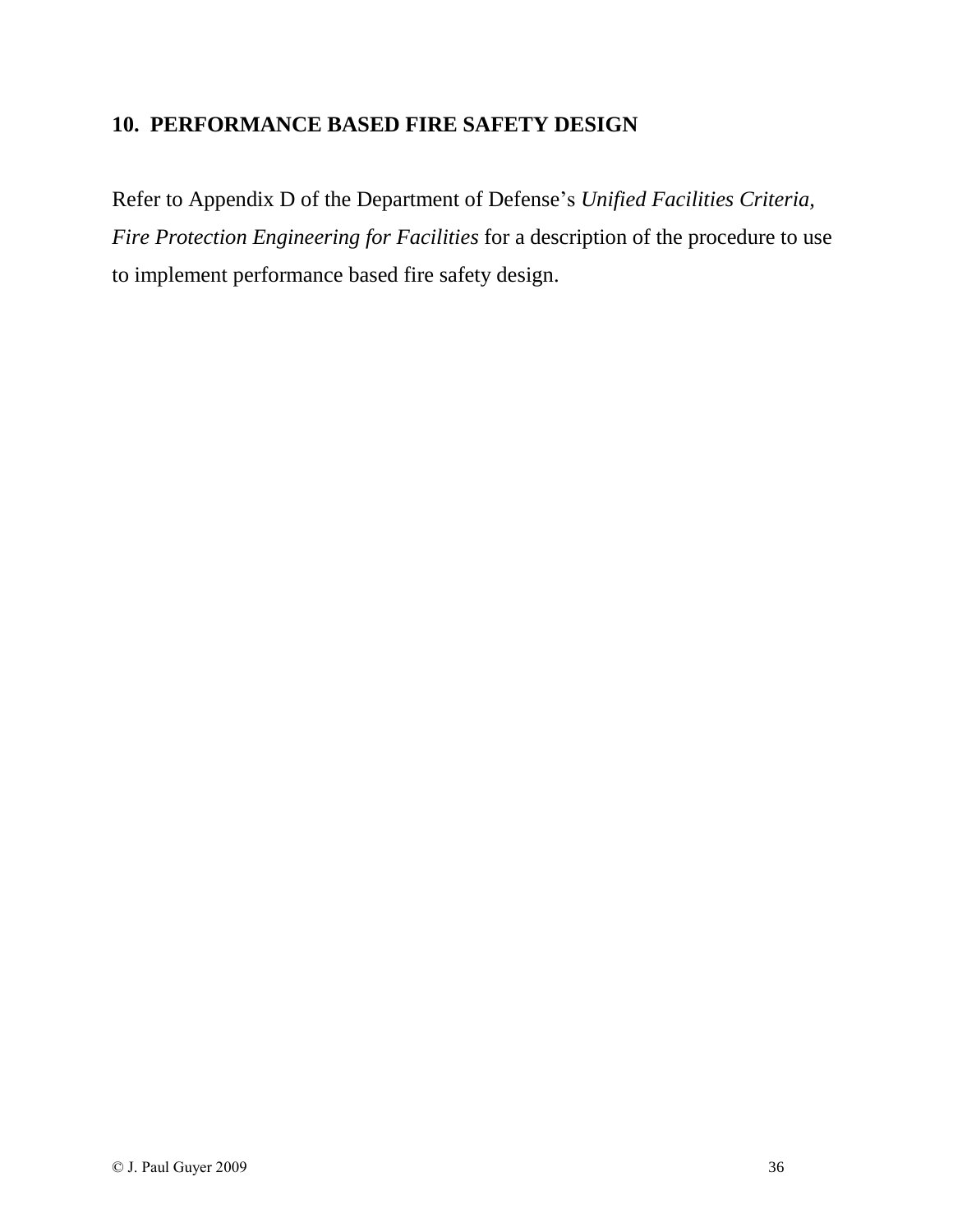#### **11. CODES AND OTHER PROFESSIONAL RESOURCES**

29 CFR 1910.27, *Fixed Ladders*, National Archives and Records Administration (NARA), <http://www.gpoaccess.gov/cfr/index.html>

29 CFR 1910.109, *Explosives and Blasting Agents*, National Archives and Records Administration (NARA), <http://www.gpoaccess.gov/cfr/index.html>

385-100, *Safety Manual*, Department of the Army, Standardization Documents Order Desk, 700 Robbins Avenue, Bldg 4D, Philadelphia, PA, 19111-5094

A17.1, *Safety Code for Elevators and Escalators*, ASME International, Three Park Ave. New York, NY, 10016-5990, 1-800-843-2763

ADAAG, *Americans with Disabilities Act Accessibility Guidelines*, United States Access Board, <http://www.access-board.gov/adaag/html/adaag.htm>

AFMAN 91-201, *Explosives Safety Standard*, Department of the Air Force, <http://www.e-publishing.af.mil/>

AR 385-64, *Explosives Safety Program*, Department of the Army, Standardization Documents Order Desk, 700 Robbins Avenue, Bldg 4D, Philadelphia, PA, 19111- 5094

ASTM E 84, *Standard Method of Test of Surface Burning Characteristics of Building Materials*, American Society for Testing and Materials (ASTM), 100 Barr Harbor Dr., West Conshohocken, PA, 19428, [www.astm.org](http://www.astm.org)

ASTM E 119, *Standard Test Methods for Fire Tests of Building Construction and Materials*, American Society for Testing and Materials (ASTM), 100 Barr Harbor Dr., West Conshohocken, PA, 19428, [www.astm.org](http://www.astm.org)

ASTM E 136, *Standard Test Method for Behavior of Materials in a Vertical Tube Furnace at <sup>750</sup>ºC*, American Society for Testing and Materials (ASTM), <sup>100</sup> Barr Harbor Dr., West Conshohocken, PA, 19428, [www.astm.org](http://www.astm.org)

ASTM E 814, *Standard Test Method for Fire Tests of Through-Penetration Fire Stops*, American Society for Testing and Materials (ASTM), 100 Barr Harbor Dr., West Conshohocken, PA, 19428, [www.astm.org](http://www.astm.org)

B1.20.1, *Pipe Thread*, American National Standards Institute (ANSI), 1819 L Street, NW, 6th Floor, Washington, DC, 20036, [www.ansi.org](http://www.ansi.org)

DOD 6055.9-STD, *DOD Ammunition and Explosives Safety Standards*,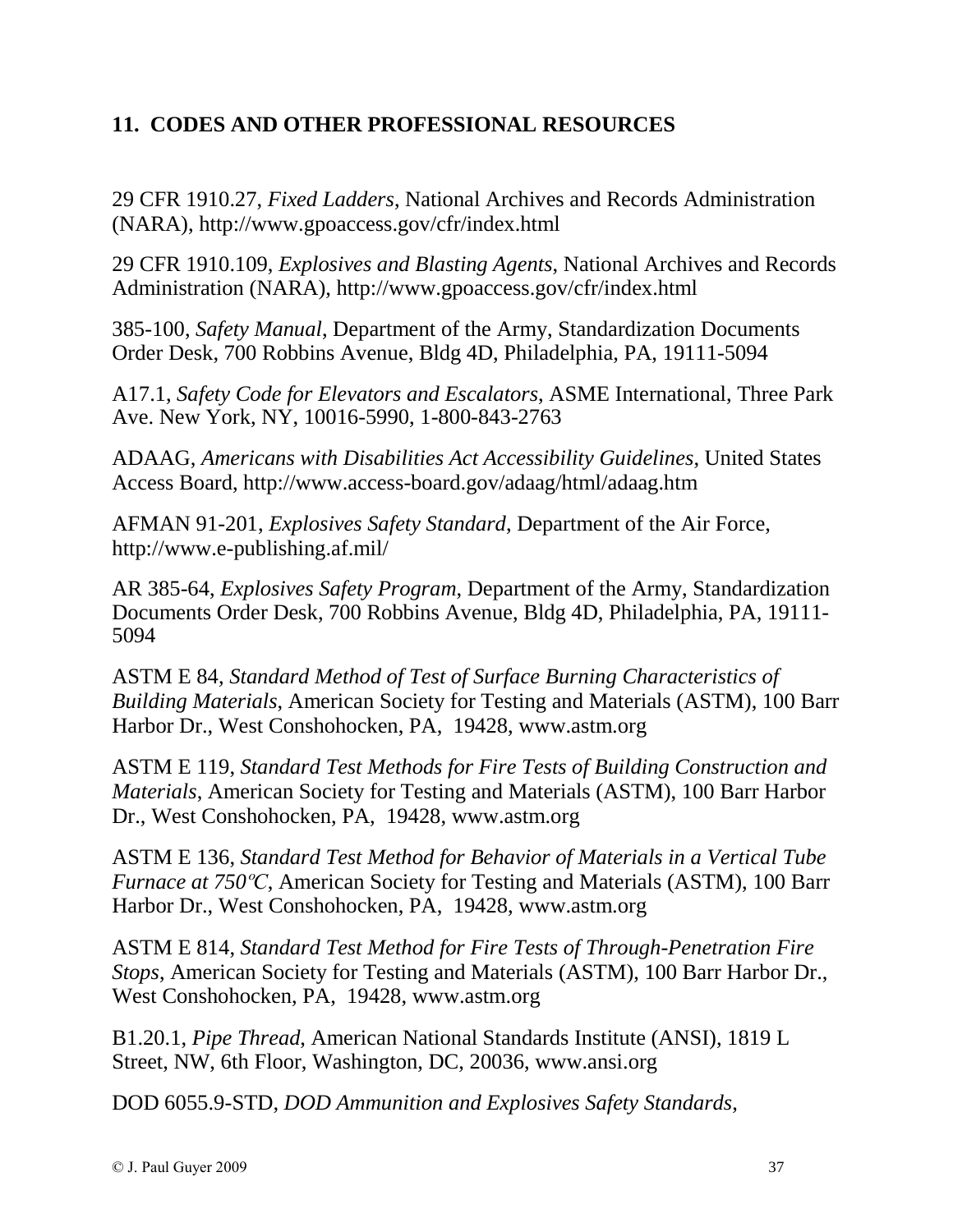Department of Defense, Washington Headquarters Service, <http://www.dtic.mil/whs/directives/>

EM-385-1-1, *Safety and Health Requirements Manual*, Department of the Army, Standardization Documents Order Desk, 700 Robbins Avenue, Bldg 4D, Philadelphia, PA, 19111-5094

FED-STD-795, *Uniform Federal Accessibility Act*, United States Access Board, <http://www.access-board.gov/ufas/ufas-html/ufas.htm>

FMDS 1-20, *Protection Against Exterior Fire Exposure*, Factory Mutual Global (FM), 1301 Atwood Ave., PO Box 7500, Johnston, RI, 02919

FMDS 1-23, *Protection of Openings in Fire Subdivisions*, Factory Mutual Global (FM), 1301 Atwood Ave., PO Box 7500, Johnston, RI, 02919

FMDS 1-53, *Anechoic Chambers*, Factory Mutual Global (FM), 1301 Atwood Ave., PO Box 7500, Johnston, RI, 02919

FMDS 5-4, *Transformers*, Factory Mutual Global (FM), 1301 Atwood Ave., PO Box 7500, Johnston, RI, 02919

FMDS 8-33, *Carousel Storage and Retrieval Systems*, Factory Mutual Global (FM), 1301 Atwood Ave., PO Box 7500, Johnston, RI, 02919

*Guidance for Family Housing Master Plans*, (memorandum) 14 January 2002, Office of the Under Secretary of Defense,

*International Building Code* (IBC), International Code Council (ICC), 5203 Leesburg Pike, Suite 600, Falls Church, VA, 22041, [www.icc-safe.org](http://www.icc-safe.org)

Manual M 14, *Recommended Practice for Backflow Prevention and Cross Connection Control*, American Water Works Association (AWWA), 6666 W. Quincy Ave., Denver, CO, 80235

Manual M31, *Distribution System Requirements for Fire Protection*, American Water Works Association (AWWA), 6666 W. Quincy Ave., Denver, CO, 80235

MIL-F-24385F, *Fire Extinguishing Agent, Aqueous Film-forming Foam (AFFF) Liquid Concentrate, for Fresh and Seawater*, Department of the Navy, Standardization Documents Order Desk, 700 Robbins Ave, Bldg 4D, Philadelphia, PA, 19111-5094

NAVSEA OP-5, *Ammunition and Explosives Ashore Safety Regulations for Handling, Storing, Production, Renovation, and Shipping*,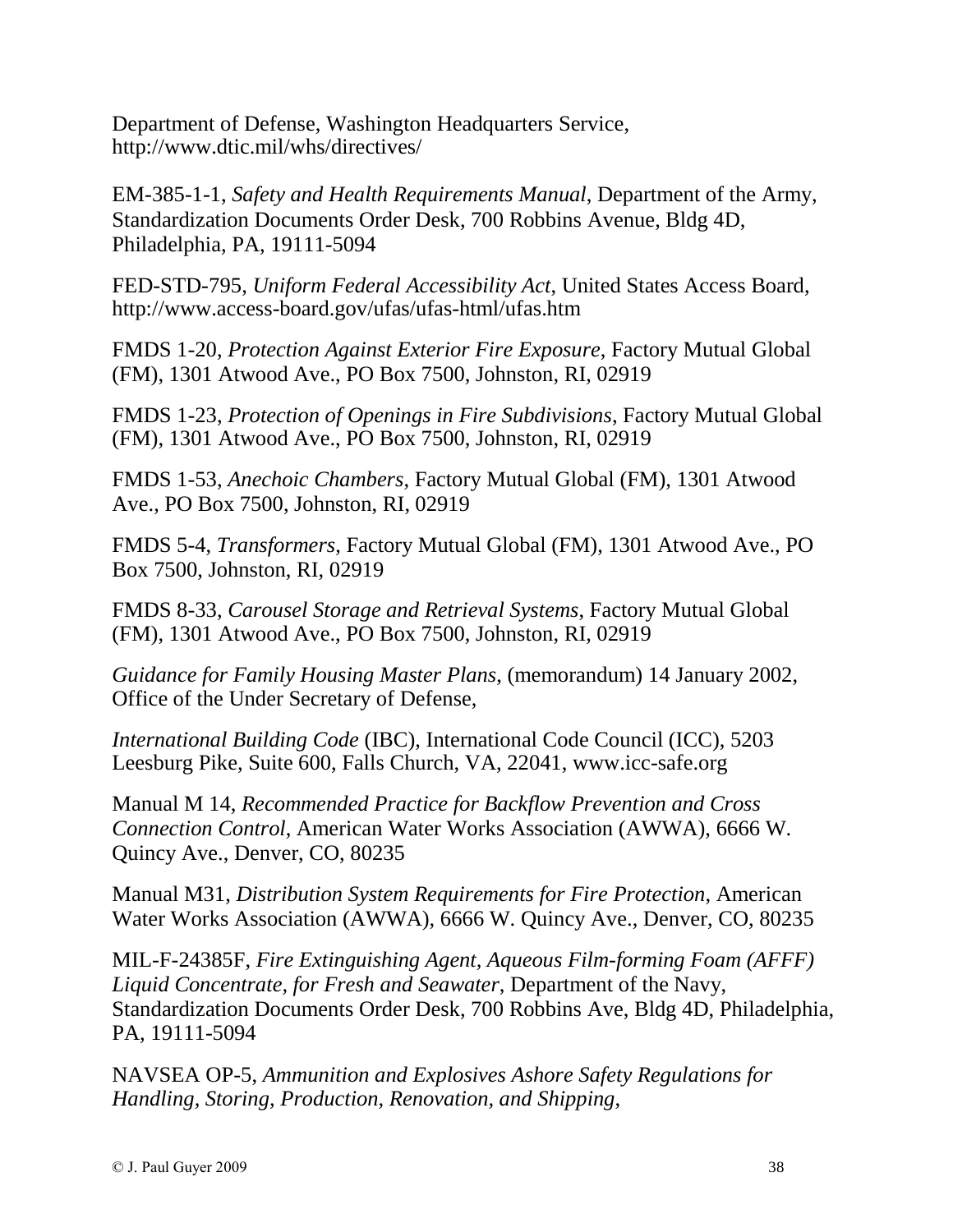NFPA 1, *Fire Prevention Code*, National Fire Protection Association (NFPA), 1 Batterymarch Park, Quincy, MA, 02269-9101, [www.nfpa.org](http://www.nfpa.org)

NFPA 10, *Portable Fire Extinguishers*, National Fire Protection Association (NFPA), 1 Batterymarch Park, Quincy, MA, 02269-9101, [www.nfpa.org](http://www.nfpa.org)

NFPA 11, *Low-Expansion Foam*, National Fire Protection Association (NFPA), 1 Batterymarch Park, Quincy, MA, 02269-9101, [www.nfpa.org](http://www.nfpa.org)

NFPA 11A, *Medium- and High-Expansion Foam Systems*, National Fire Protection Association (NFPA), 1 Batterymarch Park, Quincy, MA, 02269- 9101, [www.nfpa.org](http://www.nfpa.org)

NFPA 12, *Carbon Dioxide Extinguishing Systems*, National Fire Protection Association (NFPA), <sup>1</sup> Batterymarch Park, Quincy, MA, 02269-9101, [www.nfpa.org](http://www.nfpa.org)

NFPA 13, *Installation of Sprinkler Systems*, National Fire Protection Association (NFPA), 1 Batterymarch Park, Quincy, MA, 02269-9101, [www.nfpa.org](http://www.nfpa.org)

NFPA 13R, *Sprinkler Systems in Residential Occupancies up to and Including Four Stories in Height*, National Fire Protection Association (NFPA), 1 Batterymarch Park, Quincy, MA, 02269-9101, [www.nfpa.org](http://www.nfpa.org)

NFPA 13D, *Installation of Sprinkler Systems in One- and Two-Family Dwellings and Manufactured Homes*, National Fire Protection Association (NFPA), 1 Batterymarch Park, Quincy, MA, 02269-9101, [www.nfpa.org](http://www.nfpa.org)

NFPA 14, *Installation of Standpipe, Private Hydrant, and Hose Systems*, National Fire Protection Association (NFPA), 1 Batterymarch Park, Quincy, MA, 02269-9101, [www.nfpa.org](http://www.nfpa.org)

NFPA 15, *Water Spray Fixed Systems for Fire Protection*, National Fire Protection Association (NFPA), 1 Batterymarch Park, Quincy, MA, 02269- 9101, [www.nfpa.org](http://www.nfpa.org)

NFPA 16, *Installation of Foam-Water Sprinkler and Foam-Water Spray Systems*, National Fire Protection Association (NFPA), 1 Batterymarch Park, Quincy, MA, 02269-9101, [www.nfpa.org](http://www.nfpa.org)

NFPA 17, *Dry Chemical Extinguishing Systems*, National Fire Protection Association (NFPA), 1 Batterymarch Park, Quincy, MA, 02269-9101, [www.nfpa.org](http://www.nfpa.org)

NFPA 17A, *Wet Chemical Extinguishing Systems*, National Fire Protection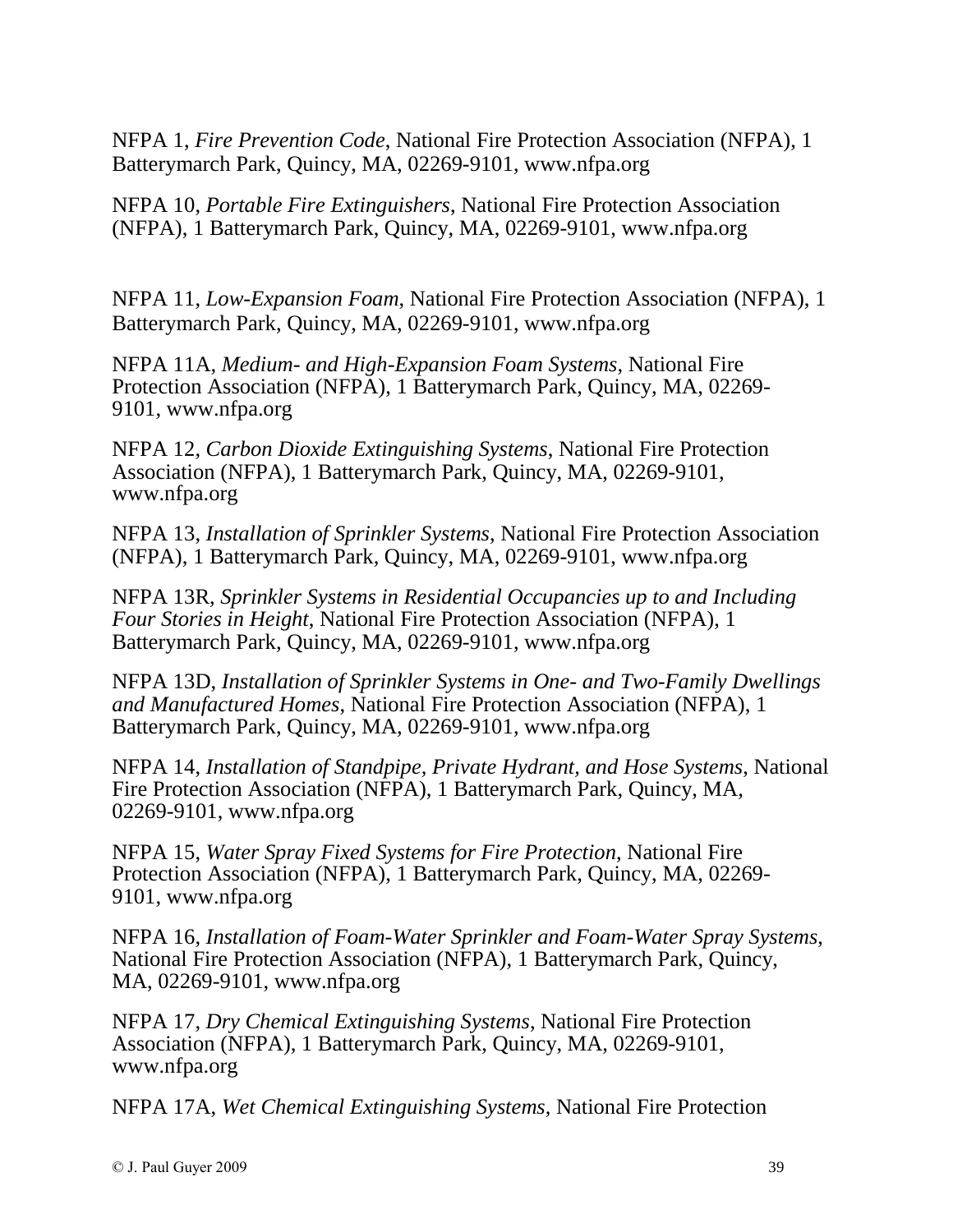Association (NFPA), <sup>1</sup> Batterymarch Park, Quincy, MA, 02269-9101, [www.nfpa.org](http://www.nfpa.org)

NFPA 20, *Standard for the Installation of Stationary Pumps for Fire Protection*, National Fire Protection Association (NFPA), <sup>1</sup> Batterymarch Park, Quincy, MA, 02269-9101, [www.nfpa.org](http://www.nfpa.org)

NFPA 24, *Installation of Private Fire Service Mains and Their Appurtenances*, National Fire Protection Association (NFPA), <sup>1</sup> Batterymarch Park, Quincy, MA, 02269-9101, [www.nfpa.org](http://www.nfpa.org)

NFPA 30, *Flammable and Combustible Liquids Code*, National Fire Protection Association (NFPA), 1 Batterymarch Park, Quincy, MA, 02269-9101, [www.nfpa.org](http://www.nfpa.org)

NFPA 30A, *Code for Motor Fuel Dispensing Facilities and Repair Garages*, National Fire Protection Association (NFPA), 1 Batterymarch Park, Quincy, MA, 02269-9101, [www.nfpa.org](http://www.nfpa.org)

NFPA 37, *Installation and Use of Stationary Combustion Engines and Gas Turbines*, National Fire Protection Association (NFPA), 1 Batterymarch Park, Quincy, MA, 02269-9101, [www.nfpa.org](http://www.nfpa.org)

NFPA 51, *Design and Installation of Oxygen-Fuel Gas Systems for Welding, Cutting, and Allied Processes*, National Fire Protection Association (NFPA), 1 Batterymarch Park, Quincy, MA, 02269-9101, [www.nfpa.org](http://www.nfpa.org)

NFPA 54, *National Fuel Gas Code*, National Fire Protection Association (NFPA), 1 Batterymarch Park, Quincy, MA, 02269-9101, [www.nfpa.org](http://www.nfpa.org)

NFPA 55, *Standard for the Storage, Use, and Handling of Compressed Gases and Cryogenic Fluids in Portable and Stationary Containers, cylinders, and Tanks*, National Fire Protection Association (NFPA), <sup>1</sup> Batterymarch Park, Quincy, MA, 02269-9101, [www.nfpa.org](http://www.nfpa.org)

NFPA 58, *Liquefied Petroleum Gas Code*, National Fire Protection Association (NFPA), 1 Batterymarch Park, Quincy, MA, 02269-9101, [www.nfpa.org](http://www.nfpa.org)

NFPA 70, *National Electric Code*, National Fire Protection Association (NFPA), 1 Batterymarch Park, Quincy, MA, 02269-9101, [www.nfpa.org](http://www.nfpa.org)

NFPA 72, *National Fire Alarm Code*, National Fire Protection Association (NFPA), 1 Batterymarch Park, Quincy, MA, 02269-9101, [www.nfpa.org](http://www.nfpa.org)

NFPA 75, *Protection of Electronic Computer/Data Processing Equipment*, National Fire Protection Association (NFPA), 1 Batterymarch Park, Quincy,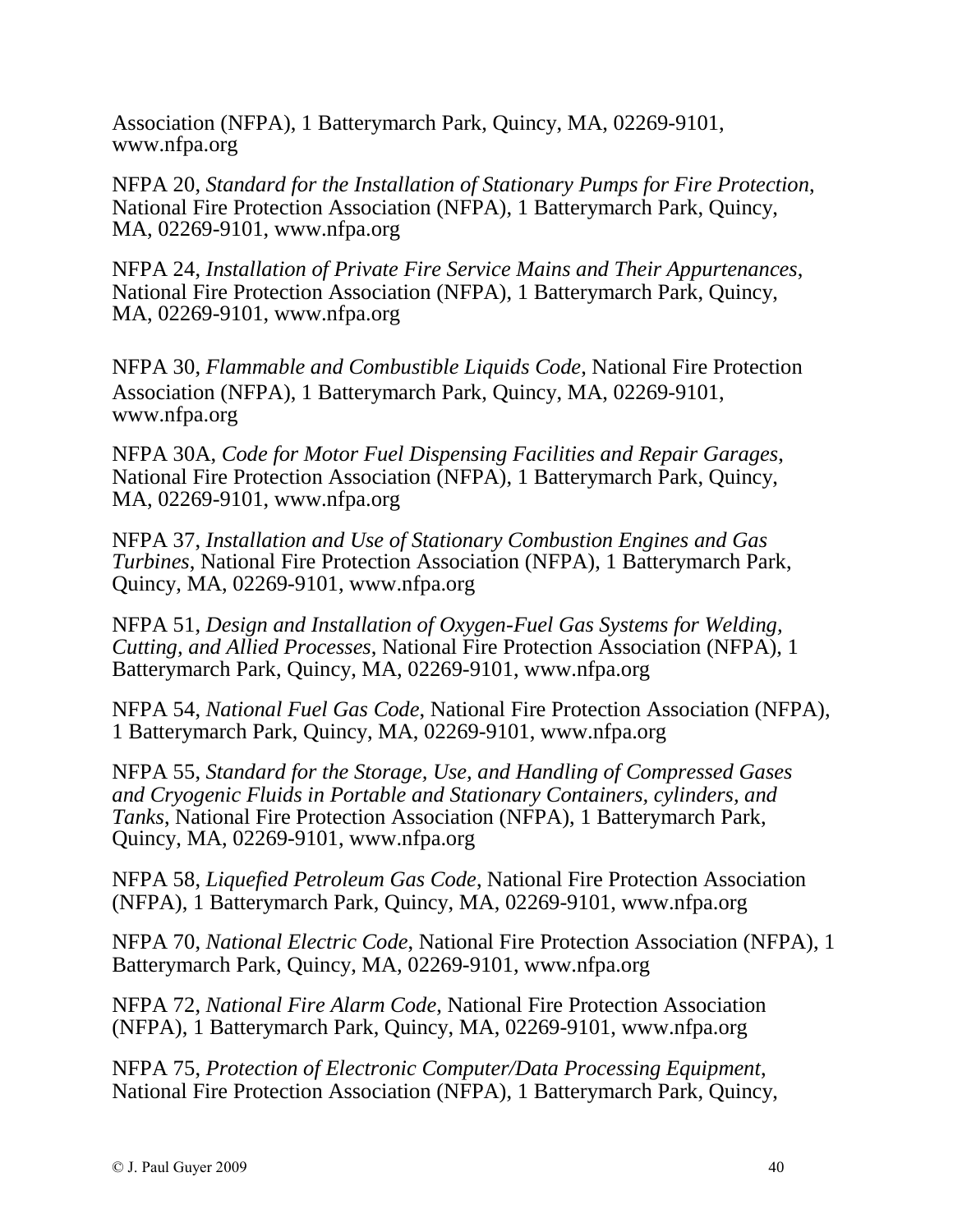MA, 02269-9101, [www.nfpa.org](http://www.nfpa.org)

NFPA 80, *Fire Doors and Fire Windows*, National Fire Protection Association (NFPA), 1 Batterymarch Park, Quincy, MA, 02269-9101, [www.nfpa.org](http://www.nfpa.org)

NFPA 80A, *Protection of Buildings From Exterior Fire Exposures*, National Fire Protection Association (NFPA), 1 Batterymarch Park, Quincy, MA, 02269- 9101, [www.nfpa.org](http://www.nfpa.org)

NFPA 88A, *Parking Structures*, National Fire Protection Association (NFPA), 1 Batterymarch Park, Quincy, MA, 02269-9101, [www.nfpa.org](http://www.nfpa.org)

NFPA 90A, *Installation of Air-Conditioning and Ventilating Systems*, National Fire Protection Association (NFPA), 1 Batterymarch Park, Quincy, MA, 02269- 9101, [www.nfpa.org](http://www.nfpa.org)

NFPA 90B, *Installation of Warm Air Heating and Air-Conditioning Systems*, National Fire Protection Association (NFPA), 1 Batterymarch Park, Quincy, MA, 02269-9101, [www.nfpa.org](http://www.nfpa.org)

NFPA 96, *Ventilation Control and Fire Protection of Commercial Cooking Operations*, National Fire Protection Association (NFPA), 1 Batterymarch Park, Quincy, MA, 02269-9101, [www.nfpa.org](http://www.nfpa.org)

NFPA 99, *Health Care Facilities*, National Fire Protection Association (NFPA), 1 Batterymarch Park, Quincy, MA, 02269-9101, [www.nfpa.org](http://www.nfpa.org)

NFPA 99B, *Hypobaric Facilities*, National Fire Protection Association (NFPA), 1 Batterymarch Park, Quincy, MA, 02269-9101, [www.nfpa.org](http://www.nfpa.org)

NFPA 101, *Life Safety Code*, National Fire Protection Association (NFPA), 1 Batterymarch Park, Quincy, MA, 02269-9101, [www.nfpa.org](http://www.nfpa.org)

NFPA 102, *Grandstands, Folding and Telescopic Seating, Tents, and Membrane Structures*, National Fire Protection Association (NFPA), 1 Batterymarch Park, Quincy, MA, 02269-9101, [www.nfpa.org](http://www.nfpa.org)

NFPA 211, *Chimneys, Fireplaces, Vents, and Solid Fuel-Burning Appliances*, National Fire Protection Association (NFPA), <sup>1</sup> Batterymarch Park, Quincy, MA, 02269-9101, [www.nfpa.org](http://www.nfpa.org)

NFPA 220, *Types of Building Construction*, National Fire Protection Association (NFPA), 1 Batterymarch Park, Quincy, MA, 02269-9101, [www.nfpa.org](http://www.nfpa.org)

NFPA 230, *Standards for the Fire Protection of Storage*, National Fire Protection Association (NFPA), 1 Batterymarch Park, Quincy, MA, 02269-9101, [www.nfpa.org](http://www.nfpa.org)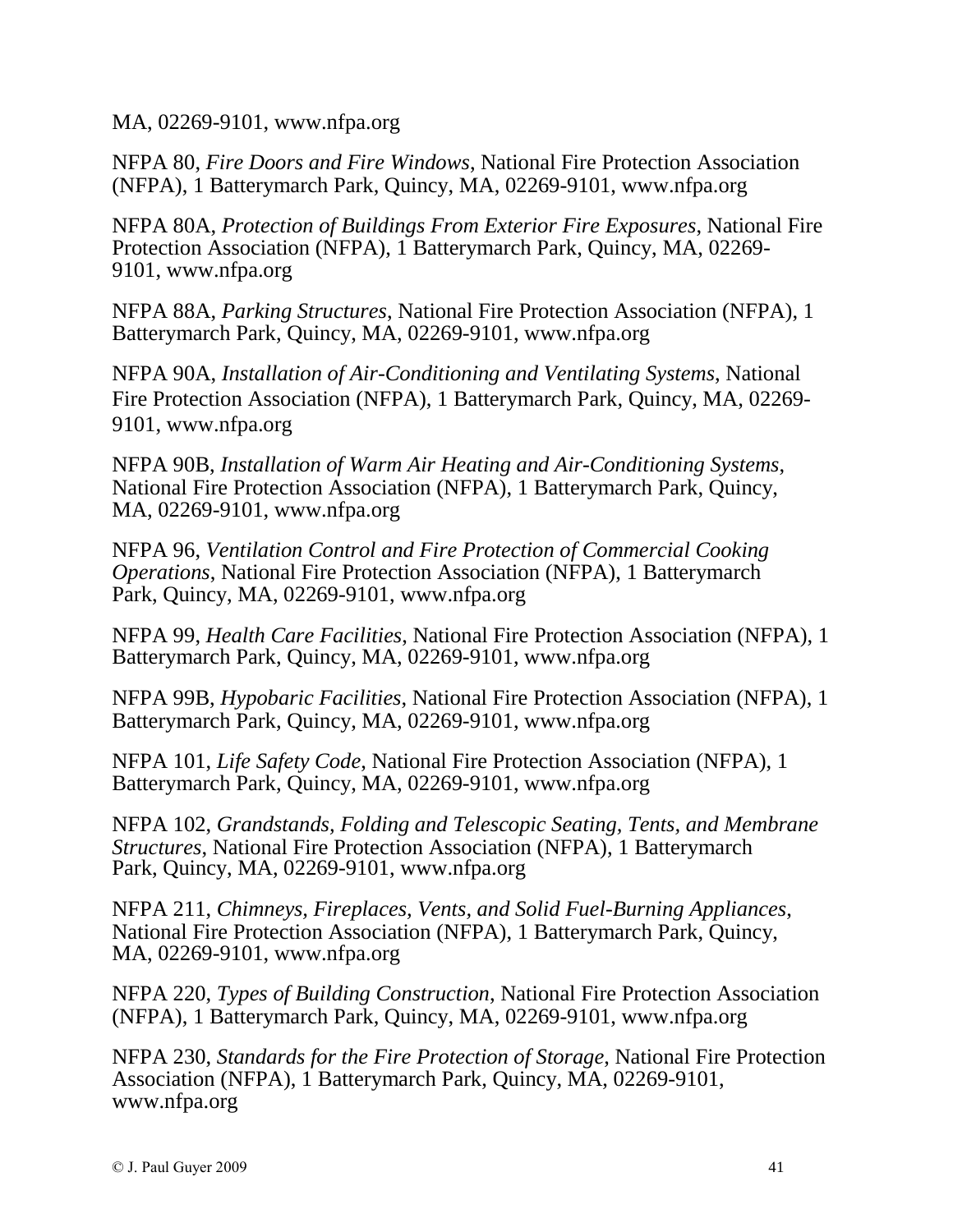NFPA 241, *Safeguarding Construction, Alteration, and Demolition Operations*, National Fire Protection Association (NFPA), 1 Batterymarch Park, Quincy, MA, 02269-9101, [www.nfpa.org](http://www.nfpa.org)

NFPA 255, *Standard Method of Test of Surface Burning Characteristics of Building Materials*, National Fire Protection Association (NFPA), 1 Batterymarch Park, Quincy, MA, 02269-9101, [www.nfpa.org](http://www.nfpa.org)

NFPA 256, *Fire Test of Roof Coverings*, National Fire Protection Association (NFPA), 1 Batterymarch Park, Quincy, MA, 02269-9101, [www.nfpa.org](http://www.nfpa.org)

NFPA 303, *Fire Protection Standard for Marinas and Boatyards*, National Fire Protection Association (NFPA), 1 Batterymarch Park, Quincy, MA, 02269- 9101, [www.nfpa.org](http://www.nfpa.org)

NFPA 307, *Construction and Fire Protection of Marine Terminals, Piers, and Wharves*, National Fire Protection Association (NFPA), 1 Batterymarch Park, Quincy, MA, 02269-9101, [www.nfpa.org](http://www.nfpa.org)

NFPA 312, *Fire Protection of Vessels During Construction, Repair, and Lay-Up*, National Fire Protection Association (NFPA), 1 Batterymarch Park, Quincy, MA, 02269-9101, [www.nfpa.org](http://www.nfpa.org)

NFPA 409, *Standard on Aircraft Hangars*, National Fire Protection Association (NFPA), 1 Batterymarch Park, Quincy, MA, 02269-9101, [www.nfpa.org](http://www.nfpa.org)

NFPA 430, *Storage of Liquid and Solid Oxidizers*, National Fire Protection Association (NFPA), <sup>1</sup> Batterymarch Park, Quincy, MA, 02269-9101, [www.nfpa.org](http://www.nfpa.org)

NFPA 434, *Storage of Pesticides*, National Fire Protection Association (NFPA), 1 Batterymarch Park, Quincy, MA, 02269-9101, [www.nfpa.org](http://www.nfpa.org)

NFPA 490, *Storage of Ammonium Nitrate*, National Fire Protection Association (NFPA), 1 Batterymarch Park, Quincy, MA, 02269-9101, [www.nfpa.org](http://www.nfpa.org)

NFPA 501A, *Fire Safety Criteria for Manufactured Home Installations, Site and Communities*, National Fire Protection Association (NFPA), 1 Batterymarch Park, Quincy, MA, 02269-9101, [www.nfpa.org](http://www.nfpa.org)

NFPA 750, *Standard on Water Mist fire Protection Systems*, National Fire Protection Association (NFPA), <sup>1</sup> Batterymarch Park, Quincy, MA, 02269- 9101, [www.nfpa.org](http://www.nfpa.org)

NFPA 1963, *Fire Hose Connections*, National Fire Protection Association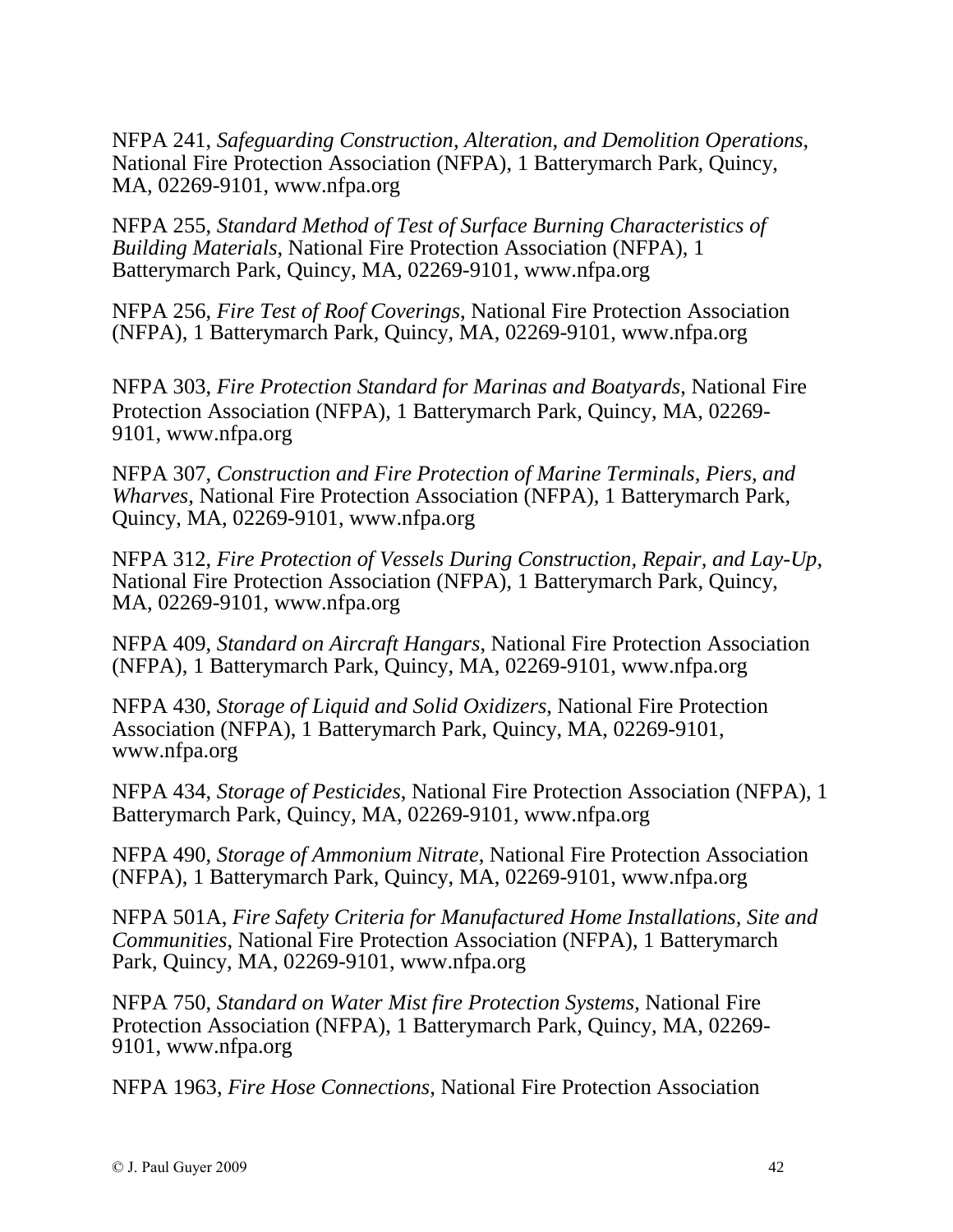(NFPA), 1 Batterymarch Park, Quincy, MA, 02269-9101, [www.nfpa.org](http://www.nfpa.org)

NFPA 2001, *Clean Agent Fire Extinguishing Systems*, National Fire Protection Association (NFPA), 1 Batterymarch Park, Quincy, MA, 02269-9101, [www.nfpa.org](http://www.nfpa.org)

NFPA 8503, *Pulverized Fuel Systems*, National Fire Protection Association (NFPA), 1 Batterymarch Park, Quincy, MA, 02269-9101, [www.nfpa.org](http://www.nfpa.org)

*NFPA Handbook*, National Fire Protection Association (NFPA), 1 Batterymarch Park, Quincy, MA, 02269-9101, [www.nfpa.org](http://www.nfpa.org)

*Planning and Design Guide for Secure Adult and Juvenile Facilities*, 1999, American Correctional Association (ACA), 4380 Forbes Blvd, Lanham, MD, 20706-4322, 1-800-222-5646

SS 521-AA-MAN-010, *U.S. Navy, diving and Manned Hyperbaric Systems Safety Certification Manual*, TI 800-01, *Design Criteria, Appendix G*, Department of the Army, Standardization Documents Order Desk, 700 Robbins Avenue, Bldg 4D, Philadelphia, PA, 19111-5094

UFC 3-230-10A, *Water Supply: Water Distribution*, Unified Facilities Criteria Program, <http://dod.wbdg.org>

UFC 3-230-02, *Water Supply Systems*, Unified Facilities Criteria Program, <http://dod.wbdg.org>

UFC 3-460-01, *Petroleum Fuel Facilities*, Unified Facilities Criteria Program, <http://dod.wbdg.org>

UFC 4-010-01, *DOD Minimum Antiterrorism Standards for Buildings*, Unified Facilities Criteria Program, <http://dod.wbdg.org>

UFC 4-150-02, *Dockside Utilities*, Unified Facilities Criteria Program, <http://dod.wbdg.org>

UFC 4-151-10, *Waterfront Construction*, Unified Facilities Criteria Program, <http://dod.wbdg.org>

UFC 4-152-01, *Piers and Wharves*, Unified Facilities Criteria Program, <http://dod.wbdg.org>

UFC 4-159-01N, *Hyperbaric Facilities*, Unified Facilities Criteria Program, <http://dod.wbdg.org>

UFC 4-213-10, *Graving Drydocks*, Unified Facilities Criteria Program,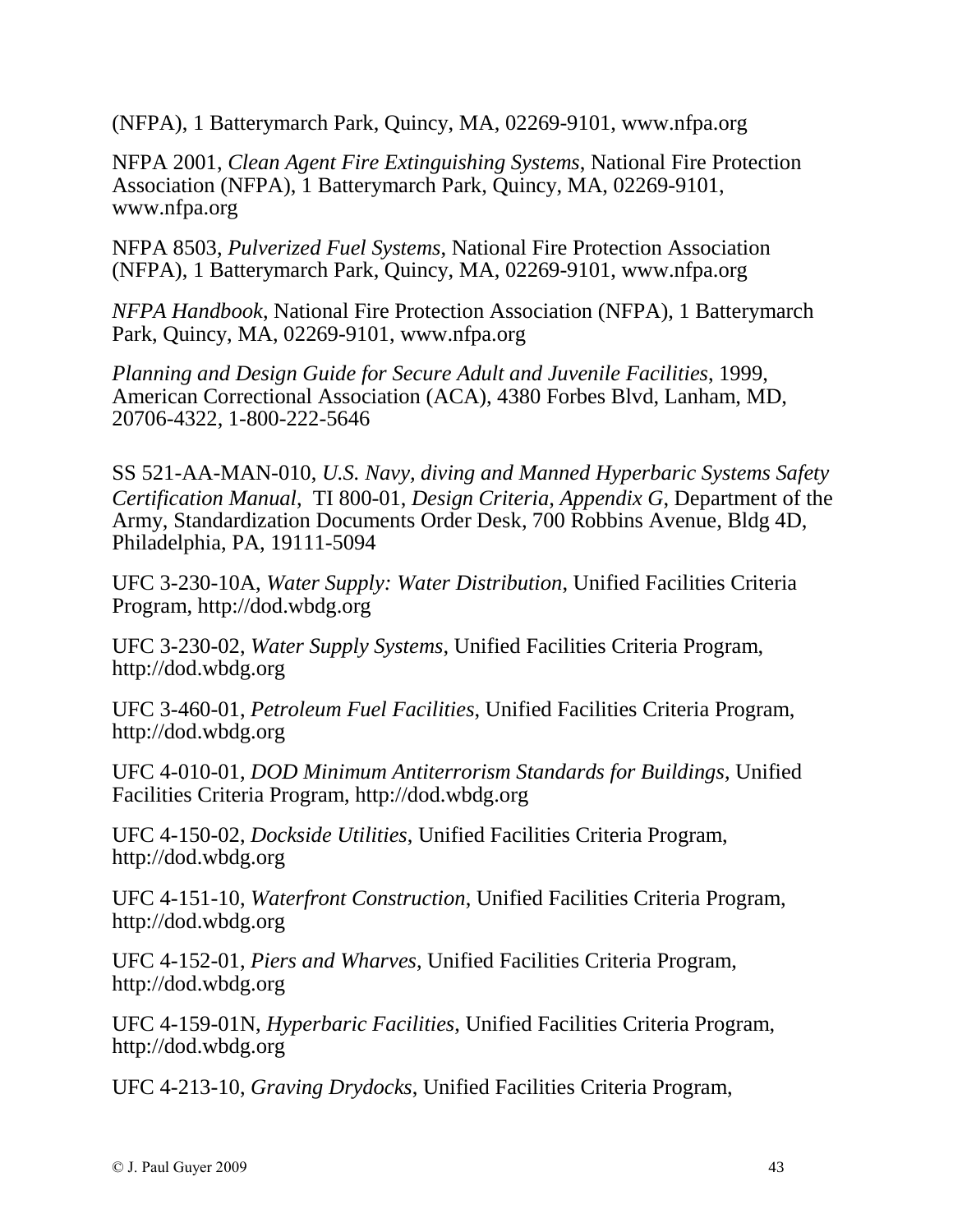<http://dod.wbdg.org>

UFC 4-213-12, *Drydocking Facilities Characteristics*, Unified Facilities Criteria Program, <http://dod.wbdg.org>

UFC 4-442-01N, *Covered Storage*, Unified Facilities Criteria Program, <http://dod.wbdg.org>

UFC 4-451-10N, *Hazardous Waste Storage*, Unified Facilities Criteria Program, <http://dod.wbdg.org>

UFC 4-510-01, *Medical Military Facilities*, Unified Facilities Criteria Program, <http://dod.wbdg.org>

UFC 4-740-14, *Child Development Centers*, Unified Facilities Criteria Program, <http://dod.wbdg.org>

UL 790, *Safety Tests for Fire Resistance of Roof Covering Materials*, Underwriters Laboratory (UL), 333 Pfingsten Rd., Northbrook, IL, 30062-2096

UL 1479, *Fire Tests of Through-Penetration Firestops*, Underwriters Laboratory (UL), 333 Pfingsten Rd., Northbrook, IL, 30062-2096

USC Title 10, Section 1794, *Military Child Care*, Office of the Law Revision Counsel, <http://uscode.house.gov/>

USC Title 15, Section 272, *Utilization of Consensus Technical Standards by Federal Agencies*, Office of the Law Revision Counsel, <http://uscode.house.gov/>

USC Title 15, Section 2225, *Hotel-Motel Fire Safety*, Office of the Law Revision Counsel, <http://uscode.house.gov/>

USC Title 15, Section 2227, *Fire Administration Authorization Act,*(also referred to as the "Fire Safety Act,") Office of the Law Revision Counsel, <http://uscode.house.gov/>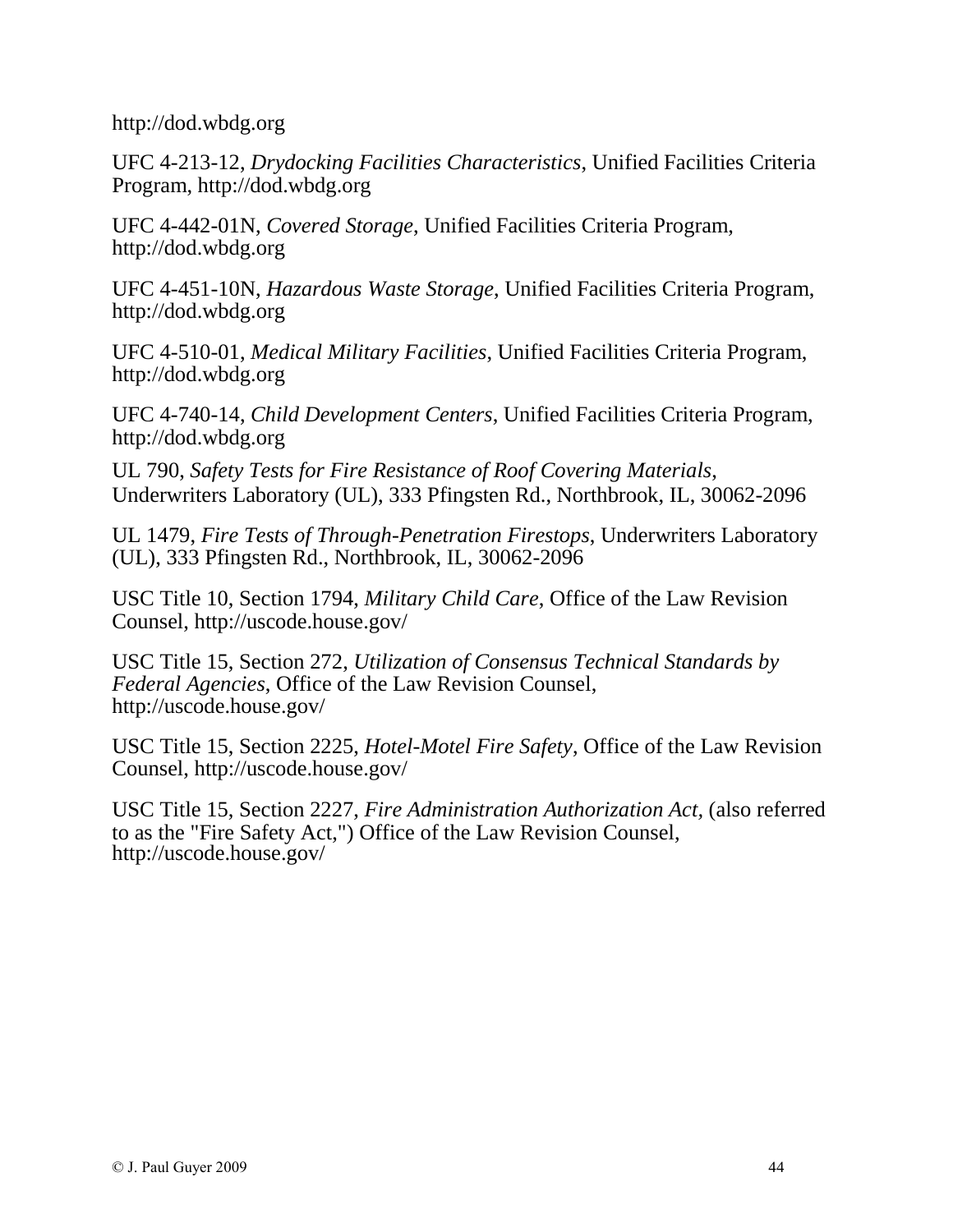# **QUIZ**

# **AN INTRODUCTION TO FIRE PROTECTION ENGINEERING FOR BUILDINGS**

- 1. Which of the following is not a fundamental element of fire protection engineering:
	- a. Structural analysis
	- b. Building materials and design
	- c. Water supply
	- d. Fire extinguishing systems
- 2. The first step in the fire protection engineering process is:
	- a. Environmental review
	- b. Cost-benefit analysis
	- c. Design analysis
	- d. Value engineering
- 3. Basic criteria for building and life safety is found in:
	- a. International Building Code (IBC)
	- b. NFPA 101
	- c. Neither of the above
	- d. Both of the above

4. All buildings larger than \_\_\_\_\_\_\_\_\_\_\_\_\_\_ or more than 2 stories in height must have at least one means of all-weather ground access for emergency vehicles.

- a. 5,000 SF
- b. 10,000 SF
- c. 25,000 SF
- d. 50,000 SF
- 5. Which of the following may not be located in air handling system plenums:
	- a. Combustible materials
	- b. Electrical wires
	- c. Domestic water piping
	- d. All of the above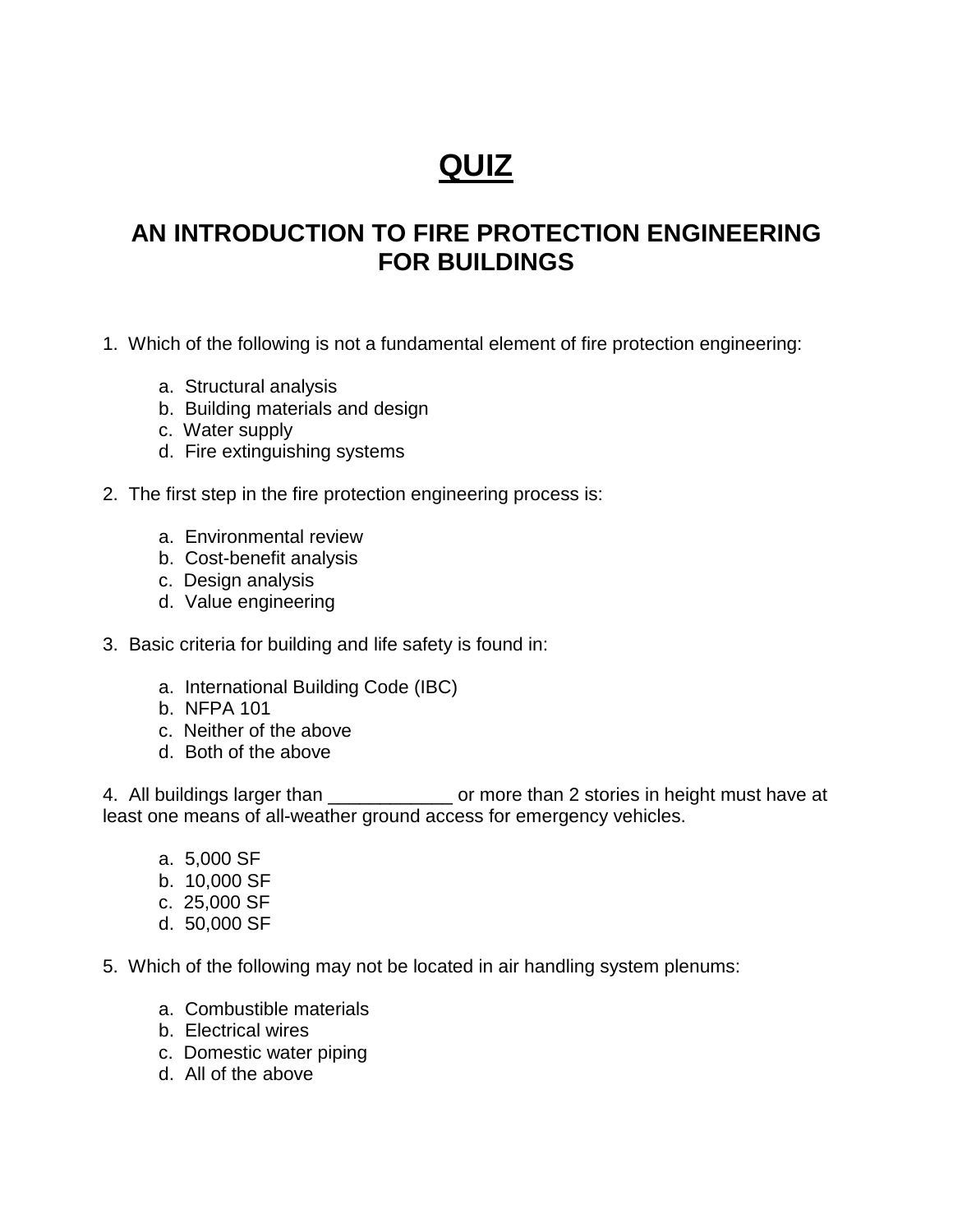- 6. Petroleum/oil/lubricant (POL) storage facilities are classified as:
	- a. Light Hazard
	- b. Ordinary Hazard, Group 1
	- c. Ordinary Hazard, Group 2
	- d. None of the above
- 7. On-site storage of water for fire suppression:
	- a. May not be used
	- b. May not be used if a public water distribution system is available
	- c. May be used
	- d. May be used only with a looped or gridded public water distribution system
- 8. Factors that influence water demand for sprinklers are:
	- a. Occupancy and discharge density
	- b. Type of construction and type of sprinkler system
	- c. Design area and occupancy
	- d. All of the above

9. The Design Area used in sprinkler system design is \_\_\_\_\_\_\_\_\_\_ for Extra Hazard, Group 2 occupancy:

- a. 1,000 SF
- b. 3,000 SF
- c. 5,000 SF
- d. 10,000 SF

10. The Design Area used in sprinkler system design is **the State State State India** for Light Hazard occupancy:

- a. 10,000 SF
- b. 5,000 SF
- c. 3,000 SF
- d. 1,000 SF

11. Halon 1301 systems are not used in computer rooms because:

a. they can catastrophically damage sensitive electronic equipment

b. AFFF systems are more effective in suppressing computer room fires with less damage

- c. of environmental concerns
- d. they are prohibitively expensive